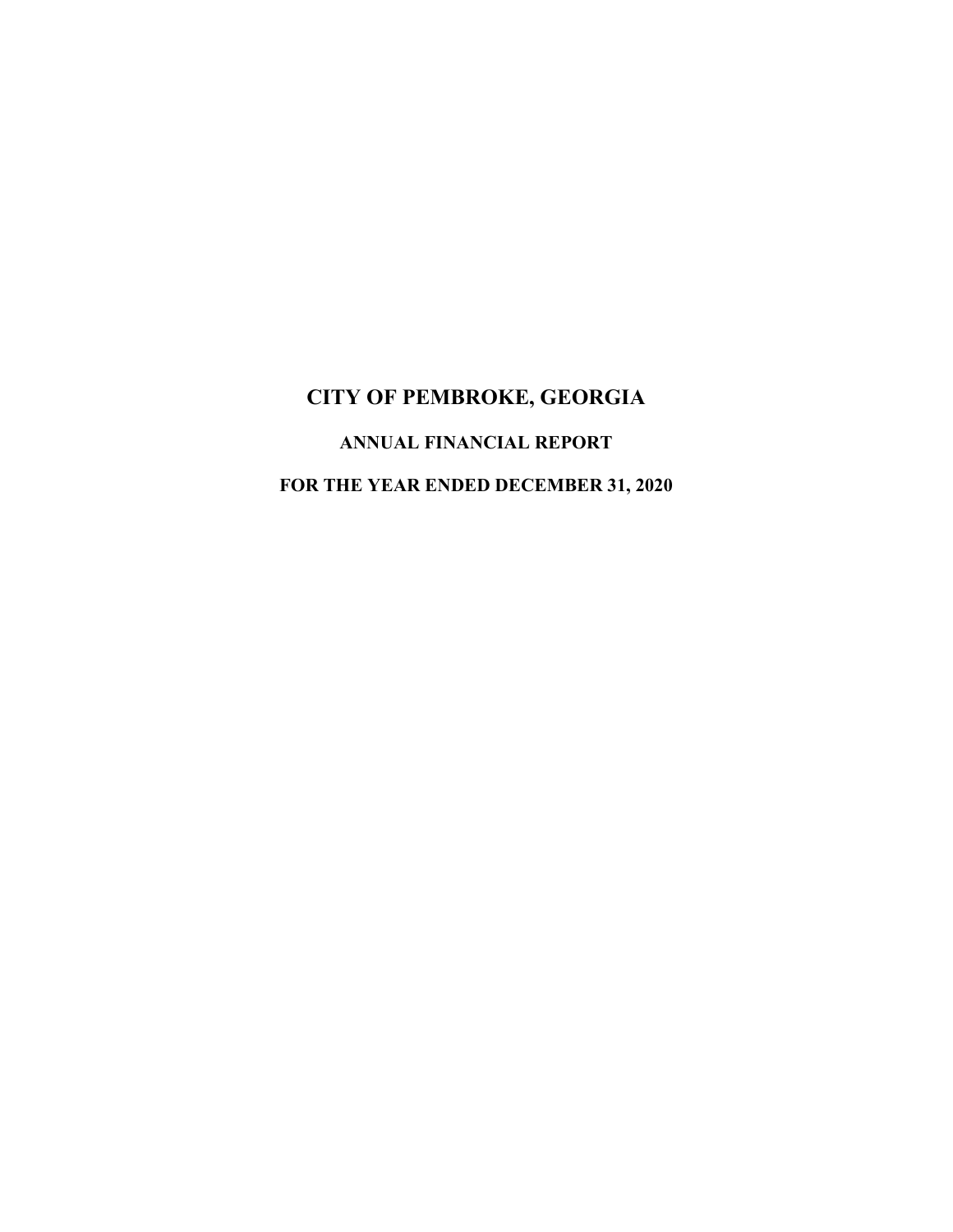#### **TABLE OF CONTENTS**

|                                                                                                                                                       | Page |
|-------------------------------------------------------------------------------------------------------------------------------------------------------|------|
| <b>FINANCIAL SECTION</b>                                                                                                                              |      |
| Independent Auditor's Report                                                                                                                          | 2    |
| <b>Basic Financial Statements:</b>                                                                                                                    |      |
| Government-wide Financial Statements:                                                                                                                 |      |
| <b>Statement of Net Position</b>                                                                                                                      | 4    |
| <b>Statement of Activities</b>                                                                                                                        | 5    |
| <b>Fund Financial Statements:</b>                                                                                                                     |      |
| Balance Sheet - Governmental Funds                                                                                                                    | 6    |
| Reconciliation of Governmental Funds Balance Sheet to the                                                                                             |      |
| <b>Statement of Net Position</b>                                                                                                                      | 7    |
| Statement of Revenues, Expenditures and Changes in                                                                                                    |      |
| Fund Balances - Governmental Funds                                                                                                                    | 8    |
| Reconciliation of Governmental Funds Statement of Revenues,                                                                                           |      |
| Expenditures and Changes in Fund Balances to the Statement of Activities                                                                              | 9    |
| Statement of Revenues, Expenditures and Changes in                                                                                                    |      |
| Fund Balances - Budget and Actual - General Fund<br>Statement of Revenues, Expenditures and Changes in                                                | 10   |
| Fund Balances - Budget and Actual - CHIP Grant Special Revenue Fund                                                                                   | 11   |
| Statement of Net Position - Water and Sewer Fund                                                                                                      | 12   |
| Statement of Revenues, Expenses and Changes in Fund Net Position -                                                                                    |      |
| Water and Sewer Fund                                                                                                                                  | 13   |
| Statement of Cash Flows - Water and Sewer Fund                                                                                                        | 14   |
| Notes to the Financial Statements                                                                                                                     | 15   |
| Required Supplementary Information:                                                                                                                   |      |
| Schedule of Changes in the Net Pension Liability and Related Ratios                                                                                   | 38   |
| Schedule of Contributions                                                                                                                             | 39   |
| Other Supplementary Information:                                                                                                                      |      |
| Schedule of Projects Paid with SPLOST Proceeds                                                                                                        | 40   |
| Schedule of TSPLOST Expenditures                                                                                                                      | 41   |
| Independent Auditor's Report on Internal Control Over Financial Reporting and                                                                         |      |
| on Compliance and Other Matters Based on an Audit of Financial Statements                                                                             |      |
| Performed in Accordance With Government Auditing Standards                                                                                            | 42   |
| <b>SINGLE AUDIT SECTION</b>                                                                                                                           |      |
| Schedule of Expenditures of Federal Awards                                                                                                            | 44   |
| Notes to Schedule of Expenditures of Federal Awards                                                                                                   | 45   |
| Independent Auditor's Report on Compliance for Each Major Federal Program and<br>on Internal Control Over Compliance Required by the Uniform Guidance | 46   |
| Schedule of Findings and Questioned Costs                                                                                                             | 48   |
| Summary Schedule of Prior Audit Findings                                                                                                              | 52   |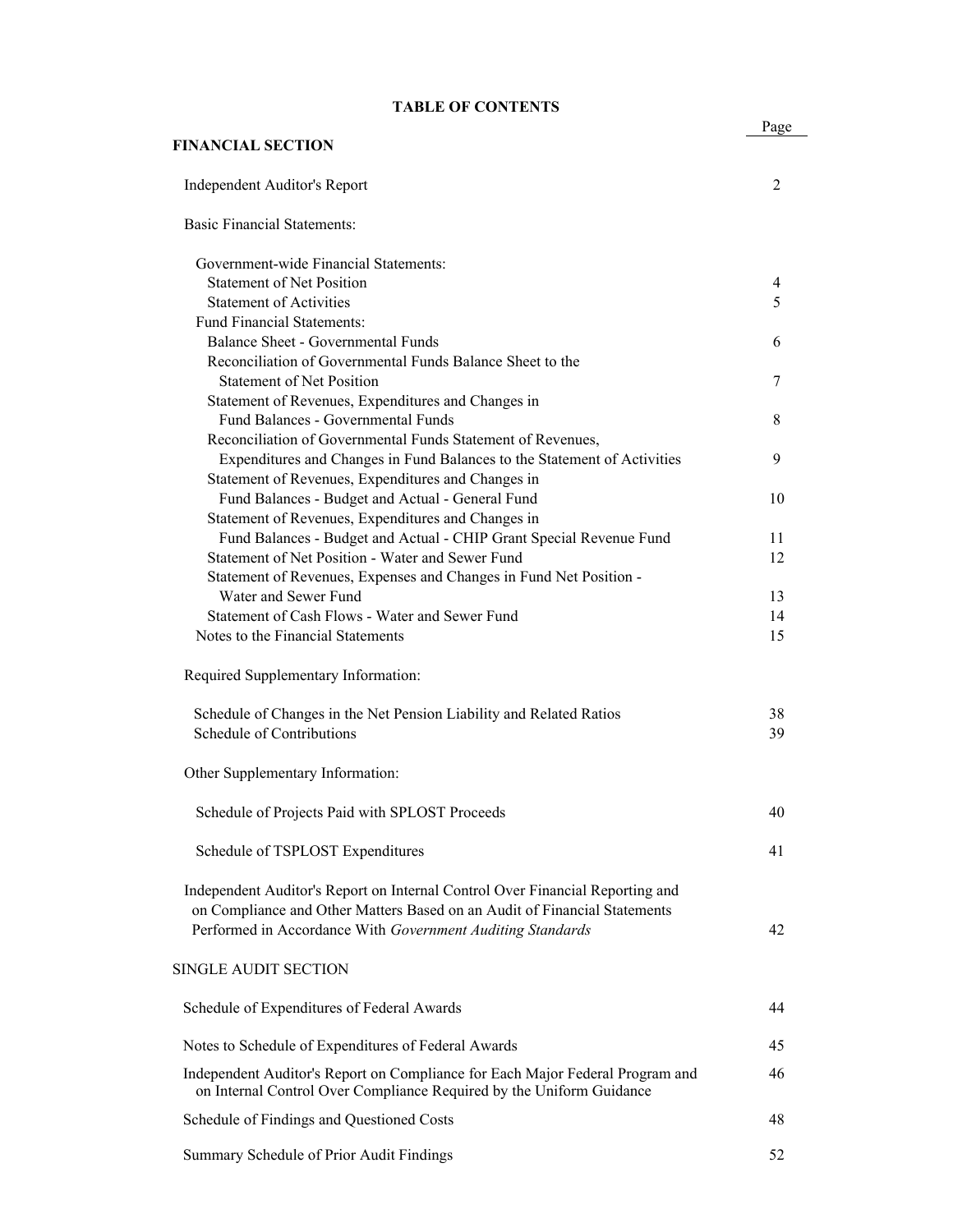#### **LANIER, DEAL & PROCTOR**

**WILLIAM RUSSELL LANIER, CPA RICHARD N. DEAL, CPA, CGMA KAY S. PROCTOR, CPA, CFE, CGMA WILLIAM BLAKE BLOSER, CPA TIFFANY D. JENKINS, CPA, CGMA RICHARD N. DEAL II, CPA**

**CERTIFIED PUBLIC ACCOUNTANTS 201 SOUTH ZETTEROWER AVENUE P.O. BOX 505 STATESBORO, GEORGIA 30459 PHONE (912) 489-8756 FAX (912) 489-1243**

**MEMBERS AMERICAN INSITUTE OF CERTIFIED PUBLIC ACCOUNTANTS**

**GEORGIA SOCIETY OF CERTIFIED PUBLIC ACCOUNTANTS**

#### **INDEPENDENT AUDITOR'S REPORT**

To the City Council City of Pembroke, Georgia

#### **Report on the Financial Statements**

We have audited the accompanying financial statements of the governmental activities, the business-type activities, the discretely presented component unit, and each major fund of the City of Pembroke, Georgia as of and for the year ended December 31, 2020, and the related notes to the financial statements, which collectively comprise the City of Pembroke's basic financial statements as listed in the table of contents.

#### *Management's Responsibility for the Financial Statements*

Management is responsible for the preparation and fair presentation of these financial statements in accordance with accounting principles generally accepted in the United States of America; this includes the design, implementation, and maintenance of internal control relevant to the preparation and fair presentation of financial statements that are free from material misstatement, whether due to fraud or error.

#### *Auditor's Responsibility*

Our responsibility is to express opinions on these financial statements based on our audit. We conducted our audit in accordance with auditing standards generally accepted in the United States of America and the standards applicable to financial audits contained in *Government Auditing Standards*, issued by the Comptroller General of the United States. Those standards require that we plan and perform the audit to obtain reasonable assurance about whether the financial statements are free from material misstatement.

An audit involves performing procedures to obtain audit evidence about the amounts and disclosures in the financial statements. The procedures selected depend on the auditor's judgment, including the assessment of the risks of material misstatement of the financial statements, whether due to fraud or error. In making those risk assessments, the auditor considers internal control relevant to the entity's preparation and fair presentation of the financial statements in order to design audit procedures that are appropriate in the circumstances, but not for the purpose of expressing an opinion on the effectiveness of the entity's internal control. Accordingly, we express no such opinion. An audit also includes evaluating the appropriateness of accounting policies used and the reasonableness of significant accounting estimates made by management, as well as evaluating the overall presentation of the financial statements.

We believe that the audit evidence we have obtained is sufficient and appropriate to provide a basis for our audit opinions.

#### *Opinions*

In our opinion, the financial statements referred to above present fairly, in all material respects, the respective financial position of the governmental activities, the business-type activities, the discretely presented component unit, and each major fund of the City of Pembroke, Georgia, as of December 31, 2020, and the respective changes in financial position, and, where applicable, cash flows thereof, and the respective budgetary comparison for the General Fund and CHIP grant fund for the year then ended in accordance with accounting principles generally accepted in the United States of America.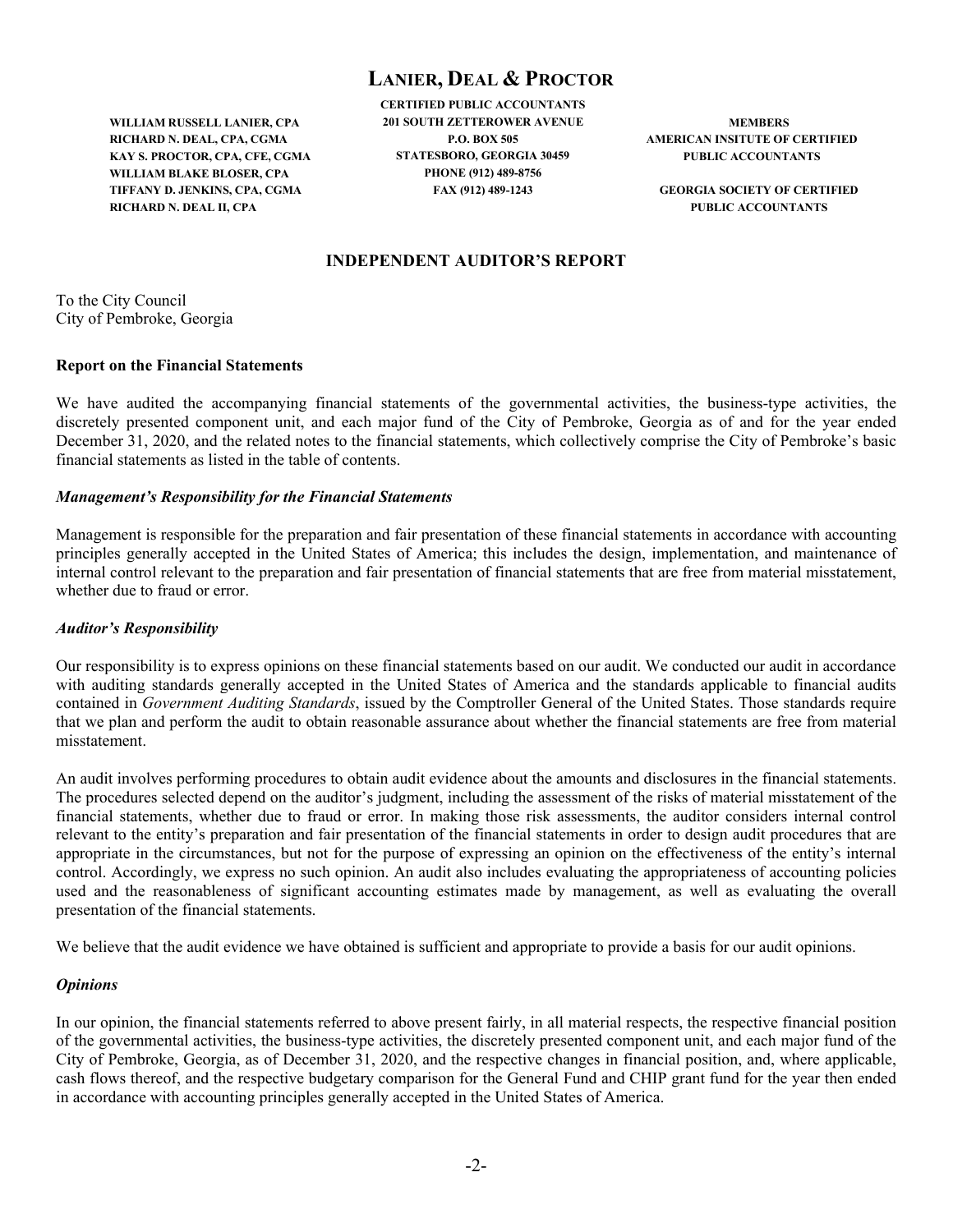#### *Other Matters*

#### *Required Supplementary Information*

Accounting principles generally accepted in the United States of America require that the Schedule of Changes in the Net Pension Liability and Related Ratios and the Schedule of Contributions on pages 38 and 39 be presented to supplement the basic financial statements. Such information, although not a part of the basic financial statements, is required by the Governmental Accounting Standards Board, who considers it to be an essential part of financial reporting for placing the basic financial statements in an appropriate operational, economic, or historical context. We have applied certain limited procedures to the required supplementary information in accordance with auditing standards generally accepted in the United States of America, which consisted of inquiries of management about the methods of preparing the information and comparing the information for consistency with management's responses to our inquiries, the basic financial statements, and other knowledge we obtained during our audit of the basic financial statements. We do not express an opinion or provide any assurance on the information because the limited procedures do not provide us with sufficient evidence to express an opinion or provide any assurance.

Management has omitted the management's discussion and analysis that accounting principles generally accepted in the United States of America require to be presented to supplement the basic financial statements. Such missing information, although not a part of the basic financial statements, is required by the Governmental Accounting Standards Board, who considers it to be an essential part of financial reporting for placing the basic financial statements in an appropriate operational, economic, or historical context. Our opinion on the basic financial statements is not affected by the missing information.

#### *Other Information*

Our audit was conducted for the purpose of forming opinions on the financial statements that collectively comprise the City of Pembroke, Georgia's basic financial statements. The schedule of projects paid with SPLOST proceeds and schedule of TSPLOST expenditures are presented for purposes of additional analysis and are not a required part of the basic financial statements. The schedule of expenditures of federal awards is presented for purposes of additional analysis as required by Title 2 U.S. *Code of Federal Regulations* Part 200*, Uniform Administrative Requirements, Cost Principles, and Audit Requirements for Federal Awards*, and is also not a required part of the basic financial statements.

The schedule of projects paid with SPLOST proceeds, schedule of TSPLOST expenditures, and schedule of expenditures of federal awards are the responsibility of management and were derived from and relates directly to the underlying accounting and other records used to prepare the basic financial statements. Such information has been subjected to the auditing procedures applied in the audit of the basic financial statements and certain additional procedures, including comparing and reconciling such information directly to the underlying accounting and other records used to prepare the basic financial statements or to the basic financial statements themselves, and other additional procedures in accordance with auditing standards generally accepted in the United States of America. In our opinion, the schedule of projects paid with SPLOST proceeds, schedule of TSPLOST expenditures, and schedule of expenditures of federal awards is fairly stated in all material respects in relation to the basic financial statements as a whole.

#### **Other Reporting Required by** *Government Auditing Standards*

In accordance with *Government Auditing Standards*, we have also issued our report dated October 7, 2021 on our consideration of the City of Pembroke, Georgia's internal control over financial reporting and on our tests of its compliance with certain provisions of laws, regulations, contracts, and grant agreements and other matters. The purpose of that report is to describe the scope of our testing of internal control over financial reporting and compliance and the results of that testing, and not to provide an opinion on internal control over financial reporting or on compliance. That report is an integral part of an audit performed in accordance with *Government Auditing Standards* in considering the City of Pembroke, Georgia's internal control over financial reporting and compliance.

Janier, Deal + Proton

Statesboro, Georgia October 7, 2021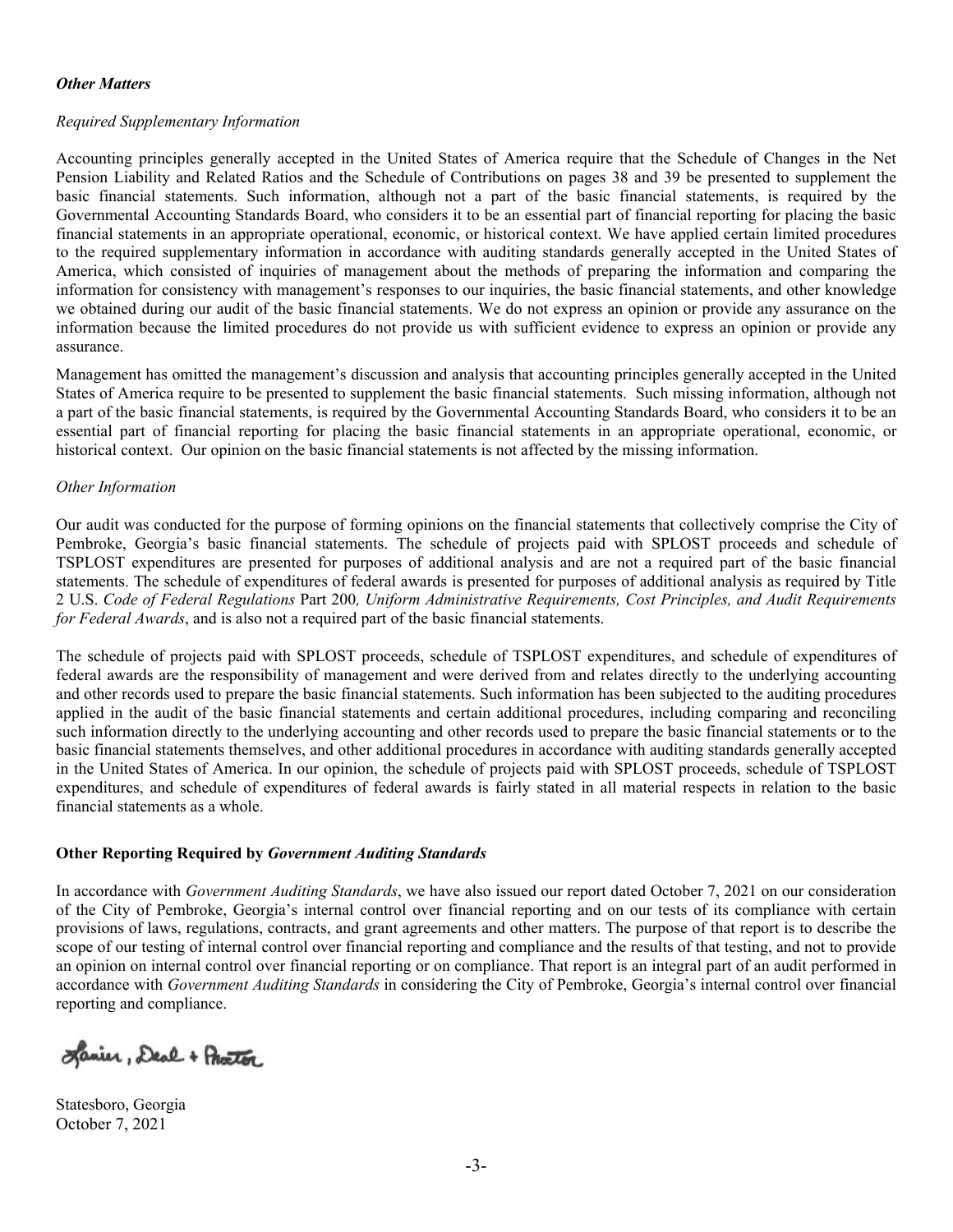#### **CITY OF PEMBROKE, GEORGIA**

STATEMENT OF NET POSITION

DECEMBER 31, 2020

|                                                       |                 | Component Unit   |                 |                          |
|-------------------------------------------------------|-----------------|------------------|-----------------|--------------------------|
|                                                       |                 |                  |                 | Downtown                 |
|                                                       | Governmental    | Business-type    |                 | Development              |
|                                                       | Activities      | Activities       | Total           | Authority                |
| <b>ASSETS</b>                                         |                 |                  |                 |                          |
| <b>Current Assets:</b>                                |                 |                  |                 |                          |
| Cash and cash equivalents                             | 7,184,796<br>S. | \$<br>(195, 854) | \$<br>6,988,942 | \$<br>3,165              |
| Restricted cash and cash equivalents                  |                 | 409,015          | 409,015         |                          |
| Certificates of deposit                               | 101,076         | 157,436          | 258,512         |                          |
| Receivables:                                          |                 |                  |                 |                          |
| Taxes                                                 | 156,535         |                  | 156,535         |                          |
| Accounts                                              | 36,908          | 88,039           | 124,947         |                          |
| Intergovernmental                                     | 537,573         |                  | 537,573         |                          |
| Internal balances                                     | 304,381         | (304, 381)       |                 |                          |
| Prepaid insurance                                     | 38,643          | 13,912           | 52,555          |                          |
| <b>Total Current Assets</b>                           | 8,359,912       | 168,167          | 8,528,079       | 3,165                    |
| Noncurrent Assets:                                    |                 |                  |                 |                          |
| Capital assets:                                       |                 |                  |                 |                          |
| Nondepreciable capital assets                         | 749,834         |                  | 749,834         | 204,300                  |
| Depreciable capital assets, net                       | 3,123,768       | 10,108,468       | 13,232,236      | 23,220                   |
| <b>Total Capital Assets</b>                           | 3,873,602       | 10,108,468       | 13,982,070      | 227,520                  |
|                                                       |                 |                  |                 |                          |
| <b>Total Assets</b>                                   | 12,233,514      | 10,276,635       | 22,510,149      | 230,685                  |
|                                                       |                 |                  |                 |                          |
| DEFERRED OUTFLOWS OF RESOURCES                        |                 |                  |                 |                          |
| Resources related to pensions                         | 273,261         | 84,497           | 357,758         |                          |
| <b>LIABILITIES</b>                                    |                 |                  |                 |                          |
| Current Liabilities:                                  |                 |                  |                 |                          |
| Accounts payable                                      | 73,621          | 6,012            | 79,633          | 1,141                    |
| Escrow deposit                                        |                 | 10,000           | 10,000          |                          |
| Accrued payroll                                       | 37,747          | 5,480            | 43,227          |                          |
| Unearned revenue                                      | 3,340           |                  | 3,340           |                          |
| Compensated absences payable                          | 4,569           | 2,328            | 6,897           |                          |
| Customer deposits                                     |                 | 87,512           | 87,512          |                          |
| Notes payable                                         | 204,383         |                  | 204,383         |                          |
| Capital leases payable                                | 82,994          |                  | 82,994          |                          |
| Revenue bonds payable                                 | ÷,              | 197,781          | 197,781         | $\overline{\phantom{a}}$ |
| <b>Total Current Liabilities</b>                      | 406,654         | 309,113          | 715,767         | 1,141                    |
| Long-Term Liabilities:                                |                 |                  |                 |                          |
| Compensated absences payable (net of current portion) | 18,275          | 9,311            | 27,586          |                          |
| Notes payable (net of current portion)                | 1,869,161       |                  | 1,869,161       |                          |
| Revenue bonds payable (net of current portion)        |                 | 4,173,030        | 4,173,030       |                          |
| Capital leases payable (net of current portion)       | 296,439         |                  | 296,439         |                          |
| Net pension obligation                                | 496,406         | 162,026          | 658,432         | $\overline{\phantom{a}}$ |
| Total Long-Term Liabilities                           | 2,680,281       | 4,344,367        | 7,024,648       |                          |
| <b>Total Liabilities</b>                              | 3,086,935       | 4,653,480        | 7,740,415       | 1,141                    |
|                                                       |                 |                  |                 |                          |
| DEFERRED INFLOWS OF RESOURCES                         |                 |                  |                 |                          |
| Resources related to pensions                         | 18,815          | 1,845            | 20,660          |                          |
| NET POSITION                                          |                 |                  |                 |                          |
| Net investment in capital assets                      | 1,420,625       | 5,737,657        | 7,158,282       | 227,520                  |
| Restricted for:                                       |                 |                  |                 |                          |
| Capital projects                                      | 6,292,758       |                  | 6,292,758       |                          |
| Other purposes                                        | 108,468         |                  | 108,468         |                          |
| Debt service                                          |                 | 272,138          | 272,138         |                          |
| Unrestricted                                          | 1,579,174       | (303,988)        | 1,275,186       | 2,024                    |
|                                                       |                 |                  |                 |                          |
| <b>Total Net Position</b>                             | 9,401,025       | 5,705,807<br>\$  | \$15,106,832    | 229,544<br>\$            |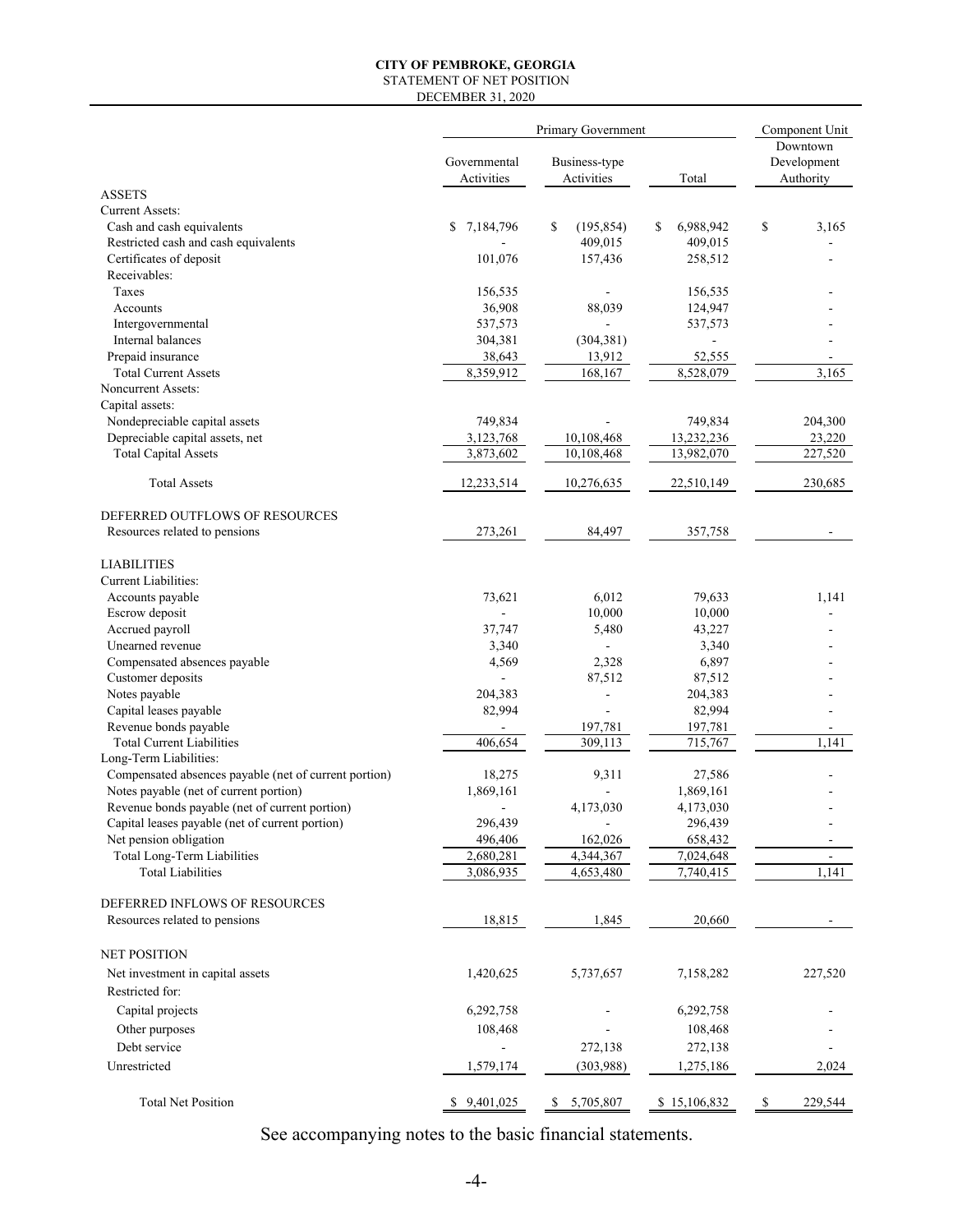#### **CITY OF PEMBROKE, GEORGIA** STATEMENT OF ACTIVITIES

FOR THE YEAR ENDED DECEMBER 31, 2020

|                                    |    |           | Program Revenues<br>Net (Expense) Revenue and Changes in Net Position |                                             |   |                         |     |                   |                  |   |                    |               |            |   |           |
|------------------------------------|----|-----------|-----------------------------------------------------------------------|---------------------------------------------|---|-------------------------|-----|-------------------|------------------|---|--------------------|---------------|------------|---|-----------|
|                                    |    |           |                                                                       |                                             |   |                         |     |                   |                  |   | Primary Government |               |            |   |           |
|                                    |    |           |                                                                       | Fees, Fines, and                            |   | <b>Operating Grants</b> |     | Capital Grants    | Governmental     |   | Business-Type      |               |            |   | Component |
| Program/Function                   |    | Expenses  |                                                                       | Charges for Services                        |   | and Contributions       |     | and Contributions | Activities       |   | Activities         | Total         |            |   | Unit      |
| <b>Primary Government</b>          |    |           |                                                                       |                                             |   |                         |     |                   |                  |   |                    |               |            |   |           |
| <b>Governmental Activities:</b>    |    |           |                                                                       |                                             |   |                         |     |                   |                  |   |                    |               |            |   |           |
| General government                 | S  | 366,788   | $\mathbb{S}% _{t}\left( t\right) \equiv\mathbb{S}_{t}\left( t\right)$ | 62,254                                      |   |                         |     |                   | \$<br>(304, 534) |   |                    | <sup>\$</sup> | (304, 534) |   |           |
| Municipal court                    |    | 61,493    |                                                                       |                                             |   |                         |     |                   | (61, 493)        |   |                    |               | (61, 493)  |   |           |
| Public safety                      |    | 1,064,846 |                                                                       | 260,048                                     | S | 134,211                 | \$  | 10,571            | (660, 016)       |   |                    |               | (660, 016) |   |           |
| Streets and sanitation             |    | 959,183   |                                                                       | 106,176                                     |   | 746                     |     | 1,514,530         | 662,269          |   |                    |               | 662,269    |   |           |
| Recreation and culture             |    | 69,968    |                                                                       | 330                                         |   | ä,                      |     |                   | (69, 638)        |   |                    |               | (69, 638)  |   |           |
| Housing and development            |    | 753,626   |                                                                       | 675                                         |   | ÷,                      |     | 612,134           | (140, 817)       |   |                    |               | (140, 817) |   |           |
| Health and welfare                 |    | 108,997   |                                                                       | J.                                          |   | 131,099                 |     |                   | 22,102           |   |                    |               | 22,102     |   |           |
| Interest                           |    | 44,681    |                                                                       |                                             |   |                         |     |                   | (44, 681)        |   |                    |               | (44, 681)  |   |           |
| <b>Total Govermental Activites</b> |    | 3,429,582 |                                                                       | 429,483                                     |   | 266,056                 |     | 2,137,235         | (596, 808)       |   |                    |               | (596, 808) |   |           |
| <b>Business-Type Activities:</b>   |    |           |                                                                       |                                             |   |                         |     |                   |                  |   |                    |               |            |   |           |
| Water Fund                         |    | 1,415,338 |                                                                       | 1,097,402                                   |   |                         |     | 257,886           |                  | S | (60, 050)          |               | (60, 050)  |   |           |
| <b>Total - Primary Government</b>  |    | 4,844,920 |                                                                       | 1,526,885                                   | S | 266,056                 | S   | 2,395,121         | (596, 808)       |   | (60,050)           | (656, 858)    |            |   |           |
| <b>Component Unit</b>              |    |           |                                                                       |                                             |   |                         |     |                   |                  |   |                    |               |            |   |           |
| Downtown Development Authority     | -S | 77,384    | \$.                                                                   | 12,893                                      | S | 8,430                   | \$. |                   |                  |   |                    |               |            | S | (56,061)  |
|                                    |    |           |                                                                       | <b>General Revenues</b>                     |   |                         |     |                   |                  |   |                    |               |            |   |           |
|                                    |    |           |                                                                       | Property taxes levied for:                  |   |                         |     |                   |                  |   |                    |               |            |   |           |
|                                    |    |           |                                                                       | General purposes                            |   |                         |     |                   | 546,764          |   |                    |               | 546,764    |   |           |
|                                    |    |           | Sales taxes                                                           |                                             |   |                         |     |                   | 738,555          |   |                    |               | 738,555    |   |           |
|                                    |    |           |                                                                       | Insurance premium tax                       |   |                         |     |                   | 172,107          |   |                    |               | 172,107    |   |           |
|                                    |    |           |                                                                       | Franchise taxes                             |   |                         |     |                   | 120,199          |   |                    |               | 120,199    |   |           |
|                                    |    |           | Other taxes                                                           |                                             |   |                         |     |                   | 59,333           |   |                    |               | 59,333     |   |           |
|                                    |    |           |                                                                       | Interest earned                             |   |                         |     |                   | 4,048            |   | 3,668              |               | 7,716      |   |           |
|                                    |    |           | Home sales                                                            |                                             |   |                         |     |                   | 438,623          |   | ÷.                 |               | 438,623    |   |           |
|                                    |    |           | Other                                                                 |                                             |   |                         |     |                   | 73,782           |   | ä,                 |               | 73,782     |   |           |
|                                    |    |           |                                                                       | <b>Total General Revenues</b>               |   |                         |     |                   | 2,153,411        |   | 3,668              | 2,157,079     |            |   |           |
|                                    |    |           | Transfers                                                             |                                             |   |                         |     |                   | (143, 643)       |   | 143,643            |               | ٠          |   |           |
|                                    |    |           |                                                                       | <b>Total General Revenues and Transfers</b> |   |                         |     |                   | 2,009,768        |   | 147,311            | 2,157,079     |            |   |           |
|                                    |    |           |                                                                       | <b>Change in Net Position</b>               |   |                         |     |                   | 1,412,960        |   | 87,261             | 1,500,221     |            |   | (56,061)  |
|                                    |    |           |                                                                       | <b>Net Position Beginning of Year</b>       |   |                         |     |                   | 7,988,065        |   | 5,618,546          | 13,606,611    |            |   | 285,605   |
|                                    |    |           |                                                                       | <b>Net Position End of Year</b>             |   |                         |     |                   | \$<br>9,401,025  | S | 5,705,807          | \$15,106,832  |            | S | 229,544   |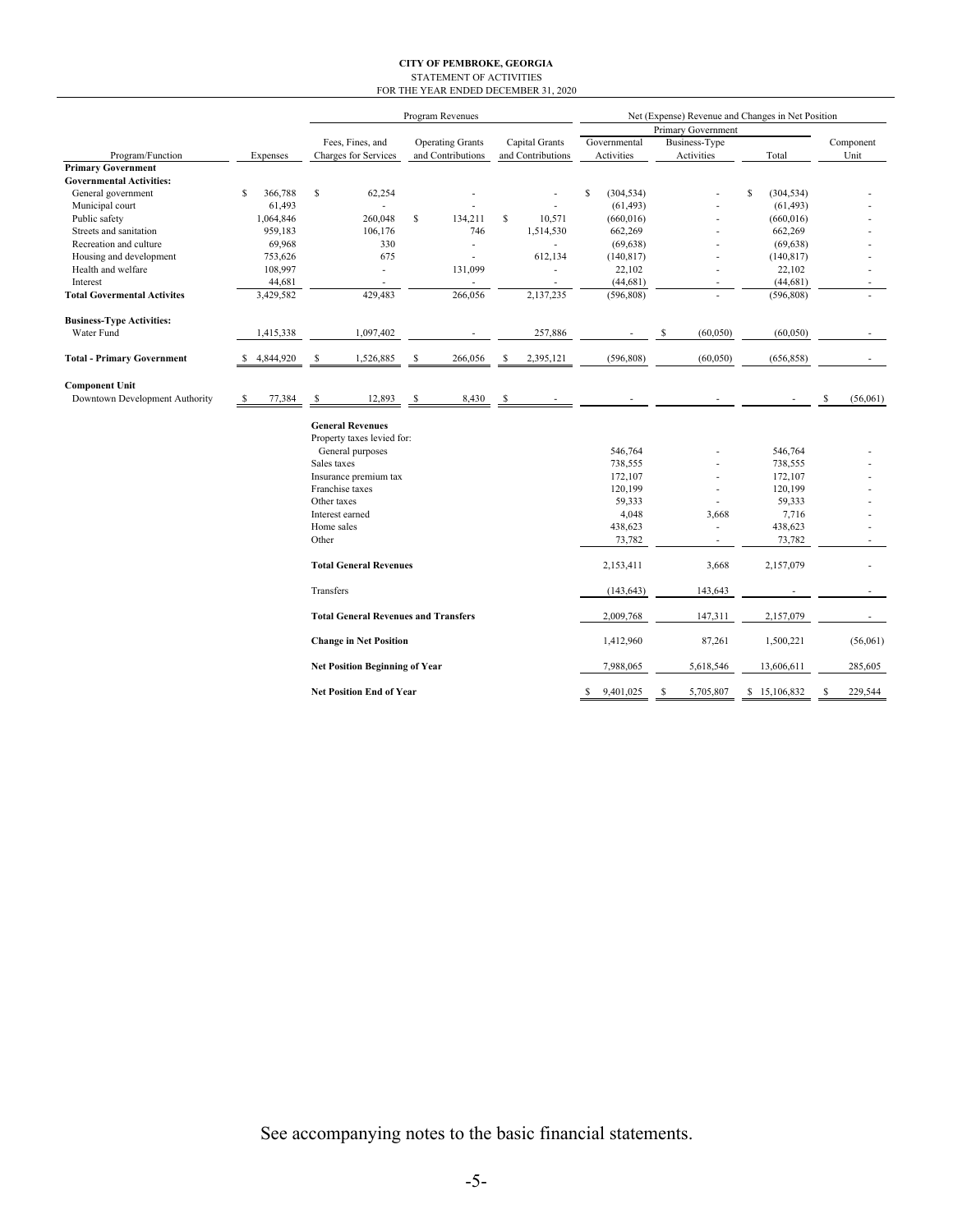#### **CITY OF PEMBROKE, GEORGIA**

#### BALANCE SHEET GOVERNMENTAL FUNDS DECEMBER 31, 2020

|                                      | General                |               | <b>TSPLOST</b> | <b>SPLOST</b> |              | <b>CHIP</b><br>Grant | Total<br>Governmental<br>Funds |
|--------------------------------------|------------------------|---------------|----------------|---------------|--------------|----------------------|--------------------------------|
| <b>ASSETS</b>                        |                        |               |                |               |              |                      |                                |
| Cash                                 | \$1,085,897            | \$            | 882,140        | \$4,777,952   | $\mathbb{S}$ | 438,807              | \$7,184,796                    |
| Certificates of deposit              | 101,076                |               |                |               |              |                      | 101,076                        |
| Receivables:                         |                        |               |                |               |              |                      |                                |
| Taxes                                | 156,535                |               |                |               |              |                      | 156,535                        |
| Accounts                             | 36,908                 |               |                |               |              |                      | 36,908                         |
| Intergovernmental                    | 110,591                |               | 72,577         | 134,253       |              | 220,152              | 537,573                        |
| Prepaid insurance                    | 38,643                 |               |                |               |              |                      | 38,643                         |
| Due from other funds                 | 530,093                |               |                |               |              |                      | 530,093                        |
| <b>TOTAL ASSETS</b>                  | \$2,059,743            | <sup>\$</sup> | 954,717        | \$4,912,205   | \$           | 658,959              | \$8,585,624                    |
| <b>LIABILITIES</b>                   |                        |               |                |               |              |                      |                                |
| Accounts payable                     | $\mathbb{S}$<br>66,210 | \$            | 7,411          |               |              |                      | \$<br>73,621                   |
| Accrued payroll liabilities          | 37,747                 |               |                |               |              |                      | 37,747                         |
| Unearned revenue                     | 3,340                  |               |                |               |              |                      | 3,340                          |
| Due to other funds                   | $\overline{a}$         |               |                | \$<br>5,510   | \$           | 220,202              | 225,712                        |
| <b>TOTAL LIABILITIES</b>             | 107,297                |               | 7,411          | 5,510         |              | 220,202              | 340,420                        |
| DEFERRED INFLOWS OF RESOURCES        |                        |               |                |               |              |                      |                                |
| Unavailable revenue - property taxes | 29,546                 |               |                |               |              |                      | 29,546                         |
| <b>FUND BALANCES</b>                 |                        |               |                |               |              |                      |                                |
| Nonspendable                         | 38,643                 |               |                |               |              |                      | 38,643                         |
| Restricted for:                      |                        |               |                |               |              |                      |                                |
| Capital projects                     |                        |               | 947,306        | 4,906,695     |              | 438,757              | 6,292,758                      |
| Roads                                | 41,176                 |               |                |               |              |                      | 41,176                         |
| Public safety                        | 67,292                 |               |                |               |              |                      | 67,292                         |
| Unassigned                           | 1,775,789              |               |                |               |              |                      | 1,775,789                      |
| <b>TOTAL FUND BALANCES</b>           | 1,922,900              |               | 947,306        | 4,906,695     |              | 438,757              | 8,215,658                      |
| TOTAL LIABILITIES, DEFERRED INFLOWS  |                        |               |                |               |              |                      |                                |
| OF RESOURCES, AND FUND BALANCES      | \$2,059,743            | S             | 954,717        | \$4,912,205   | \$           | 658,959              | \$8,585,624                    |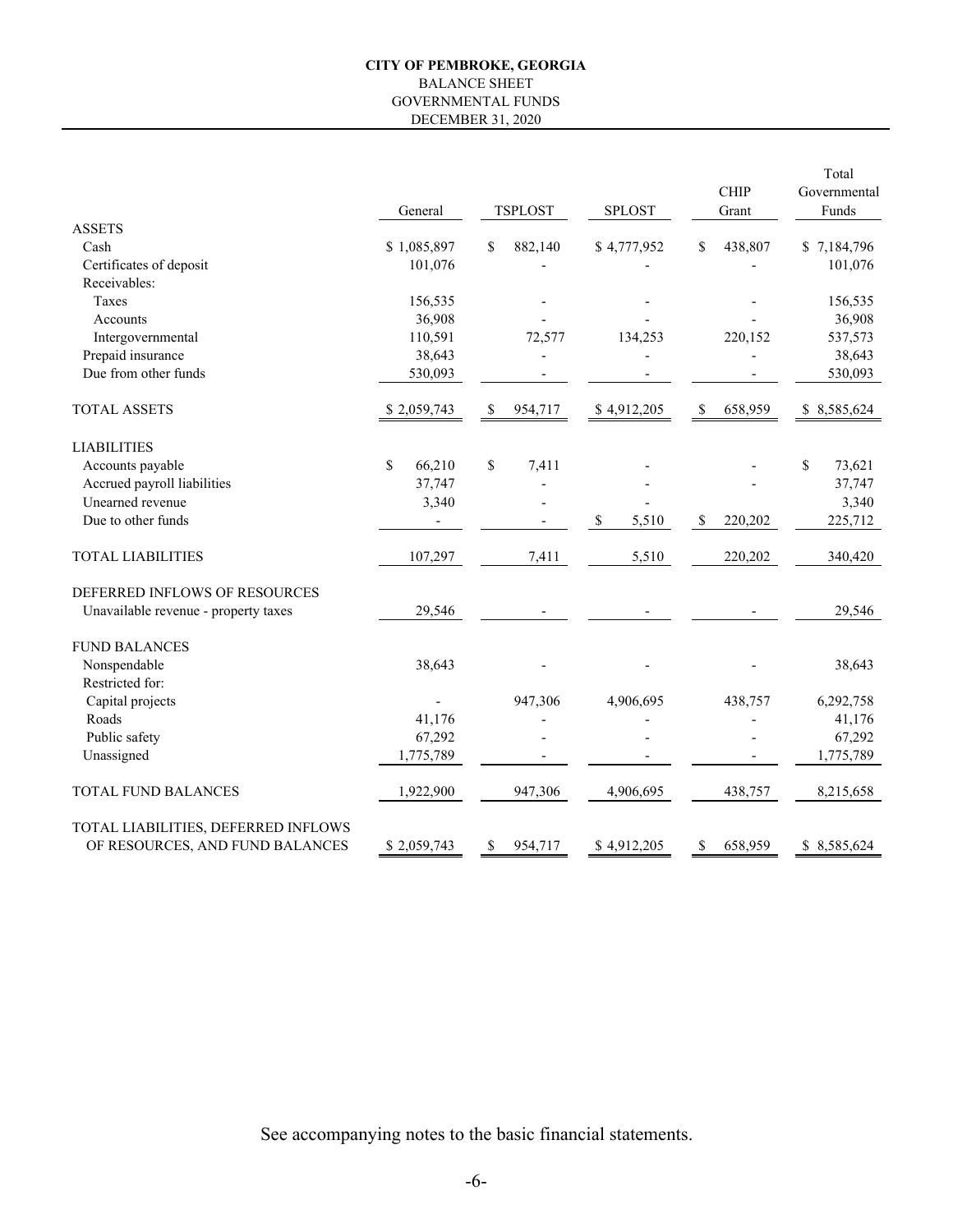## **CITY OF PEMBROKE, GEORGIA** RECONCILIATION OF GOVERNMENTAL FUNDS BALANCE SHEET TO THE STATEMENT OF NET POSITION DECEMBER 31, 2020

**Amounts reported for governmental activities in the statement**

| of net position are different because:                                                                                                                                                                                                       |             |                 |
|----------------------------------------------------------------------------------------------------------------------------------------------------------------------------------------------------------------------------------------------|-------------|-----------------|
| <b>Total Governmental Fund Balances</b>                                                                                                                                                                                                      |             | \$<br>8,215,658 |
| Capital assets used in governmental activities are not financial                                                                                                                                                                             |             |                 |
| resources and therefore are not reported in the funds:                                                                                                                                                                                       |             |                 |
| $\mathcal{S}$<br>Cost                                                                                                                                                                                                                        | 7,565,564   |                 |
| Less accumulated depreciation                                                                                                                                                                                                                | (3,691,962) | 3,873,602       |
| Other long-term assets are not available to pay for current period                                                                                                                                                                           |             |                 |
| expenditures and therefore are reported as unavailable revenue in the funds:                                                                                                                                                                 |             |                 |
| Property taxes                                                                                                                                                                                                                               |             | 29,546          |
| Deferred outflows and deferred inflows related to pensions is not reported in<br>the governmental funds:                                                                                                                                     |             |                 |
| Deferred outflows of resources                                                                                                                                                                                                               | 273,261     |                 |
| Deferred inflows of resources                                                                                                                                                                                                                | (18, 815)   | 254,446         |
| The City's net pension obligation is not reported in the governmental                                                                                                                                                                        |             |                 |
| funds but is in the statement of net position.                                                                                                                                                                                               |             | (496, 406)      |
| Liabilities, including notes payable, capital leases payable, and compensated<br>absences are not due and payable in the current period and therefore<br>are not reported in the funds but are reported on the<br>statement of net position: |             |                 |
| Notes payable                                                                                                                                                                                                                                | (2,073,544) |                 |
| Capital leases payable                                                                                                                                                                                                                       | (379, 433)  |                 |
| Compensated absences                                                                                                                                                                                                                         | (22, 844)   | (2,475,821)     |
| <b>Net Position Of Governmental Activities</b>                                                                                                                                                                                               |             | 9,401,025       |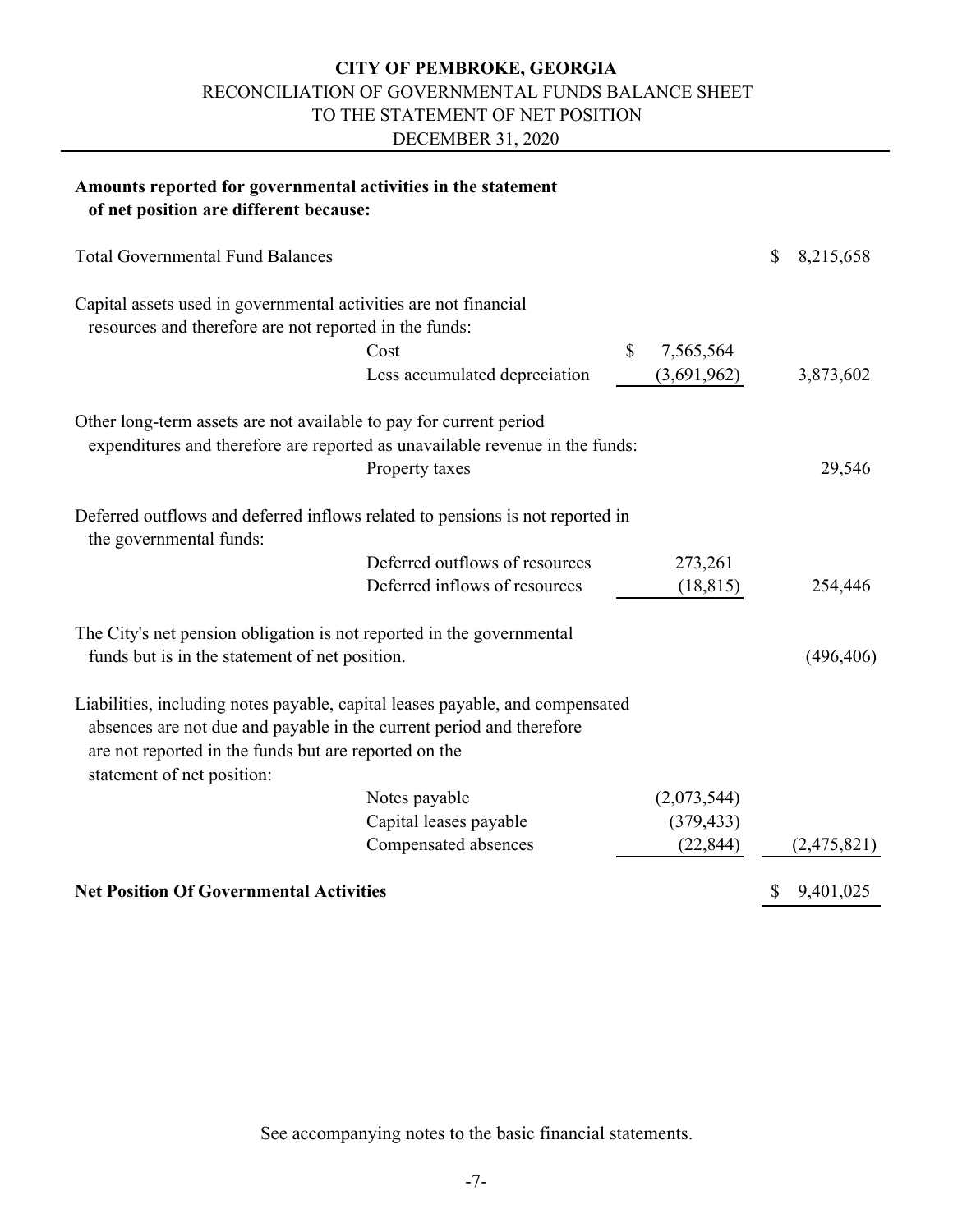#### FOR THE YEAR ENDED DECEMBER 31, 2020 GOVERNMENTAL FUNDS **CITY OF PEMBROKE, GEORGIA** STATEMENT OF REVENUES, EXPENDITURES AND CHANGES IN FUND BALANCES

|                                      |                          |                          |                |               | Total        |
|--------------------------------------|--------------------------|--------------------------|----------------|---------------|--------------|
|                                      |                          |                          |                | <b>CHIP</b>   | Governmental |
| <b>REVENUES</b>                      | General                  | <b>TSPLOST</b>           | <b>SPLOST</b>  | Grant         | Funds        |
| Taxes                                | \$1,635,081              |                          | $\blacksquare$ |               | \$1,635,081  |
| Licenses and permits                 | 42,017                   | $\overline{\phantom{a}}$ |                |               | 42,017       |
| Intergovernmental                    | 396,977                  | \$657,643                | \$<br>724,342  | \$<br>612,000 | 2,390,962    |
| Charges for services                 | 192,089                  |                          |                |               | 192,089      |
| Fines and forfeitures                | 195,377                  | $\blacksquare$           | $\overline{a}$ | ٠             | 195,377      |
| Interest                             | 4,048                    | 1,795                    | 8,504          | 134           | 14,481       |
| Other                                | 75,678                   |                          |                |               | 75,678       |
| Total revenues                       | 2,541,267                | 659,438                  | 732,846        | 612,134       | 4,545,685    |
| <b>EXPENDITURES</b>                  |                          |                          |                |               |              |
| Current:                             |                          |                          |                |               |              |
| General government                   | 316,868                  |                          |                |               | 316,868      |
| Municipal court                      | 53,705                   |                          |                |               | 53,705       |
| Public safety                        | 1,031,452                |                          |                |               | 1,031,452    |
| Streets and sanitation               | 928,173                  |                          |                |               | 928,173      |
| Recreation and culture               | 40,861                   |                          |                |               | 40,861       |
| Housing and development              | 67,118                   |                          |                |               | 67,118       |
| Health and welfare                   | 109,161                  |                          |                |               | 109,161      |
| Capital outlay:                      |                          |                          |                |               |              |
| General government                   |                          |                          | 191,746        |               | 191,746      |
| Public safety                        |                          |                          | 58,430         |               | 58,430       |
| <b>Streets</b>                       |                          | 282,082                  |                |               | 282,082      |
| Recreation and culture               |                          |                          | 74,558         |               | 74,558       |
| Housing and development              |                          |                          |                | 683,194       | 683,194      |
| Debt service:                        |                          |                          |                |               |              |
| Principal                            | 121,306                  |                          |                |               | 121,306      |
| Interest                             | 14,151                   |                          |                |               | 14,151       |
| Debt issuance costs                  | $\overline{\phantom{0}}$ | $\overline{\phantom{a}}$ | 30,530         |               | 30,530       |
| Total expenditures                   | 2,682,795                | 282,082                  | 355,264        | 683,194       | 4,003,335    |
| EXCESS (DEFICIENCY) OF REVENUES      |                          |                          |                |               |              |
| OVER (UNDER) EXPENDITURES            | (141, 528)               | 377,356                  | 377,582        | (71,060)      | 542,350      |
| OTHER FINANCING SOURCES (USES)       |                          |                          |                |               |              |
| Home sales                           |                          |                          |                | 438,623       | 438,623      |
| Proceeds from issuance of debt       |                          |                          | 2,030,000      |               | 2,030,000    |
| Transfers in                         | 10,680                   |                          |                | 71,194        | 81,874       |
| Transfers out                        | (71, 194)                | (19, 194)                | (135, 128)     |               | (225, 516)   |
| Total other financing sources (uses) | (60, 514)                | (19, 194)                | 1,894,872      | 509,817       | 2,324,981    |
| NET CHANGE IN FUND BALANCES          | (202, 042)               | 358,162                  | 2,272,454      | 438,757       | 2,867,331    |
| FUND BALANCES, JANUARY 1, 2020       | 2,124,942                | 589,144                  | 2,634,241      |               | 5,348,327    |
| FUND BALANCES, DECEMBER 31, 2020     | \$1,922,900              | \$947,306                | \$4,906,695    | 438,757<br>\$ | \$ 8,215,658 |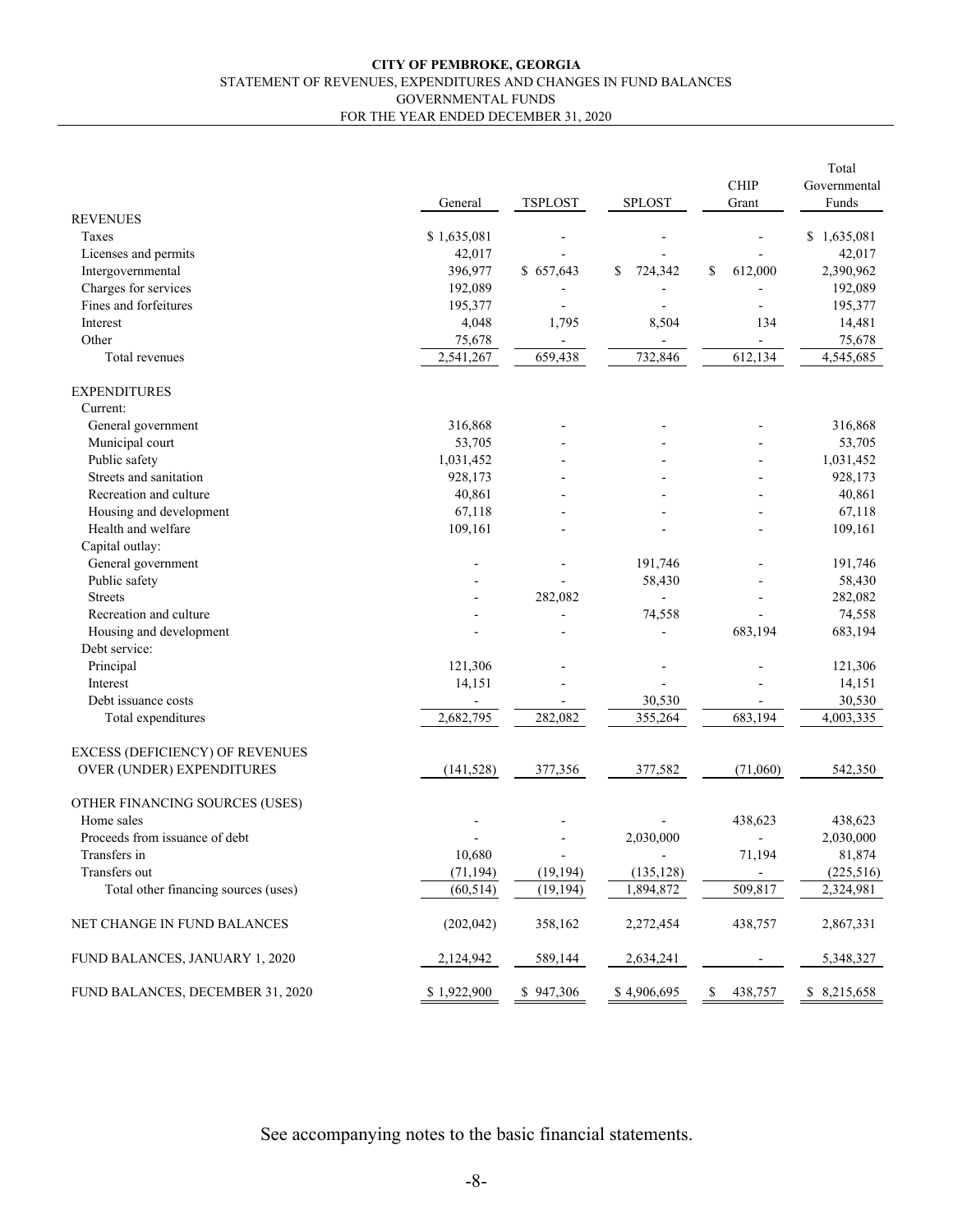#### **CITY OF PEMBROKE, GEORGIA** RECONCILIATION OF THE GOVERNMENTAL FUNDS STATEMENT OF REVENUES, EXPENDITURES AND CHANGES IN FUND BALANCES TO THE STATEMENT OF ACTIVITIES FOR THE YEAR ENDED DECEMBER 31, 2020

| Amounts reported for governmental activities in the<br>statement of activities are different because:                                                                                                                                                                                                                        |                                    |   |            |             |
|------------------------------------------------------------------------------------------------------------------------------------------------------------------------------------------------------------------------------------------------------------------------------------------------------------------------------|------------------------------------|---|------------|-------------|
| Net Changes In Fund Balances - Total Governmental Funds                                                                                                                                                                                                                                                                      |                                    |   |            | \$2,867,331 |
| Governmental funds report capital outlays as expenditures. However,<br>in the statement of activities, the cost of those assets is allocated<br>over their estimated useful lives as depreciation expense. This<br>is the amount by which capitalized capital outlay exceeded<br>depreciation expense in the current period. |                                    |   |            |             |
|                                                                                                                                                                                                                                                                                                                              | Depreciation expense               | S | (343, 924) |             |
|                                                                                                                                                                                                                                                                                                                              | Capital outlay                     |   | 858,677    | 514,753     |
| Revenues in the statement of activities that do not provide current<br>financial resources are not reported as revenues in the governmental funds.                                                                                                                                                                           |                                    |   |            |             |
|                                                                                                                                                                                                                                                                                                                              | Property taxes:                    |   |            |             |
|                                                                                                                                                                                                                                                                                                                              | Unavailable revenue @ 12/31/20     |   | 29,546     |             |
|                                                                                                                                                                                                                                                                                                                              | Unavailable revenue $(a)$ 12/31/19 |   | (27,670)   | 1,876       |
| Other financing sources for proceeds from issuance of debt are reported on the<br>fund level operating statement but are reported as a liability on the                                                                                                                                                                      |                                    |   |            |             |
| government-wide financial statements.                                                                                                                                                                                                                                                                                        |                                    |   |            | (2,030,000) |
| Repayment of notes payable and capital leases principal is an expenditure in the governmental                                                                                                                                                                                                                                |                                    |   |            |             |
| funds, but the repayment reduces long-term liabilities in the statement of net position.                                                                                                                                                                                                                                     |                                    |   |            | 121,306     |
| The change in the net pension liability and pension related deferred outflows and deferred                                                                                                                                                                                                                                   |                                    |   |            |             |
| inflows is reported on the government-wide statement of activities but not in the<br>governmental funds.                                                                                                                                                                                                                     |                                    |   |            | (63,010)    |
| Some expenses reported in the statement of activities, such as compensated<br>absences do not require the use of current financial resources and therefore<br>are not reported as expenditures in governmental funds.                                                                                                        |                                    |   |            |             |
|                                                                                                                                                                                                                                                                                                                              | Compensated absences payable:      |   |            |             |
|                                                                                                                                                                                                                                                                                                                              | Liability @ 12/31/20               |   | (22, 844)  |             |
|                                                                                                                                                                                                                                                                                                                              | Liability @ 12/31/19               |   | 23,548     | 704         |
| <b>Change In Net Position of Governmental Activities</b>                                                                                                                                                                                                                                                                     |                                    |   |            | \$1,412,960 |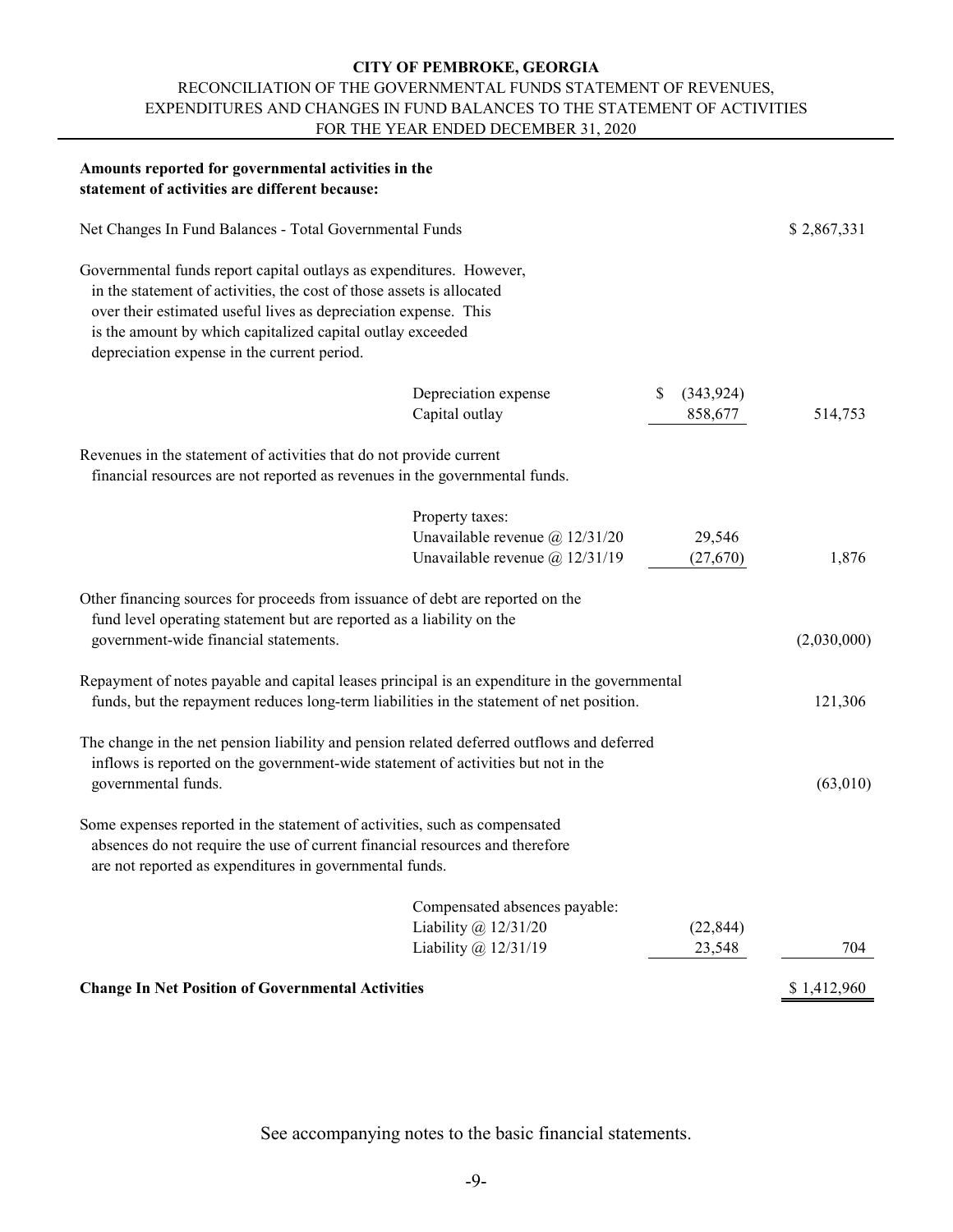#### **CITY OF PEMBROKE, GEORGIA** FOR THE YEAR ENDED DECEMBER 31, 2020 FUND BALANCE - BUDGET AND ACTUAL STATEMENT OF REVENUES, EXPENDITURES AND CHANGES IN GENERAL FUND

|                                                                     | Original and<br><b>Final Budget</b> | Actual          | Variance<br>Positive<br>(Negative) |
|---------------------------------------------------------------------|-------------------------------------|-----------------|------------------------------------|
| <b>REVENUES</b>                                                     |                                     |                 |                                    |
| Taxes                                                               | \$<br>1,497,091                     | \$<br>1,635,081 | \$<br>137,990                      |
| Licenses and permits                                                | 40,550                              | 42,017          | 1,467                              |
| Intergovernmental                                                   | 256,000                             | 396,977         | 140,977                            |
| Charges for services                                                | 237,030                             | 192,089         | (44, 941)                          |
| Fines and forfeitures                                               | 297,000                             | 195,377         | (101, 623)                         |
| Interest income                                                     | 3,710                               | 4,048           | 338                                |
| Other                                                               | 192,857                             | 75,678          | (117, 179)                         |
| Total revenues                                                      | 2,524,238                           | 2,541,267       | 17,029                             |
| <b>EXPENDITURES</b><br>Current:                                     |                                     |                 |                                    |
| General government                                                  | 347,949                             | 316,868         | 31,081                             |
| Municipal court                                                     | 68,430                              | 53,705          | 14,725                             |
| Public safety                                                       | 877,025                             | 1,031,452       | (154, 427)                         |
| Streets and sanitation                                              | 734,759                             | 928,173         | (193, 414)                         |
| Health and welfare                                                  | 131,000                             | 109,161         | 21,839                             |
| Recreation and culture                                              | 73,160                              | 40,861          | 32,299                             |
| Housing and development                                             | 188,932                             | 67,118          | 121,814                            |
| Debt service:                                                       |                                     |                 |                                    |
| Principal                                                           | 87,722                              | 121,306         | (33, 584)                          |
| Interest                                                            | 23,061                              | 14,151          | 8,910                              |
| Total expenditures                                                  | 2,532,038                           | 2,682,795       | (150, 757)                         |
| <b>EXCESS (DEFICIENCY) OF REVENUES</b><br>OVER (UNDER) EXPENDITURES | (7,800)                             | (141, 528)      | (133, 728)                         |
| OTHER FINANCING SOURCES (USES)                                      |                                     |                 |                                    |
| Sale of capital assets                                              | 7,800                               |                 | (7,800)                            |
| Transfers in                                                        |                                     | 10,680          | 10,680                             |
| Transfers out                                                       |                                     | (71, 194)       | (71, 194)                          |
| Total other financing sources (uses)                                | 7,800                               | (60, 514)       | (68, 314)                          |
| NET CHANGE IN FUND BALANCE                                          | $\mathbb{S}$                        | (202, 042)      | (202, 042)<br>$\mathbb{S}$         |
| FUND BALANCE, JANUARY 1, 2020                                       |                                     | 2,124,942       |                                    |
| FUND BALANCE, DECEMBER 31, 2020                                     |                                     | 1,922,900<br>S  |                                    |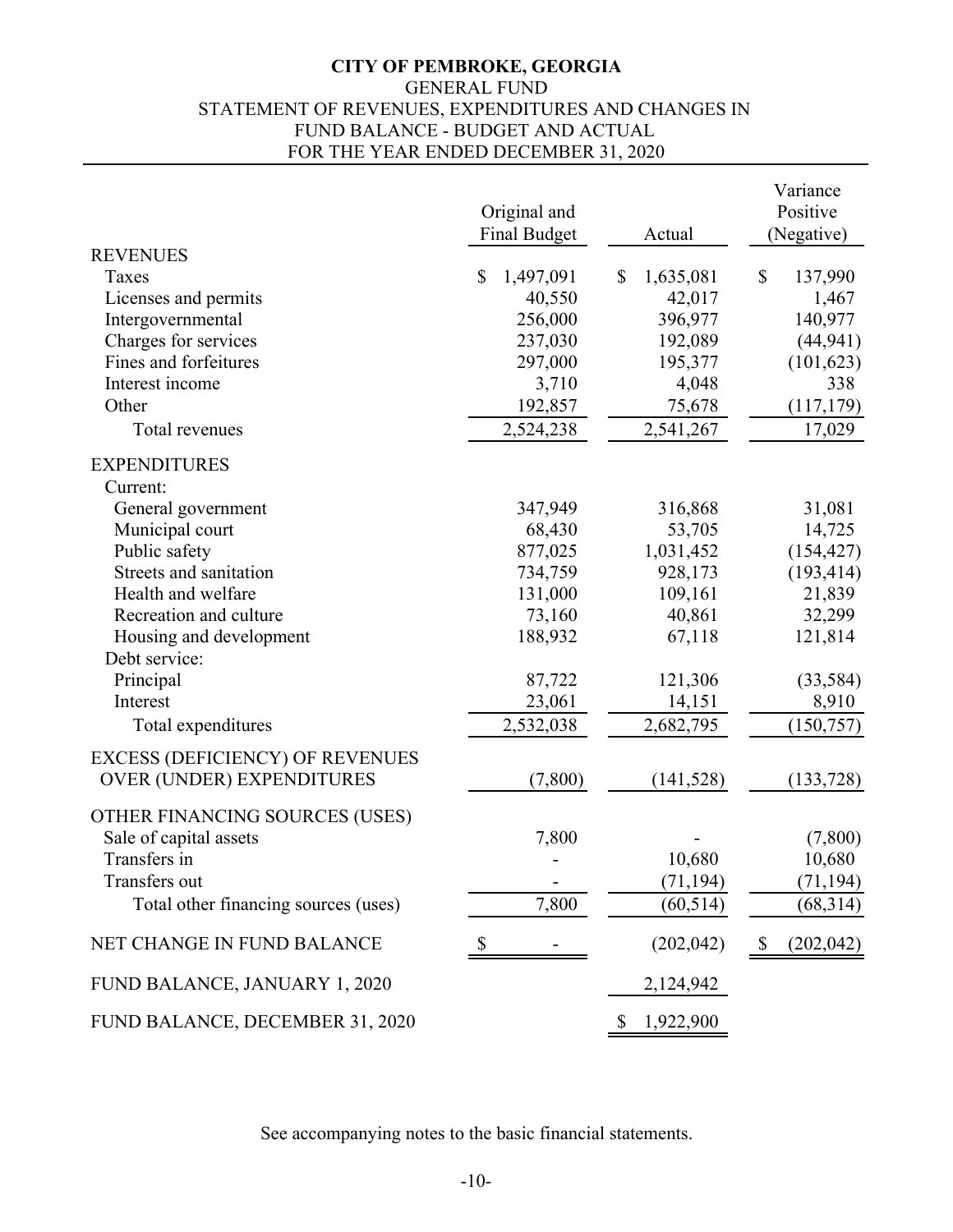### **CITY OF PEMBROKE, GEORGIA** CHIP GRANT SPECIAL REVENUE FUND STATEMENT OF REVENUES, EXPENDITURES AND CHANGES IN FUND BALANCE - BUDGET AND ACTUAL FOR THE YEAR ENDED DECEMBER 31, 2020

|                                                                                                      | Original and<br><b>Final Budget</b> | Actual                       | Variance<br>Positive<br>(Negative) |  |  |
|------------------------------------------------------------------------------------------------------|-------------------------------------|------------------------------|------------------------------------|--|--|
| <b>REVENUES</b><br>Intergovernmental<br>Interest income                                              | \$<br>612,000                       | \$<br>612,000<br>134         | \$<br>134                          |  |  |
| Total revenues<br><b>EXPENDITURES</b><br>Capital:                                                    | 612,000                             | 612,134                      | 134                                |  |  |
| Housing and development<br>Total expenditures                                                        | 672,900<br>672,900                  | 683,194<br>683,194           | (10, 294)<br>(10,294)              |  |  |
| <b>EXCESS (DEFICIENCY) OF REVENUES</b><br>OVER (UNDER) EXPENDITURES                                  | (60,900)                            | (71,060)                     | (10, 160)                          |  |  |
| OTHER FINANCING SOURCES (USES)<br>Home sales<br>Transfers in<br>Total other financing sources (uses) | 60,900<br>60,900                    | 438,623<br>71,194<br>509,817 | 438,623<br>10,294<br>448,917       |  |  |
| NET CHANGE IN FUND BALANCE                                                                           |                                     | 438,757                      | 438,757                            |  |  |
| FUND BALANCE, JANUARY 1, 2020                                                                        |                                     |                              |                                    |  |  |
| FUND BALANCE, DECEMBER 31, 2020                                                                      |                                     | 438,757                      |                                    |  |  |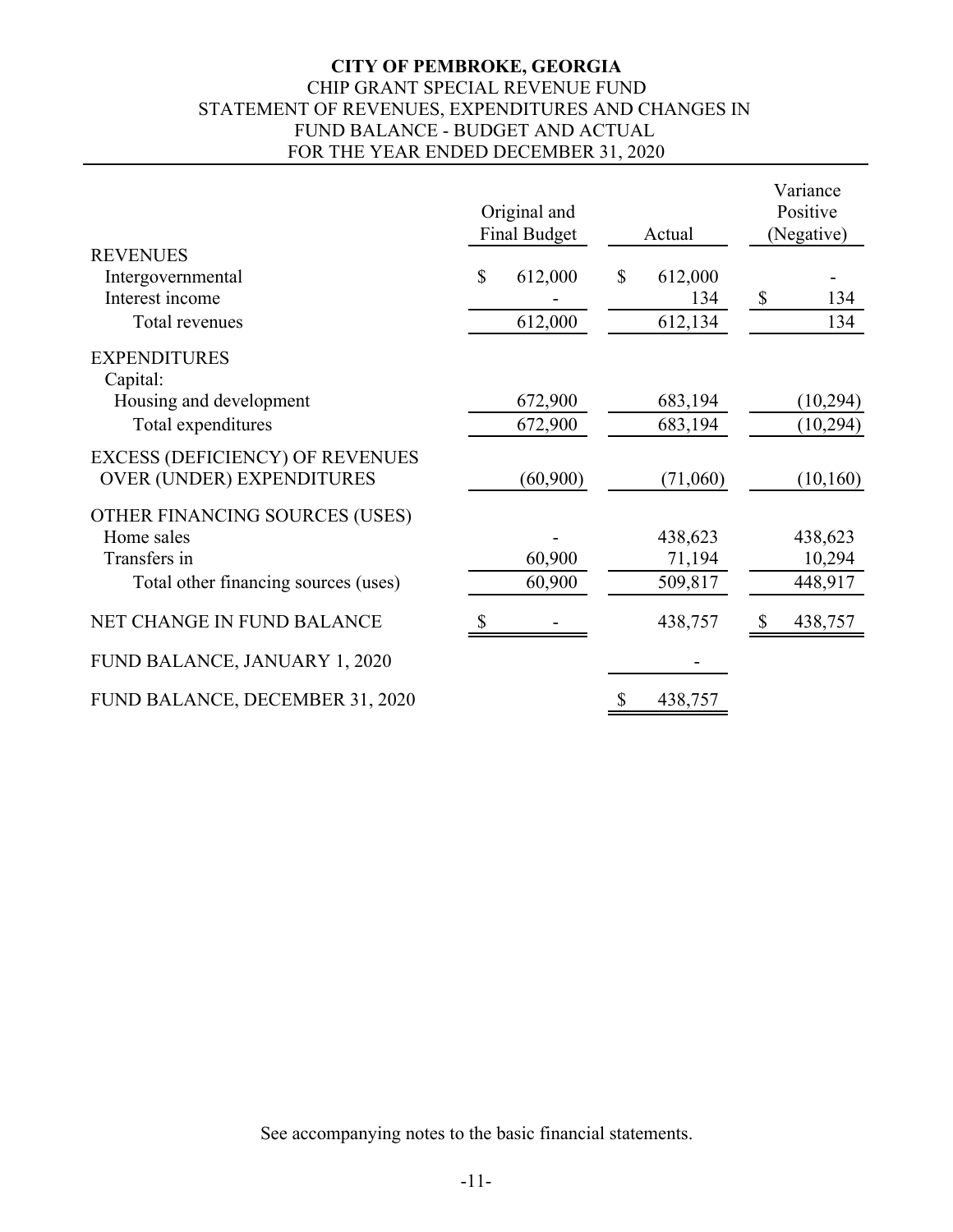#### **CITY OF PEMBROKE, GEORGIA** STATEMENT OF NET POSITION WATER AND SEWER FUND DECEMBER 31, 2020

| <b>ASSETS</b>                                         |                  |
|-------------------------------------------------------|------------------|
| <b>Current Assets</b>                                 |                  |
| Cash and cash equivalents                             | \$<br>(195, 854) |
| Restricted cash and cash equivalents                  | 409,015          |
| Certificates of deposit                               | 157,436          |
| Accounts receivable                                   | 88,039           |
| Prepaid insurance                                     | 13,912           |
| <b>Total Current Assets</b>                           | 472,548          |
|                                                       |                  |
| <b>Noncurrent Assets</b>                              |                  |
| Capital Assets                                        |                  |
| Water and sewer system                                | 14,514,276       |
| Machinery and equipment                               | 474,020          |
| Less accumulated depreciation                         | (4,879,828)      |
| <b>Total Capital Assets</b>                           | 10,108,468       |
| <b>Total Assets</b>                                   | 10,581,016       |
|                                                       |                  |
| DEFERRED OUTFLOWS OF RESOURCES                        |                  |
| Resources related to pensions                         | 84,497           |
|                                                       |                  |
| <b>LIABILITIES</b>                                    |                  |
| <b>Current Liabilities</b>                            |                  |
| Accounts payable                                      | 6,012            |
| Escrow deposit                                        | 10,000           |
| Accrued payroll                                       | 5,480            |
| Compensated absences payable                          | 2,328            |
| Due to other funds                                    | 304,381          |
| Customer deposits                                     | 87,512           |
| Revenue bonds payable                                 | 197,781          |
| <b>Total Current Liabilities</b>                      | 613,494          |
|                                                       |                  |
| Long-term Liabilites                                  |                  |
| Compensated absences payable (net of current portion) | 9,311            |
| Revenue bonds payable (net of current portion)        | 4,173,030        |
| Net pension obligation                                | 162,026          |
| Total Long-term Liabilities                           | 4,344,367        |
| <b>Total Liabilites</b>                               | 4,957,861        |
| DEFERRED INFLOWS OF RESOURCES                         |                  |
| Resources related to pensions                         | 1,845            |
|                                                       |                  |
| <b>NET POSITION</b>                                   |                  |
| Net investment in capital assets                      | 5,737,657        |
| Restricted for debt service                           | 272,138          |
| Unrestricted                                          | (303,988)        |
| <b>Total Net Position</b>                             | \$<br>5,705,807  |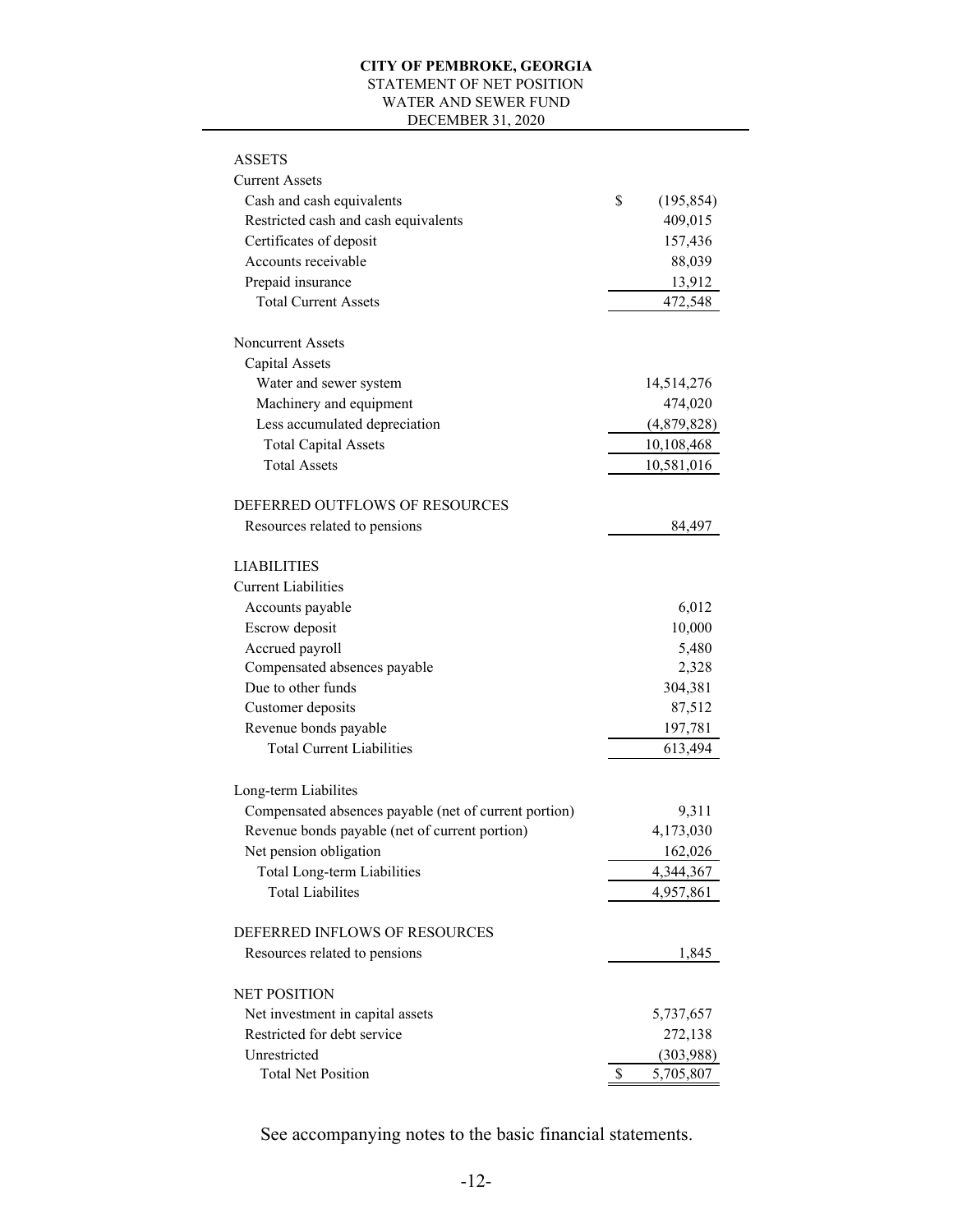## **CITY OF PEMBROKE, GEORGIA**

# STATEMENT OF REVENUES, EXPENSES, AND CHANGES IN FUND NET POSITION

WATER AND SEWER FUND

FOR THE YEAR ENDED DECEMBER 31, 2020

| <b>OPERATING REVENUES</b>                                |                 |
|----------------------------------------------------------|-----------------|
| Water and sewer sales                                    | \$<br>1,010,468 |
| Other                                                    | 86,934          |
| Total operating revenues                                 | 1,097,402       |
| OPERATING EXPENSES                                       |                 |
| Salaries                                                 | 267,989         |
| Payroll taxes                                            | 19,490          |
| Retirement                                               | 39,476          |
| Depreciation                                             | 396,567         |
| Professional fees                                        | 25,978          |
| <b>Utilities</b>                                         | 159,580         |
| Rent                                                     | 50,000          |
| Repair and maintenance                                   | 77,370          |
| Insurance                                                | 71,907          |
| Chemicals                                                | 24,096          |
| Postage                                                  | 7,671           |
| Lab fees                                                 | 9,221           |
| Fuel                                                     | 10,079          |
| Telephone                                                | 8,965           |
| Supplies                                                 | 33,351          |
| Small equipment                                          | 13,375          |
| Prison detail                                            | 16,207          |
| Contracted services                                      | 48,152          |
| Uniforms                                                 | 6,656           |
| Equipment rental                                         | 1,232           |
| Other                                                    | 13,610          |
| Total operating expenses                                 | 1,300,972       |
| OPERATING INCOME (LOSS)                                  | (203, 570)      |
| NONOPERATING REVENUE (EXPENSE)                           |                 |
| Interest income                                          | 3,668           |
| Interest expense                                         | (114, 366)      |
| Total nonoperating revenue (expense)                     | (110,698)       |
| INCOME (LOSS) BEFORE CAPITAL CONTRIBUTIONS AND TRANSFERS | (314,268)       |
| Capital contributions                                    | 257,886         |
| Transfers in                                             | 154,323         |
| Transfers out                                            | (10,680)        |
| <b>CHANGE IN NET POSITION</b>                            | 87,261          |
| NET POSITION, BEGINNING OF YEAR                          | 5,618,546       |
| NET POSITION, END OF YEAR                                | \$<br>5,705,807 |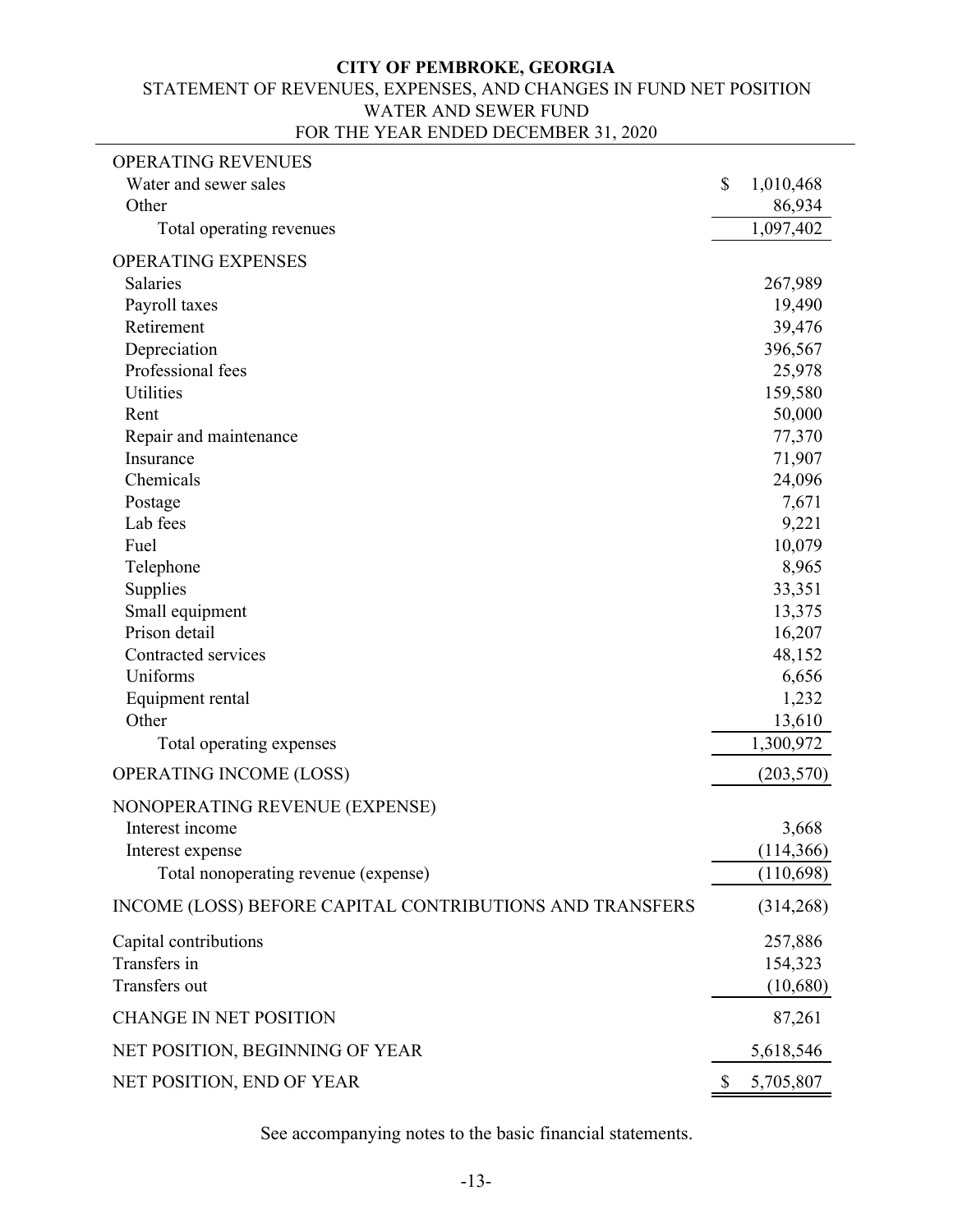#### **CITY OF PEMBROKE, GEORGIA** STATEMENT OF CASH FLOWS WATER AND SEWER FUND FOR THE YEAR ENDED DECEMBER 31, 2020

| CASH FLOWS FROM OPERATING ACTIVITIES                                                  |              |            |
|---------------------------------------------------------------------------------------|--------------|------------|
| Cash received from customers                                                          | \$           | 1,103,475  |
| Cash payments for employees                                                           |              | (302, 324) |
| Cash payments for goods and services                                                  |              | (628, 738) |
| Net cash provided by operating activities                                             |              | 172,413    |
|                                                                                       |              |            |
| CASH FLOWS FROM NONCAPITAL FINANCING ACTIVITIES                                       |              |            |
| Advances from (to) other funds                                                        |              | (105,980)  |
| Transfers out                                                                         |              | (10,680)   |
| Net cash used by noncapital financing activities                                      |              | (116,660)  |
| CASH FLOWS FROM CAPITAL AND RELATED FINANCING ACTIVITIES                              |              |            |
| Transfers in from SPLOST and TSPLOST funds                                            |              | 154,323    |
| Capital grants                                                                        |              | 257,886    |
| Purchase of capital assets                                                            |              | (314, 813) |
| Principal payments on long-term debt                                                  |              | (192, 758) |
| Interest payments                                                                     |              | (114,366)  |
| Net cash used by capital and related financing activities                             |              | (209, 728) |
|                                                                                       |              |            |
| CASH FLOWS FROM INVESTING ACTIVITIES                                                  |              |            |
| Increase in certificates of deposit                                                   |              | (2,879)    |
| Interest received                                                                     |              | 3,668      |
| Net cash provided by investing activities                                             |              | 789        |
| NET DECREASE IN CASH AND CASH EQUIVALENTS                                             |              | (153, 186) |
| CASH AND CASH EQUIVALENTS, JANUARY 1, 2020                                            |              | 366,347    |
| CASH AND CASH EQUIVALENTS, DECEMBER 31, 2020                                          | S            | 213,161    |
| RECONCILIATION OF OPERATING LOSS TO NET CASH PROVIDED BY                              |              |            |
| OPERATING ACTIVITIES                                                                  |              |            |
| Operating loss                                                                        | \$           | (203, 570) |
| Adjustments:                                                                          |              |            |
| Depreciation                                                                          |              | 396,567    |
| (Increase) decrease in operating assets:                                              |              |            |
| Accounts receivable                                                                   |              | (1,149)    |
| Prepaid insurance                                                                     |              | (7,254)    |
| (Increase) decrease in deferred outflows of resources - resources related to pensions |              | (40, 925)  |
| Increase (decrease) in operating liabilities:                                         |              |            |
| Accounts payable                                                                      |              | (54, 034)  |
| Escrow deposit                                                                        |              | 10,000     |
| Accrued payroll                                                                       |              | 3,274      |
| Customer deposits                                                                     |              | 7,222      |
| Compensated absences payable                                                          |              | 1,459      |
| Net pension obligation                                                                |              | 81,441     |
| Increase (decrease) in deferred inflows of resources - resources related to pensions  |              | (20, 618)  |
| Net cash provided by operating activities                                             | $\mathbb{S}$ | 172,413    |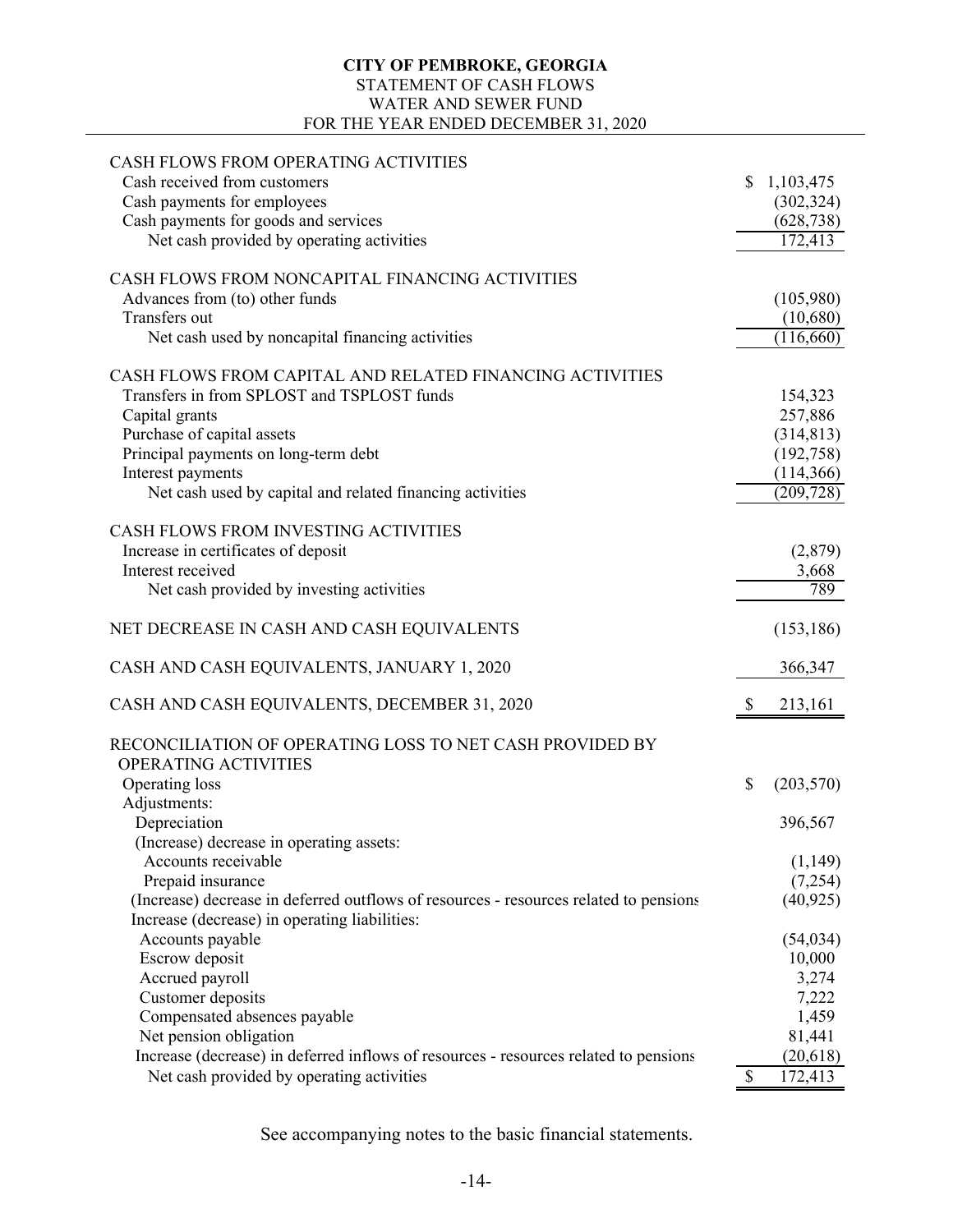#### **CITY OF PEMBROKE, GEORGIA** NOTES TO THE FINANCIAL STATEMENTS DECEMBER 31, 2020

The City of Pembroke was chartered by an act of the General Assembly of the State of Georgia. The City operates under a Council/Mayor form of government and provides the following services as authorized by its charter: public safety (police and fire), streets, sanitation, culture and recreation, planning and zoning, and general administrative services. In addition, the City operates a water and sewer system.

### **NOTE 1 – SUMMARY OF SIGNIFICANT ACCOUNTING POLICIES**

The financial statements of the City have been prepared in conformity with accounting principles generally accepted in the United States (GAAP) as applied to governments. The Governmental Accounting Standards Board (GASB) is the accepted standard-setting body for governmental accounting and financial reporting. The City also applies Financial Accounting Standards Board (FASB) statements and interpretations issued on or before November 30, 1989, in its government-wide and proprietary fund financial statements, provided they do not conflict with or contradict GASB pronouncements.

The most significant of the City's accounting policies are described below.

## **1-A. Reporting Entity**

The reporting entity is comprised of the primary government, component units, and other organizations that are included to ensure that the financial statements are not misleading. The primary government of the City consists of all funds, departments, boards, and agencies that are not legally separate from the City.

Component units are legally separate organizations for which the City is financially accountable. The City is financially accountable for an organization if the City appoints a voting majority of the organization's governing board and (1) the City is able to significantly influence the programs or services performed or provided by the organizations; or (2) the City is legally entitled to or can otherwise access the organization's resources; the City is legally obligated or has otherwise assumed the responsibility to finance the deficits of, or provide financial support to, the organization; or the City is obligated for the debt of the organization. Component units also may include organizations that are fiscally dependent on the City in that the City approves the budget, levies their taxes or issues their debt.

The Downtown Development Authority of the City of Pembroke is a public corporation created to promote industry, trade, and economic growth. The City appoints the members of the authority's board and assists in its funding. Separate financial statements are not prepared.

#### **1-B. Basis of Presentation**

The City's basic financial statements consist of government-wide statements, including a statement of net position and a statement of activities, and fund financial statements, which provide a more detailed level of financial information.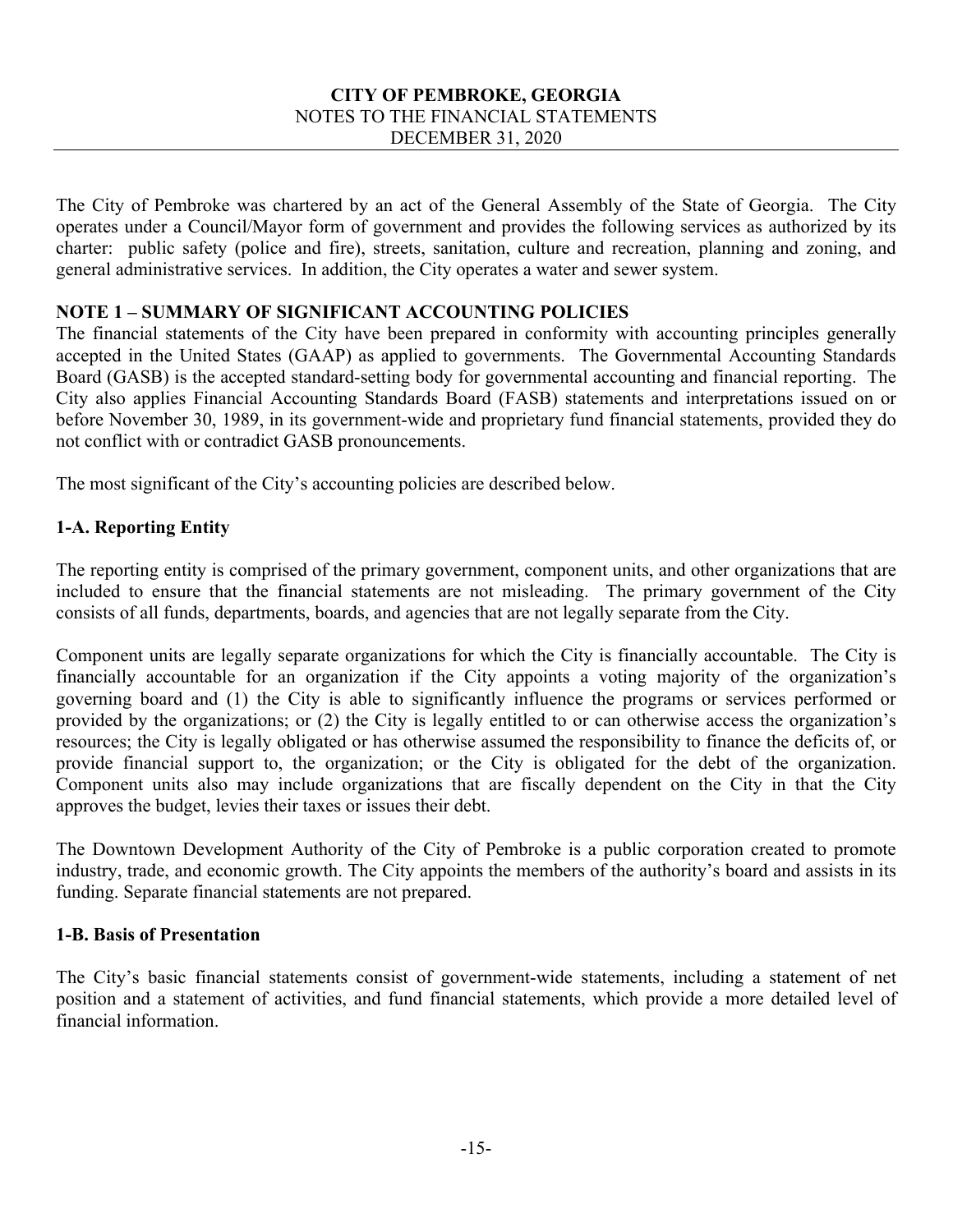**Government-wide Financial Statements** – The government-wide financial statements include the statement of net position and the statement of activities. These statements report financial information for the City as a whole. Individual funds are not displayed but the statements distinguish governmental activities, generally supported by taxes, grants and the City's general revenues, from business-type activities, generally financed in whole or part with service charges to external customers.

The statement of net position presents the financial position of the governmental and business-type activities of the City.

The statement of activities presents a comparison between direct expenses and program revenues for each function of the City's governmental activities and for each identifiable activity of the business-type activities of the City. Direct expenses are those that are specifically associated with a function and therefore clearly identifiable to that particular function. The City does not allocate indirect expenses to functions in the statement of activities.

The statement of activities reports the expenses of a given function offset by program revenues directly connected with the functional program. A function is an assembly of similar activities and may include portions of a fund or summarize more than one fund to capture the expenses and program revenues associated with a distinct functional activity. Program revenues include: (1) charges for services which report fees and other charges to users of the City's services; (2) operating grants and contributions which finance annual operating activities including restricted investment income; and (3) capital grants and contributions which fund the acquisition, construction, or rehabilitation of capital assets. These revenues are subject to externally imposed restrictions to these program uses. For identifying to which function program revenue pertains, the determining factor for *charges for services* is which function *generates* the revenue. For *grants and contributions*, the determining factor is to which function the revenues are *restricted*.

Other revenue sources not properly included with program revenues are reported as general revenues of the City. The comparison of direct expenses with program revenues identifies the extent to which each governmental function and each identifiable business activity is self-financing or draws from the general revenues of the City.

**Fund Financial Statements** *–* During the year, the City segregates transactions related to certain City functions or activities in separate funds in order to aid financial management and to demonstrate legal compliance. Fund financial statements are designed to present financial information of the City at this more detailed level. Fund financial statements are provided for governmental and proprietary funds.

Major individual governmental funds are reported in separate columns.

**Fund Accounting** *–* The City uses funds to maintain its financial records during the year. A fund is a fiscal and accounting entity with a self-balancing set of accounts. The City uses two categories of funds: governmental and proprietary.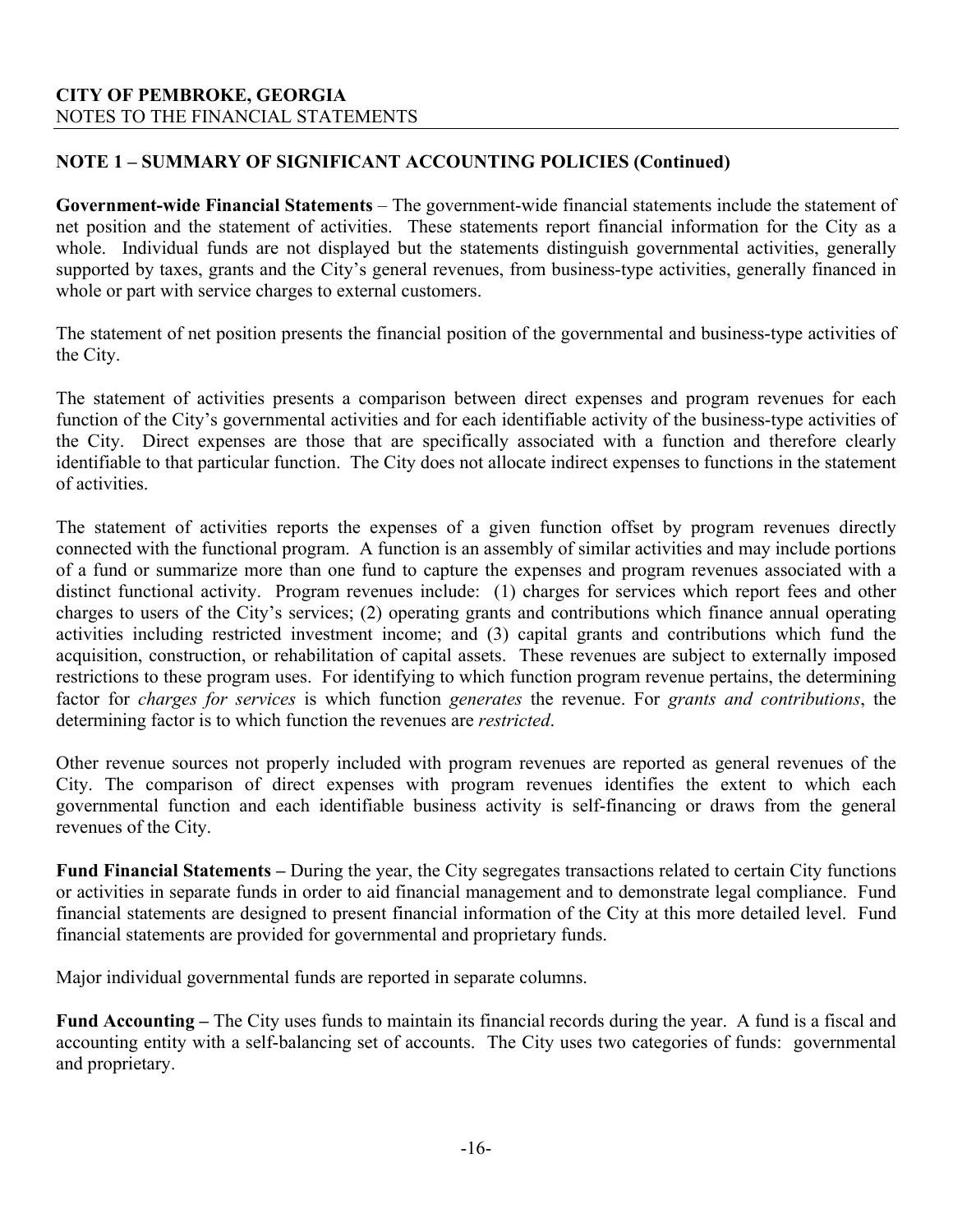**Governmental Funds** *–* Governmental funds are those through which most governmental functions typically are financed. Governmental fund reporting focuses on the sources, uses and balances of current financial resources. Expendable assets are assigned to the various governmental funds according to the purposes for which they may or must be used. Fund liabilities are assigned to the fund from which they will be liquidated. The City reports the difference between governmental fund assets and liabilities as fund balance. The following are the City's major governmental funds:

**General Fund –** The general fund accounts for all financial resources except those required to be accounted for in another fund. The general fund's fund balance is available to the City for any purpose provided it is expended or transferred according to the general laws of the State of Georgia.

**SPLOST Fund – This capital projects fund accounts for the special purpose local option sales tax** collected to be used for various capital improvements within the City.

**TSPLOST Fund –** This fund accounts for the transportation special purpose local option sales tax collected for transportation capital improvements within the City.

**CHIP Grant Fund** – This fund accounts for the Community Home Investment Program grant funds used to provide affordable housing for low-income families.

**Proprietary Funds –** Proprietary fund reporting focuses on the determination of operating income, changes in net position, financial position and cash flows. The proprietary funds are classified as enterprise funds and internal service funds. The City's only major enterprise fund is the water and sewer fund which accounts for the water and sewer provided to the City's constituents.

#### **1-C. Measurement Focus**

**Government-wide Financial Statements** *–* The government-wide financial statements are prepared using the economic resources measurement focus. All assets and all liabilities associated with the operation of the City are included on the statement of net position. The statement of activities reports revenues and expenses.

**Fund Financial Statements** *–* All governmental funds are accounted for using a flow of current financial resources measurement focus. With this measurement focus, only current assets and current liabilities generally are included on the balance sheet. The statement of revenues, expenditures and changes in fund balances reports the sources (i.e., revenues and other financing sources) and uses (i.e., expenditures and other financing uses) of current financial resources. This approach differs from the manner in which the governmental activities of the government-wide financial statements are prepared. Governmental fund financial statements therefore include a reconciliation with brief explanations to better identify the relationship between the government-wide statements and the governmental fund statements.

Like the government-wide statements, all proprietary fund types are accounted for on a flow of economic resources measurement focus on both financial reporting levels. All assets and all liabilities associated with the operation of these funds are included on the statements of net position. The statements of changes in fund net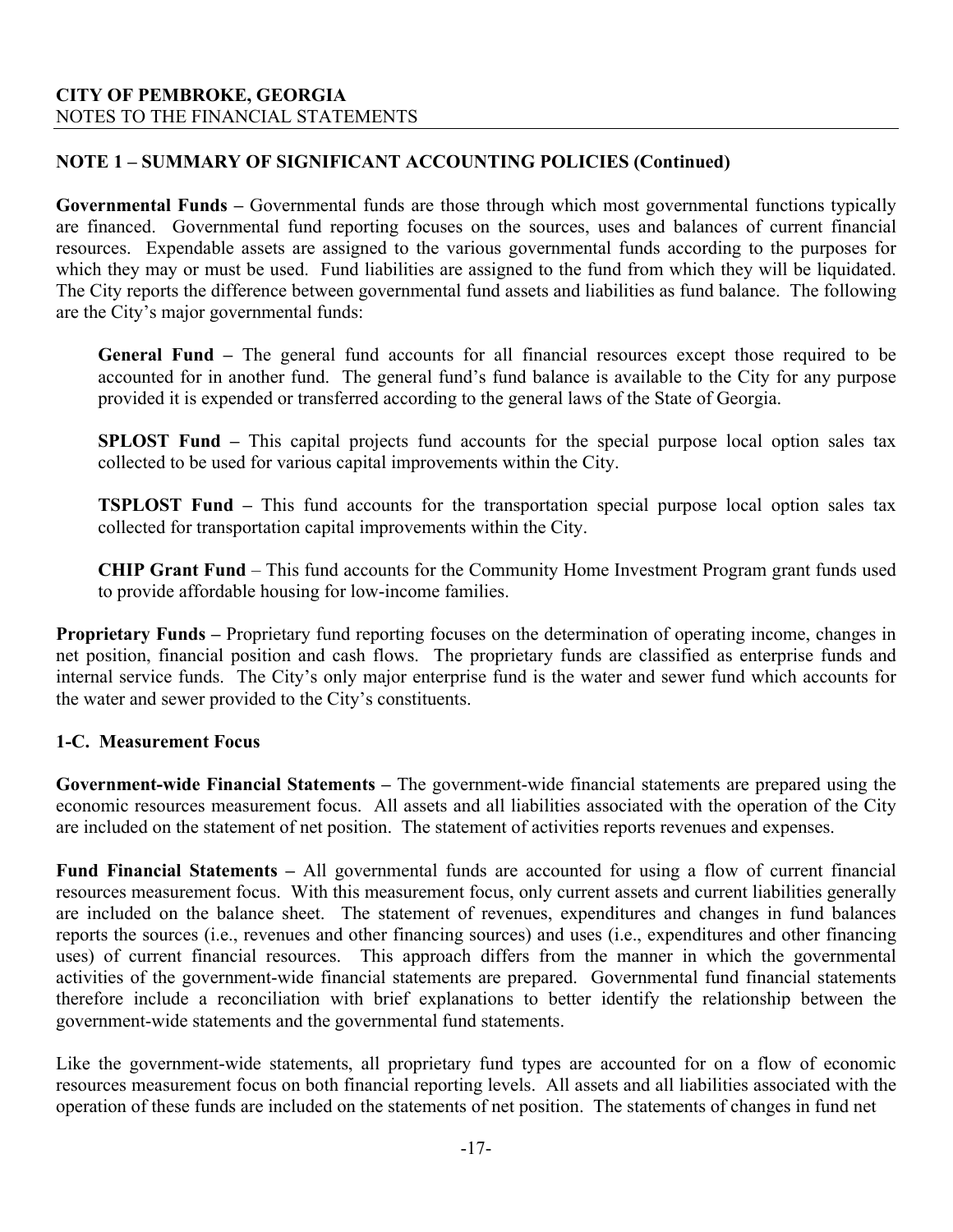position present increases (i.e., revenues) and decreases (i.e., expenses) in total net position. The statement of cash flows provides information about how the City finances and meets the cash flow needs of its proprietary activities

#### **1-D. Basis of Accounting**

Basis of accounting determines when transactions are recorded in the financial records and reported on the financial statements. Government-wide financial statements are prepared using the accrual basis of accounting. At the fund reporting level, the governmental funds use the modified accrual basis in accounting. Proprietary funds use the accrual basis of accounting at both reporting levels. Differences in the accrual and the modified accrual basis of accounting arise in the recognition of revenue, the recording of unearned revenue, and in the presentation of expenses versus expenditures.

**Revenues – Exchange Transactions** *–* Revenue resulting from exchange transactions, in which each party gives and receives essentially equal value, is recorded on the accrual basis when the exchange takes place. On the modified accrual basis, revenue is recorded when the exchange takes place and in the fiscal year in which the resources are measurable and become available. Available means that the resources will be collected within the current fiscal year or are expected to be collected soon enough thereafter to be used to pay liabilities of the current fiscal year. For the City, the phrase "available for exchange transactions" means expected to be received within 60 days of year-end.

**Revenues – Non-exchange Transactions** *–* Non-exchange transactions in which the City receives value without directly giving equal value in return, include sales taxes, property taxes, grants and donations. On an accrual basis, revenue from sales taxes is recognized in the period in which the taxable sale takes place. Revenue from property taxes is recognized in the fiscal year for which the taxes are levied. Revenue from grants and donations is recognized in the fiscal year in which all eligibility requirements have been satisfied. Eligibility requirements include timing requirements, which specify the year when the resources are required to be used or the year when use is first permitted, matching requirements, in which the City must provide local resources to be used for a specified purpose, and expenditure requirements, in which the resources are provided to the City on a reimbursement basis. On a modified accrual basis, revenue from non-exchange transactions also must be available (i.e., collected within 60 days) before it can be recognized.

Under the modified accrual basis, the following revenue sources are considered susceptible to accrual: property taxes, sales taxes, interest and federal and state grants.

**Expenses/Expenditures** *–* On the accrual basis of accounting, expenses are recognized at the time they are incurred. On the modified accrual basis, expenditures generally are recognized in the accounting period in which the related fund liability is incurred and due, if measurable.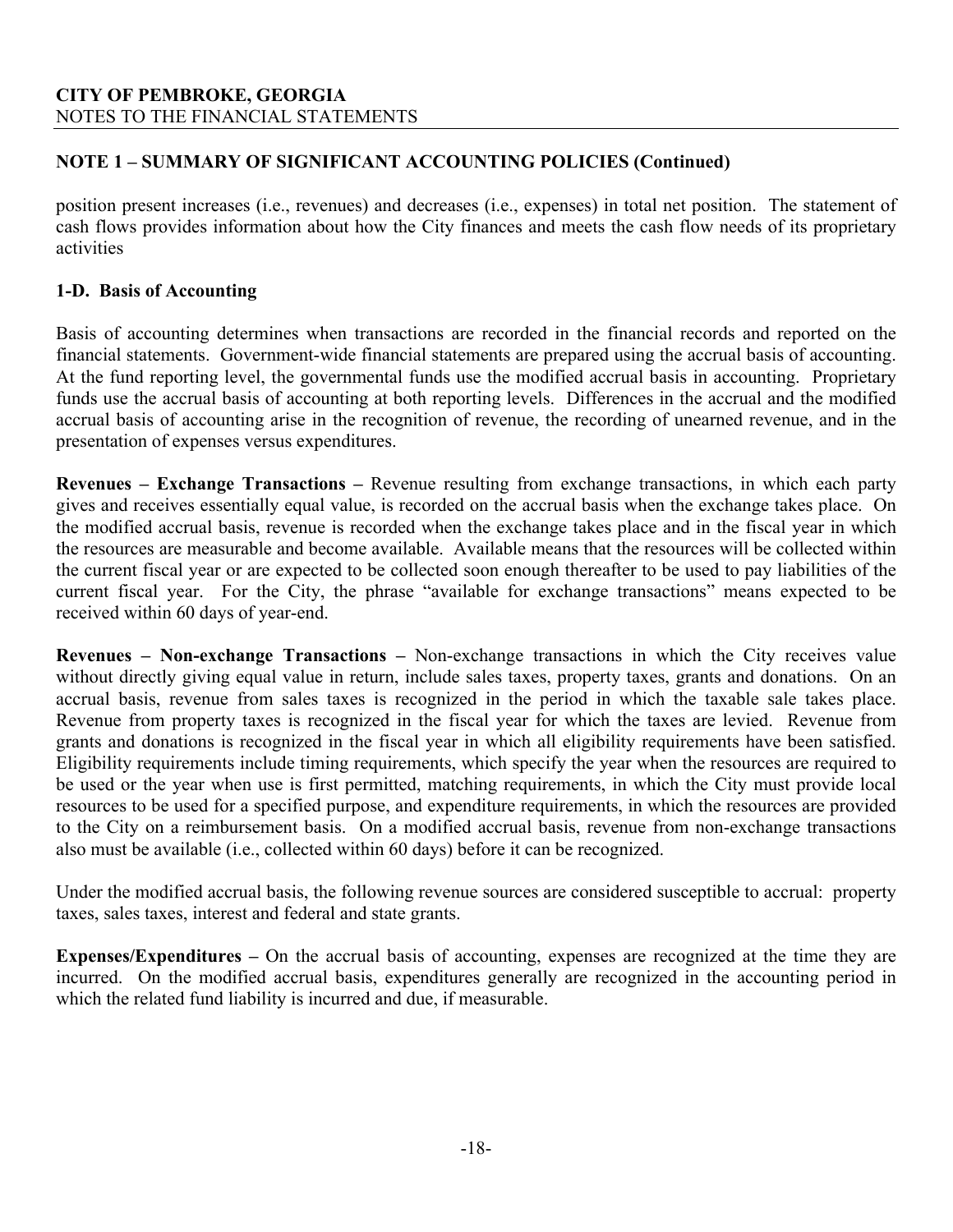### **1-E. Assets, Liabilities, Deferred Outflows of Resources, Deferred Inflows of Resources, and Net Position**

#### **Cash, Cash Equivalents, and Investments**

Cash and cash equivalents include amounts in demand deposits and short-term investments with an original maturity date within three months of the date acquired by the City.

Investments are stated at fair value based on quoted market prices.

Georgia law authorizes the City to invest in the following type of obligations:

- Obligations of the State of Georgia or of any other states
- Obligations of the United States Government
- Obligations fully insured or guaranteed by the United States Government or United States Government agency
- Obligations of any corporation of the United States Government
- Prime bankers' acceptances
- The State of Georgia local government investment pool (i.e., Georgia Fund I)
- Repurchase agreements
- Obligations of the other political subdivisions of the State of Georgia

#### **Receivables**

All trade and property tax receivables are reported net of an allowance for uncollectible, where applicable.

#### **Interfund Balances**

On the fund financial statements, receivables and payables resulting from short-term interfund loans are classified as "due from/to other funds." These amounts are eliminated in the governmental and business-type activities columns on the statement of net position, except for any net residual amounts due between governmental and business-type activities, which are reclassified and presented as internal balances on this statement. These amounts are ultimately eliminated from the total column on the statement of net position.

#### **Consumable Inventories**

On the government-wide financial statements, inventories are presented at the lower of cost or market on a firstin, first-out basis and are expensed when used (i.e., the consumption method).

#### **Prepaid Items**

Payments made to vendors for services that will benefit periods beyond December 31, 2020, are recorded as prepaid items using the consumption method by recording an asset for the prepaid amount and reflecting the expenditure/expense in the year in which services are consumed. At the fund reporting level, an equal amount of fund balance is reported as nonexpendable as this amount is not available for general appropriation.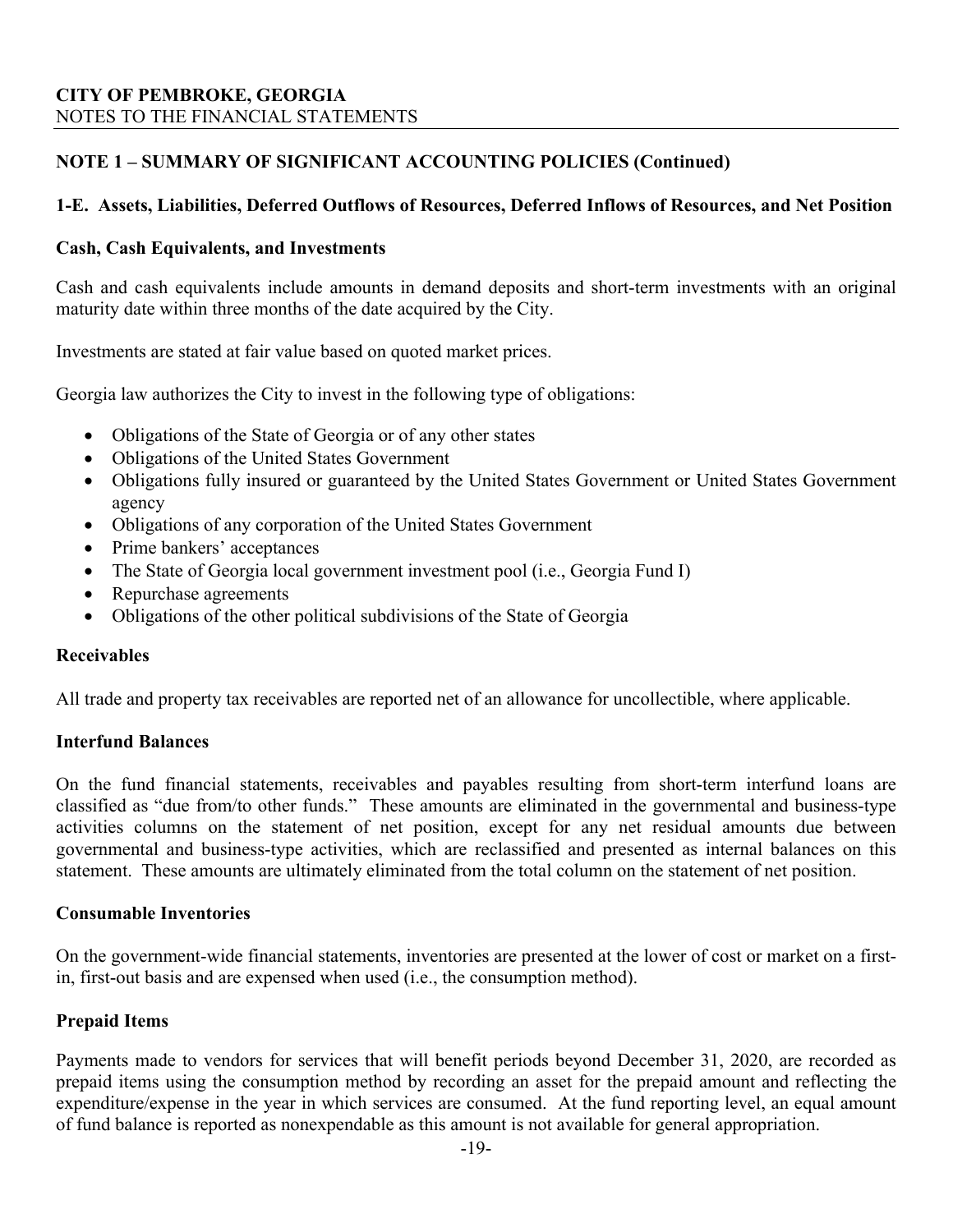#### **Restricted Assets**

Restricted assets represent amounts set aside to meet the requirements of applicable covenants of the water and sewer revenue bonds.

#### **Capital Assets**

General capital assets are those assets not specifically related to activities reported in the proprietary fund. These assets generally result from expenditures in governmental funds. The City reports these assets in the governmental activities column of the government-wide statement of net position but does not report these assets in the City fund financial statements. Capital assets utilized by the proprietary fund are reported in the business-type activities column of the government-wide statement of net position and in the proprietary fund's statement of net position.

All capital assets are capitalized at cost (or estimated historical cost) and updated for additions and retirements during the year. Donated capital assets are recorded at their fair market values as of the date received. The City maintains a capitalization threshold of five thousand dollars. The City's infrastructure consists of roads, bridges and water lines. For roads and bridges, the City will only capitalize infrastructure constructed after June 30, 2003. Improvements to capital assets are capitalized. The costs of normal maintenance and repairs that do not add to the value of the asset or materially extend an asset's life are expensed.

All reported capital assets are depreciated except for land, right-of-way and construction in progress. Improvements are depreciated over the remaining useful lives of the related capital assets. Depreciation is computed using the straight-line method over the following useful lives:

| Buildings and improvements | $7-40$ years |
|----------------------------|--------------|
| Machinery and equipment    | $3-10$ years |
| Infrastructure             | 10-40 years  |
| Water and sewer system     | 15-40 years  |

At the inception of capital leases at the governmental fund reporting level, expenditures and an "other financing source" of an equal amount are reported at the net present value of future minimum lease payments.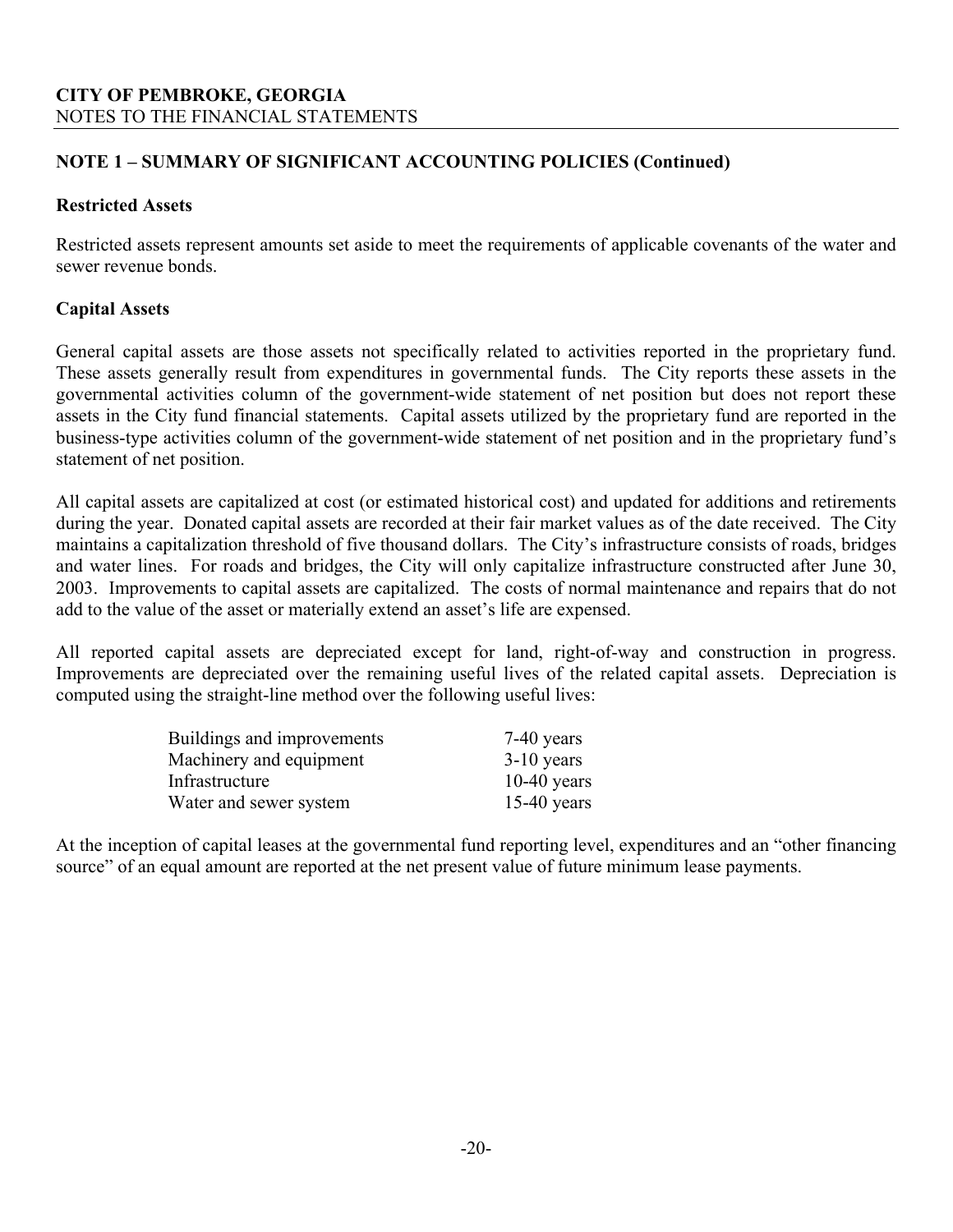#### **Deferred Outflows/Inflows of Resources**

In addition to assets, the statement of financial position will sometimes report a separate section for the deferred outflows of resources. This separate financial statement element, *deferred outflows of resources*, represents a consumption of net position that applies to a future period(s) and so will *not* be recognized as an outflow of resources (expense/expenditure) until then. The City only has one item that qualifies for reporting in this category. It is resources related to pensions reported at the government-wide level for governmental and business-type activities and at the fund level for enterprise funds.

In addition to liabilities, the statement of financial position will sometimes report a separate section for deferred inflows of resources. This separate financial statement element, *deferred inflows of resources*, represents an acquisition of net position that applies to a future period(s) and so will *not* be recognized as an inflow of resources (revenue) until that time. The City has an item which arises only under a modified accrual basis of accounting that qualifies for reporting in this category. Accordingly, the item, *unavailable revenue*, is reported only in the governmental funds balance sheet. The governmental funds report unavailable revenues from property taxes. This amount is deferred and recognized as an inflow of resources in the period that the amount becomes available. The City also has deferred inflows of resources related to its pension plan reported at the government-wide level for governmental and business-type activities and at the fund level for its proprietary fund.

#### **Compensated Absences**

Vacation benefits are accrued as a liability as the benefits are earned if the employees' rights to receive compensation are attributable to services already rendered and it is probable that the employer will compensate the employees for the benefits through paid time off or some other means.

All compensated absence liabilities include salary-related payments, where applicable.

The total compensated absence liability is reported on the government-wide financial statements. The proprietary fund reports the total compensated liability at the fund reporting level. Governmental funds report the compensated absence liability at the fund reporting level only "*when due."*

#### **Accrued Liabilities and Long-term Obligations**

All payables, accrued liabilities, and long-term obligations are reported in the government-wide financial statements.

In general, governmental fund payables and accrued liabilities that, once incurred, are paid in a timely manner and in full, from current financial resources are reported as obligations of those funds. However, compensated absences that will be paid from governmental funds are reported as a liability in the fund financial statements only to the extent that they are "due for payment" during the current year. Capital leases are recognized as a liability in the governmental fund financial statements when due.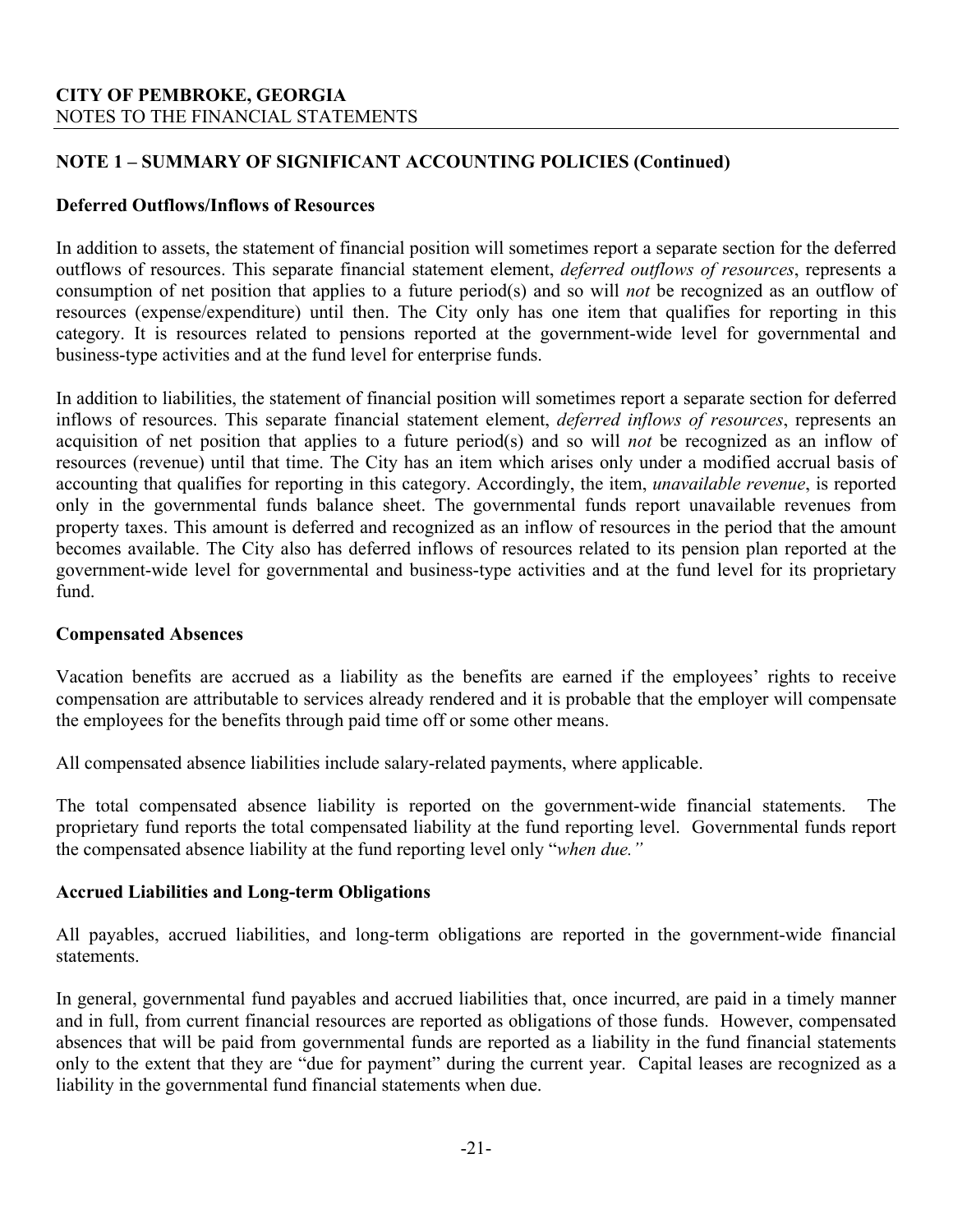#### **Bond Premiums, Discounts and Issuance Costs**

On the government-wide statement of net position and the proprietary fund type statement of net position, bond premiums and discounts are netted against bonds payable. On the government-wide and proprietary fund type statement of activities, bond premiums and discounts are amortized over the life of the bonds using the effective interest method and bond issuance costs are expensed in the current period.

At the governmental fund reporting level, bond premiums and discounts are reported as other financing sources and uses, separately from the face amount of the bonds issued. Bond issuance costs are reported as debt service expenditures.

#### **Fund Equity**

Fund equity at the governmental fund financial reporting level is classified as "fund balance." Fund equity for all other reporting is classified as "net position."

**Fund Balance** – Generally, fund balance represents the difference between the current assets and current liabilities. In the fund financial statements, governmental funds report fund classifications that comprise a hierarchy based primarily on the extent to which the City is bound to honor constraints on the specific purposes for which amounts in those funds can be spent. Fund balances are classified as follows:

*Nonspendable* – Fund balances are reported as nonspendable when amounts cannot be spent because they are either (a) not in spendable form (i.e., items that are not expected to be converted to cash) or (b) legally or contractually required to be maintained intact.

*Restricted* **–** Fund balances are reported as restricted when there are limitations imposed on their use either through the enabling legislation adopted by the City or through external restrictions imposed by creditors, grantors or laws or regulations of other governments.

*Committed* **–** Fund balances are reported as committed when they can be used only for specific purposes pursuant to constraints imposed by formal action of the City Council through the adoption of a resolution. Only the City Council also may modify or rescind the commitment.

*Assigned* **–** Fund balances are reported as assigned when amounts are constrained by the City Council's intent to be used for specific purposes but are neither restricted nor committed. Only the City Council is authorized to assign fund balance by resolution.

*Unassigned* – Fund balances are reported as unassigned as the residual amount when the balances do not meet any of the above criterion. The City reports positive unassigned fund balance only in the general fund. Negative unassigned fund balances may be reported in all funds.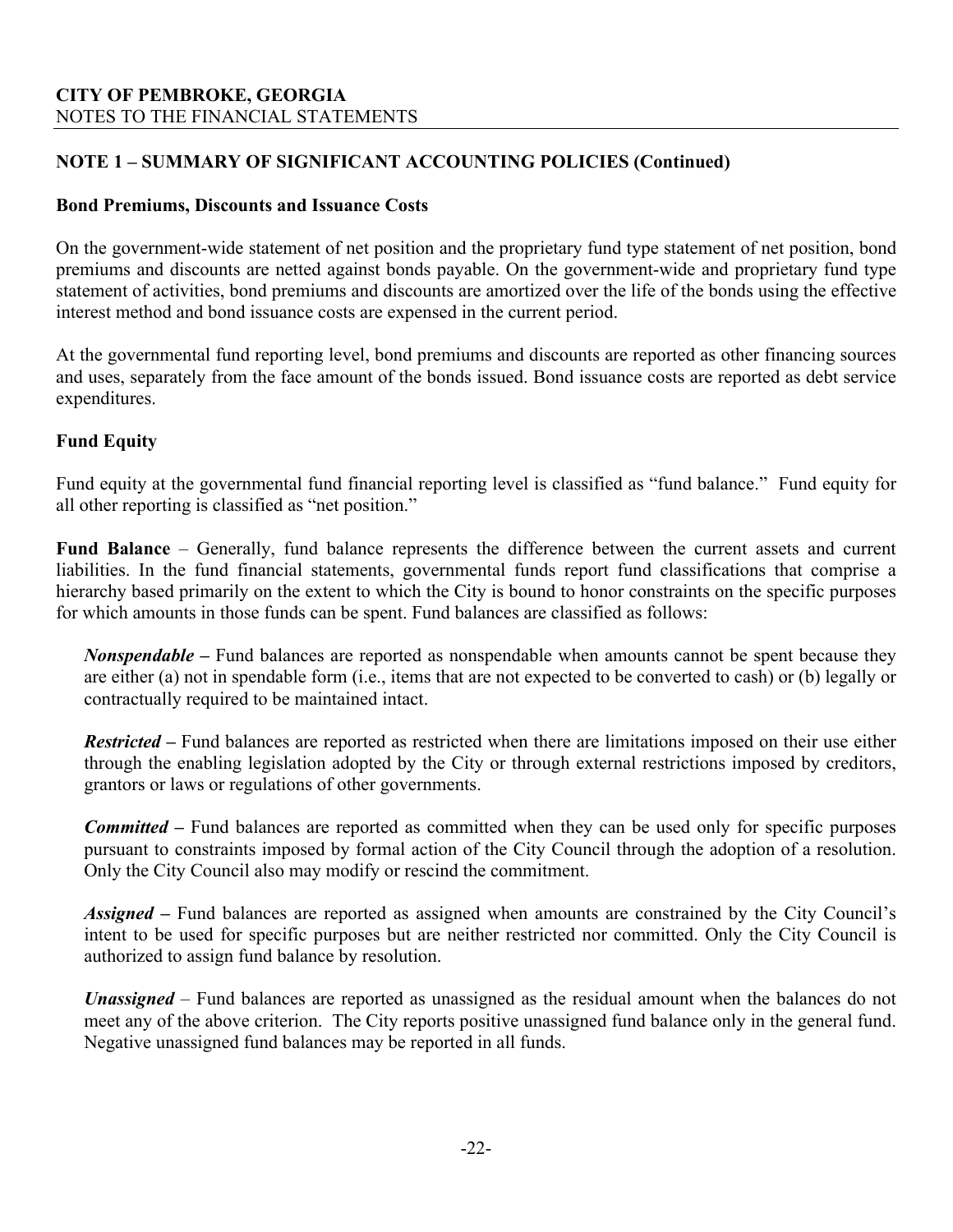**Flow Assumptions -** The City applies restricted resources first when an expense is incurred for purposes for which both restricted and unrestricted net position is available. For unrestricted amounts of fund balance, it is the City's policy to use fund balance in the following order:

- Committed
- Assigned
- Unassigned

**Net Position** – Net position represents the difference between the assets and liabilities. Net investment in capital assets consists of capital assets, net of accumulated depreciation, reduced by the outstanding balances of any borrowing used for the acquisition, construction or improvement of those assets. Net position is reported as restricted when there are limitations imposed on its use either through the enabling legislation adopted by the City or through external restrictions imposed by creditors, grantors, or laws or regulations of other governments. All other net position is reported as unrestricted.

The City applies restricted resources first when an expense is incurred for purposes for which both restricted and unrestricted net position is available.

#### **Operating Revenues and Expenses**

Operating revenues are those revenues that are generated directly from the primary activity of the proprietary fund. For the City, these revenues are charges for services for water and sewer. Operating expenses are necessary costs incurred to provide the water and sewer services and includes administrative expenses and depreciation on capital assets. All revenues and expenses not meeting this definition are reported as nonoperating revenues and expenses.

#### **Contributions of Capital**

Contributions of capital in proprietary fund financial statements arise from outside contributions of capital assets, tap-in fees to the extent they exceed the cost of the connection to the system, or from grants or outside contributions of resources restricted to capital acquisition and construction.

#### **Interfund Activity**

Exchange transactions between funds are reported as revenues in the seller funds and as expenditures/expenses in the purchaser funds. Flows of cash or goods from one fund to another without a requirement for repayment are reported as interfund transfers. Interfund transfers are reported as other financing sources/uses in governmental funds and after the non-operating revenues/expenses section in proprietary funds. Repayment from funds responsible for particular expenditures/expenses to the funds that initially paid for them are not presented on the financial statements (i.e., they are netted).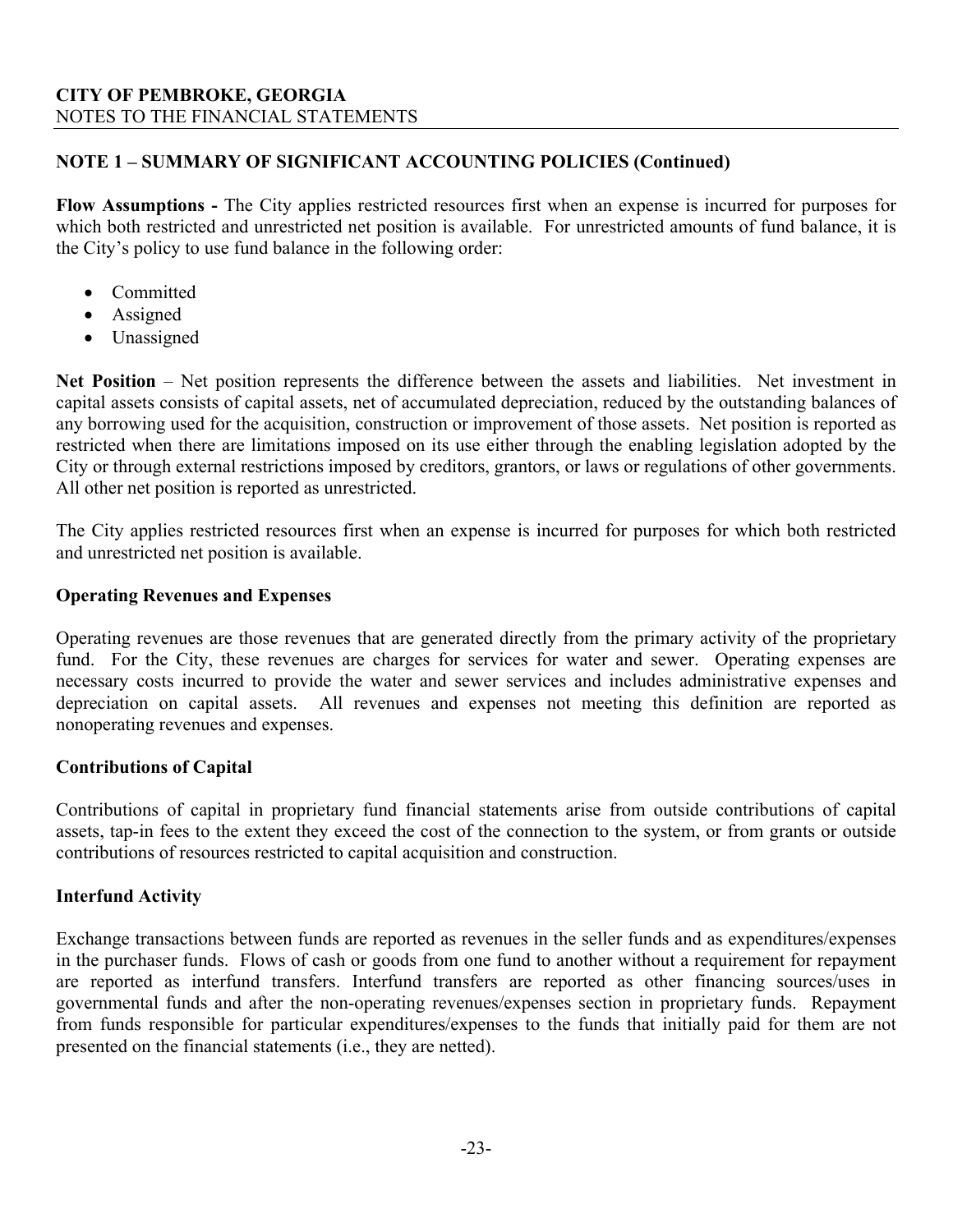Transfers between governmental and business-type activities on the government-wide statement of activities are reported as general revenues. Transfers between funds reported in the governmental activities column are eliminated. Transfers between governmental and business-type activities are eliminated from the total column.

#### **Estimates**

The preparation of the financial statements in conformity with accounting principles generally accepted in the United States requires management to make estimates and assumptions that affect the amounts reported in the financial statements and accompanying notes. Actual results may differ from those estimates.

## **NOTE 2 – STEWARDSHIP, COMPLIANCE AND ACCOUNTABILITY**

#### **Budgetary Information**

The City adopts an annual operating budget for the general fund and each special revenue fund. The budget resolution reflects the total of each department's appropriation in each fund.

All budgets are adopted on a basis consistent with GAAP.

The legal level of control (the level at which expenditures may not legally exceed appropriations) for each adopted annual operating budget generally is the department level within each individual fund. Any change in total to a fund or departmental appropriation within a fund requires approval of the City Council.

All unexpended annual appropriations lapse at year-end.

#### **Excess of Expenditures over Appropriations**

For the year ended December 31, 2020, expenditures exceeded appropriations for the following departments within the general fund:

|                          |              | Overexpenditures |
|--------------------------|--------------|------------------|
| Public safety            | <sup>S</sup> | 154,427          |
| Streets and sanitation   |              | 193,414          |
| Debt service - principal |              | 33,584           |

These over expenditures were funded primarily by excess revenues over amounts budgeted and available fund balance.

The CHIP grant fund had over expenditures of \$10,294 which were funded by additional transfers from the general fund.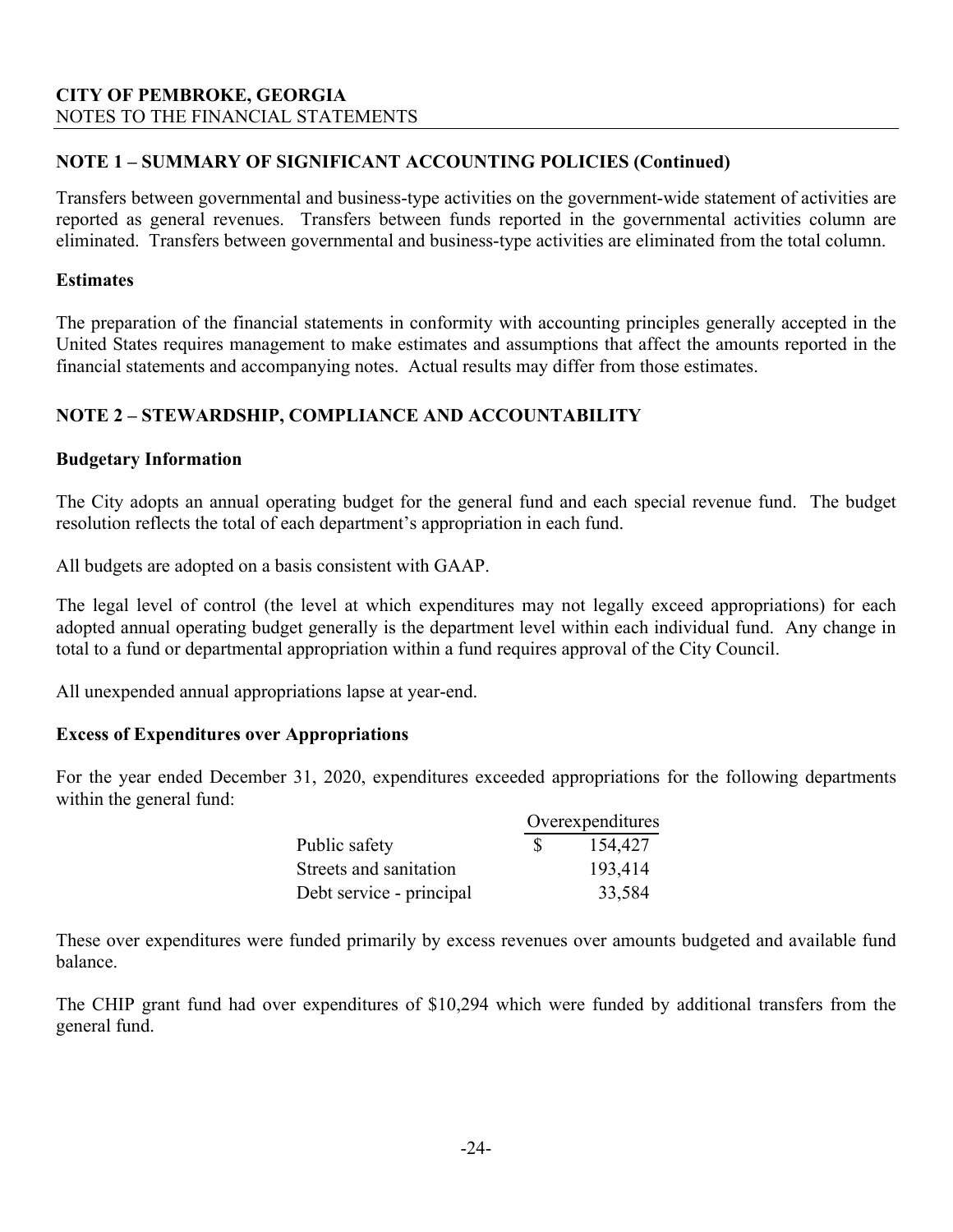## **NOTE 3 – DEPOSITS**

At December 31, 2020, the carrying amount of the City's deposits (checking and certificates of deposit) was \$7,656,469 and the bank balance was \$7,591,063. Of the bank balance, \$750,000 was covered by federal depository insurance and \$6,841,063 was collateralized with securities held by the pledging financial institution's trust department or agent in the City's name.

#### **NOTE 4 – PROPERTY TAXES**

Property taxes attach as an enforceable lien on property as of January 1. Property taxes are billed on or about September 15<sup>th</sup> of each year and are payable within sixty days. The Bryan County Tax Commissioner bills and collects the City's property taxes. Property tax revenues at the fund reporting level are recognized when levied to the extent that they result in current receivables (i.e., collectible in 60 days). For the year ended December 31, 2020, property taxes were levied on August 11, 2020, and were due November 15, 2020.

#### **NOTE 5 – RECEIVABLES**

Receivables at December 31, 2020, consisted of taxes, accounts (billings for user charges) and intergovernmental receivables arising from grants.

Receivables are recorded on the City's financial statements to the extent that the amounts are determined to be material and substantiated not only by supporting documentation, but also by a reasonable, systematic method of determining their existence, completeness, valuation, and collectability. The allowance for uncollectible accounts netted against accounts receivable at December 31, 2020 for the general fund and the water and sewer fund totaled \$5,000 and \$3,766, respectively.

#### **NOTE 6 – INTERFUND BALANCES AND TRANSFERS**

| Receivable Fund | Payable Fund    |  | Amount  |
|-----------------|-----------------|--|---------|
| General         | <b>SPLOST</b>   |  | 5,510   |
|                 | Water and Sewer |  | 304,381 |
|                 | CHIP grant      |  | 220,202 |
|                 |                 |  | 530,093 |

Interfund balances at December 31, 2020 represent charges for services or reimbursable expenses. The City expects to repay all interfund balances within one year.

During the year ended December 31, 2020, the SPLOST and TSPLOST fund transferred \$135,128 and \$19,194, respectively to the Water and Sewer fund to help fund water and sewer system improvements and equipment purchases. The Water and Sewer fund transferred \$10,680 to the General fund to help pay for a software upgrade. The General fund transferred \$71,194 to the CHIP grant fund to help fund project expenditures.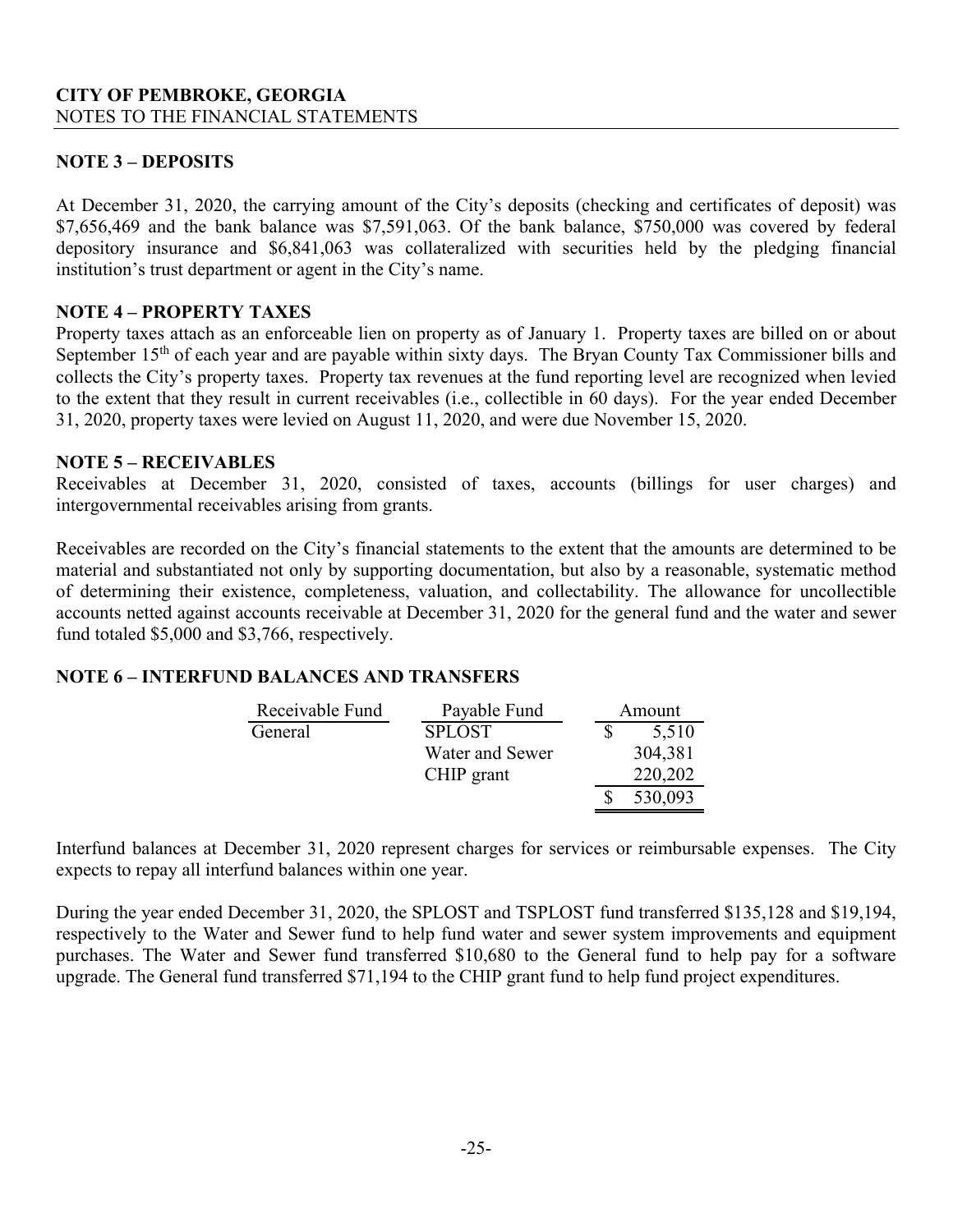## **CITY OF PEMBROKE, GEORGIA** NOTES TO THE FINANCIAL STATEMENTS

## **NOTE 7 – CAPITAL ASSETS**

Capital asset activity for the year ended December 31, 2020 was as follows:

|                                             | Balance       |               |                                    | Balance       |
|---------------------------------------------|---------------|---------------|------------------------------------|---------------|
|                                             | 1/1/2020      | Additions     | Deductions                         | 12/31/2020    |
| Governmental Activities:                    |               |               |                                    |               |
| Capital assets not being depreciated:       |               |               |                                    |               |
| Land                                        | \$<br>434,143 |               |                                    | \$<br>434,143 |
| Construction in progress                    | 38,755        | 281,896<br>S. | $\boldsymbol{\mathsf{S}}$<br>4,960 | 315,691       |
| Total capital assets not being depreciated  | 472,898       | 281,896       | 4,960                              | 749,834       |
| Capital assets being depreciated:           |               |               |                                    |               |
| Buildings and other improvements            | 2,052,036     |               |                                    | 2,052,036     |
| Machinery and equipment                     | 2,074,219     | 322,804       |                                    | 2,397,023     |
| Infrastructure                              | 2,107,734     | 258,937       |                                    | 2,366,671     |
| Total capital assets being depreciated      | 6,233,989     | 581,741       |                                    | 6,815,730     |
| Total capital assets                        | 6,706,887     | 863,637       | 4,960                              | 7,565,564     |
| Accumulated depreciation:                   |               |               |                                    |               |
| Buildings and other improvements            | 1,389,348     | 38,844        |                                    | 1,428,192     |
| Machinery and equipment                     | 1,351,739     | 196,209       |                                    | 1,547,948     |
| Infrastructure                              | 606,951       | 108,871       |                                    | 715,822       |
| Total accumulated depreciation              | 3,348,038     | 343,924       |                                    | 3,691,962     |
| Governmental activities capital assets, net | \$3,358,849   | 519,713       | 4,960<br>S                         | \$3,873,602   |

Governmental activities depreciation expense:

| General government                                 | S | 45,411  |
|----------------------------------------------------|---|---------|
| Municipal court                                    |   | 3,643   |
| Public safety                                      |   | 139,779 |
| Recreation                                         |   | 29,107  |
| Streets and sanitation                             |   | 125,984 |
| Total governmental activities depreciation expense |   | 343,924 |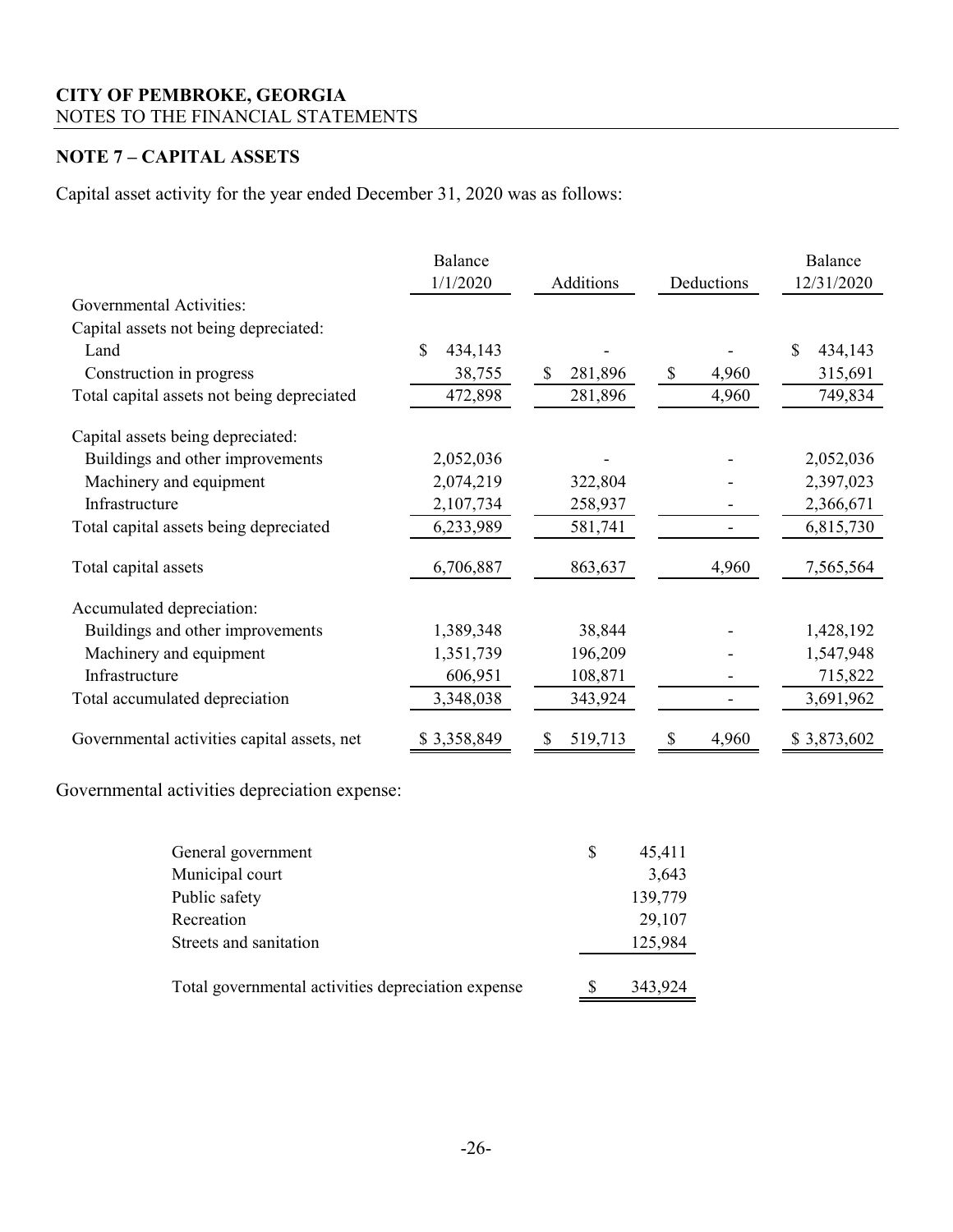## **CITY OF PEMBROKE, GEORGIA** NOTES TO THE FINANCIAL STATEMENTS

## **NOTE 7 – CAPITAL ASSETS (Continued)**

The following table presents the changes in capital assets for the City's enterprise fund:

|                                              | Balance<br>1/1/2020 | Additions       | Deductions | Balance<br>12/31/2020 |
|----------------------------------------------|---------------------|-----------------|------------|-----------------------|
| Business-type activities:                    |                     |                 |            |                       |
| Capital assets being depreciated:            |                     |                 |            |                       |
| Water and sewer system                       | 14,267,062<br>\$    | 247,214<br>S.   |            | \$14,514,276          |
| Machinery and equipment                      | 406,421             | 67,599          |            | 474,020               |
| Total capital assets being depreciated       | 14,673,483          | 314,813         |            | 14,988,296            |
| Total capital assets                         | 14,673,483          | 314,813         |            | 14,988,296            |
| Accumulated depreciation:                    |                     |                 |            |                       |
| Water and sewer system                       | 4,120,269           | 376,166         |            | 4,496,435             |
| Machinery and equipment                      | 362,992             | 20,401          |            | 383,393               |
| Total accumulated depreciation               | 4,483,261           | 396,567         |            | 4,879,828             |
| Business-type activities capital assets, net | 10,190,222          | (81, 754)<br>\$ | \$         | \$10,108,468          |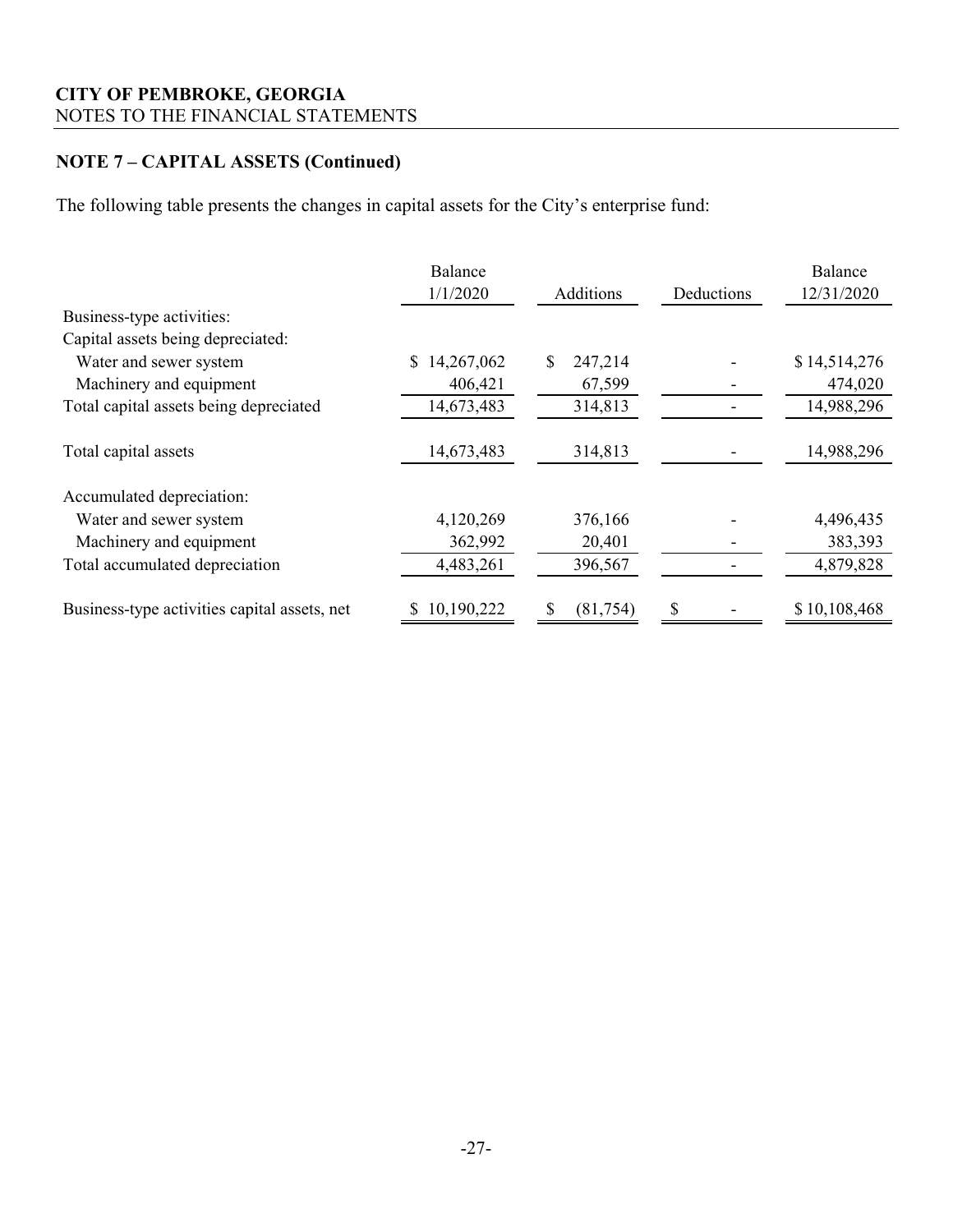## **CITY OF PEMBROKE, GEORGIA** NOTES TO THE FINANCIAL STATEMENTS

#### **NOTE 8 – NOTES PAYABLE**

#### Governmental Activities

The notes payable outstanding at December 31, 2020, consisted of the following:

|                                                                                                                                          | Governmental<br>Activities |
|------------------------------------------------------------------------------------------------------------------------------------------|----------------------------|
| Note payable to John Deere Financial, payable in monthly installments                                                                    |                            |
| of \$543 at 0% interest through November, 2023, secured by equipment                                                                     | \$<br>19,011               |
| Note payable to KS State Bank, payable in annual installments of \$3,178<br>including interest at 6.34%, through December, 2022, secured |                            |
| by computer equipment                                                                                                                    | 5,799                      |
| Note payable to KS State Bank, payable in annual installments of \$10,114                                                                |                            |
| including interest at 5.27%, through October, 2022, secured                                                                              |                            |
| by computer equipment and software                                                                                                       | 18,734                     |
| Note payable to Truist Bank, payable in monthly installments of \$18,606                                                                 |                            |
| including interest at 1.92%, through December, 2030, secured                                                                             |                            |
| by real estate                                                                                                                           | 2,030,000                  |
|                                                                                                                                          | \$2,073,544                |

As of December 31, 2020, annual debt service requirements for governmental activities are as follows:

| Year ending |               |              |               |
|-------------|---------------|--------------|---------------|
| December 31 | Principal     | Interest     | Total         |
| 2021        | 204,383<br>\$ | 38,700<br>\$ | 243,083<br>\$ |
| 2022        | 208,643       | 34,440       | 243,083       |
| 2023        | 199,175       | 30,073       | 229,248       |
| 2024        | 196,942       | 26,331       | 223,273       |
| 2025        | 200,757       | 22,516       | 223,273       |
| 2026-2030   | 1,063,644     | 52,722       | 1,116,365     |
|             | 2,073,544     | 204,781      | 2,278,325     |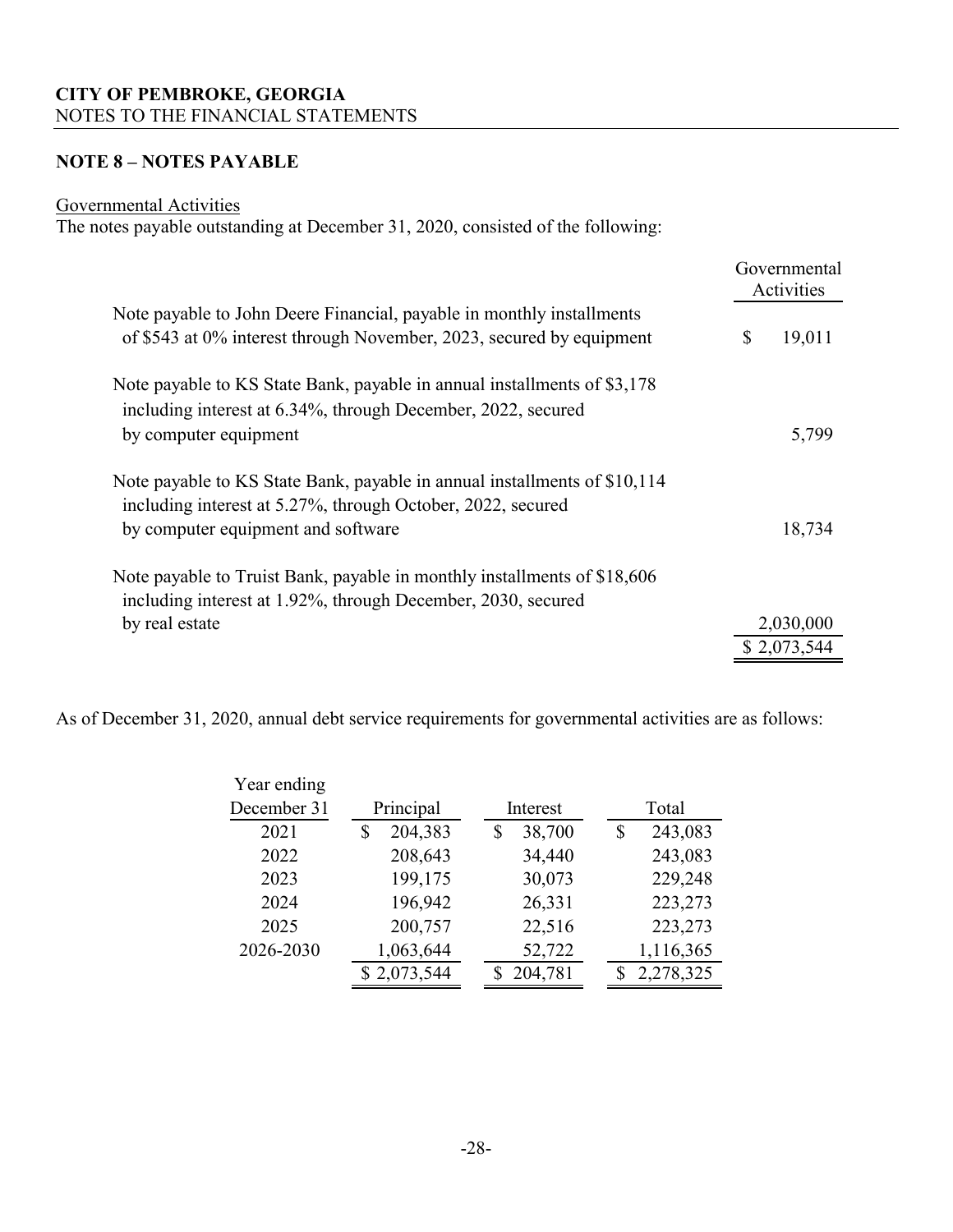#### **NOTE 9 – WATER AND SEWER REVENUE BONDS**

In June, 2016, the City issued a City of Pembroke Water and Sewer Refunding Revenue Bond, Series 2016, for \$4,210,000. The bond was issued to pay the cost of refunding and defeasing the City of Pembroke Water and Sewer Revenue Bond, Series 2003A; the City of Pembroke Water and Sewer Revenue Bond, Series 2003B; the City of Pembroke Water and Sewer Revenue Bond, Series 2013; and a note from First Bank of Coastal Georgia dated December 14, 2015. Additionally, a portion of the net proceeds was deposited into a debt service reserve account.

The bond has an interest rate of 2.57% for the first 15 years. After that, the interest rate will be at a monthly variable rate equal to 70% of the Wall Street Journal prime rate not to exceed a rate of 10%.

The bond requires monthly principal and interest payments of \$22,445 from July, 2016 through June, 2036. The principal amount outstanding at December 31, 2020 was \$3,440,462.

The bond is secured by a lien on the revenues of the water and sewer system. The City will be required to create a special fund designated as the City of Pembroke Water and Sewer Revenue Bond Sinking Fund (Sinking Fund), which will include a debt service and a reserve account.

In April 2019, the City issued a City of Pembroke Water and Sewer Revenue Bond, Series 2019, for \$954,000 through the United States Department of Agriculture. The bond was issued to pay the cost of acquiring property in Bulloch County, drilling a new well, connecting to the City's water system, and constructing a 250,000 gallon elevated storage tank for the water system. As of December 31, 2020, the principal amount outstanding was \$930,349.

The bonds payable outstanding at December 31, 2020, consisted of the following:

|                                                                                                                                                                        | Business-Type<br>Activities |
|------------------------------------------------------------------------------------------------------------------------------------------------------------------------|-----------------------------|
| Series 2016 Water and Sewer Refunding Revenue Bonds, payable<br>in monthly installments of \$22,445 from July, 2016 through<br>June, 2036, including interest at 2.57% | 3,440,462                   |
| Series 2019 Water and Sewer Revenue Bonds, payable<br>in monthly installments of \$3,149 from May, 2019 through                                                        |                             |
| April, 2059, including interest at 2.50%                                                                                                                               | 930,349                     |
|                                                                                                                                                                        | 4,370,811                   |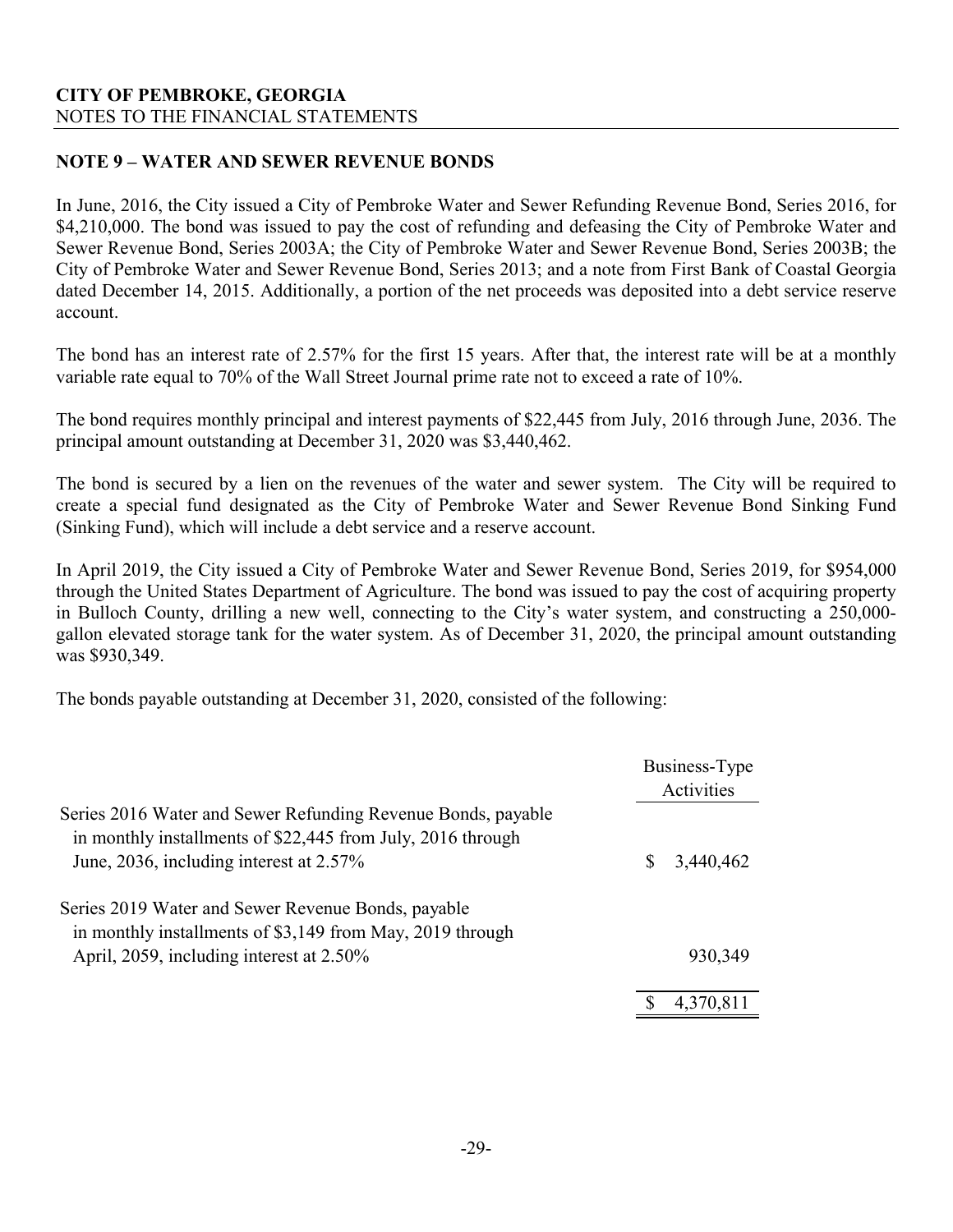#### **NOTE 9 – WATER AND SEWER REVENUE BONDS (Continued)**

As of December 31, 2020, annual debt service requirements are as follows:

| Year ending |               | <b>Business-Type Activities</b> |  |              |           |  |  |           |
|-------------|---------------|---------------------------------|--|--------------|-----------|--|--|-----------|
| December 31 |               | Principal                       |  |              | Interest  |  |  | Total     |
| 2021        | $\mathcal{S}$ | 197,781                         |  | $\mathbf S$  | 109,344   |  |  | 307,125   |
| 2022        |               | 202,914                         |  |              | 104,211   |  |  | 307,125   |
| 2023        |               | 208,180                         |  |              | 98,945    |  |  | 307,125   |
| 2024        |               | 213,583                         |  |              | 93,542    |  |  | 307,125   |
| 2025        |               | 219,125                         |  |              | 88,000    |  |  | 307,125   |
| 2026-2030   |               | 1,183,935                       |  |              | 351,690   |  |  | 1,535,625 |
| 2031-2035   |               | 1,345,749                       |  |              | 189,876   |  |  | 1,535,625 |
| 2036-2040   |               | 245,744                         |  |              | 77,904    |  |  | 323,648   |
| 2041-2045   |               | 127,384                         |  |              | 61,556    |  |  | 188,940   |
| 2046-2050   |               | 144,327                         |  |              | 44,613    |  |  | 188,940   |
| 2051-2055   |               | 163,522                         |  |              | 25,418    |  |  | 188,940   |
| 2055-2059   |               | 118,567                         |  |              | 5,033     |  |  | 123,600   |
|             | \$            | 4,370,811                       |  | $\mathbb{S}$ | 1,250,132 |  |  | 5,620,943 |

#### **NOTE 10 – CAPITAL LEASES**

The City has entered into lease agreements for financing the acquisition of police vehicles and equipment costing \$167,709 and two fire trucks costing \$496,310. Amortization of the cost is included in depreciation expense in the government-wide financial statements and accumulated depreciation was \$250,135, at December 31, 2020. The lease agreements qualify as capital leases for accounting purposes and, therefore, have been recorded at the present value of the future minimum lease payments as of the date of their inception.

The following is a schedule of future minimum lease payments under the capital leases, and the present value of the net minimum lease payments at December 31, 2020:

|                                                |   | Governmental |  |  |  |
|------------------------------------------------|---|--------------|--|--|--|
| Year ending December 31                        |   | Activities   |  |  |  |
| 2021                                           | S | 94,284       |  |  |  |
| 2022                                           |   | 84,323       |  |  |  |
| 2023                                           |   | 84,323       |  |  |  |
| 2024                                           |   | 77,105       |  |  |  |
| 2025                                           |   | 69,891       |  |  |  |
| Total minimum lease payments                   |   | 409,926      |  |  |  |
| Less amount representing interest              |   | 30,493       |  |  |  |
| Present value of future minimum lease payments |   | 379,433      |  |  |  |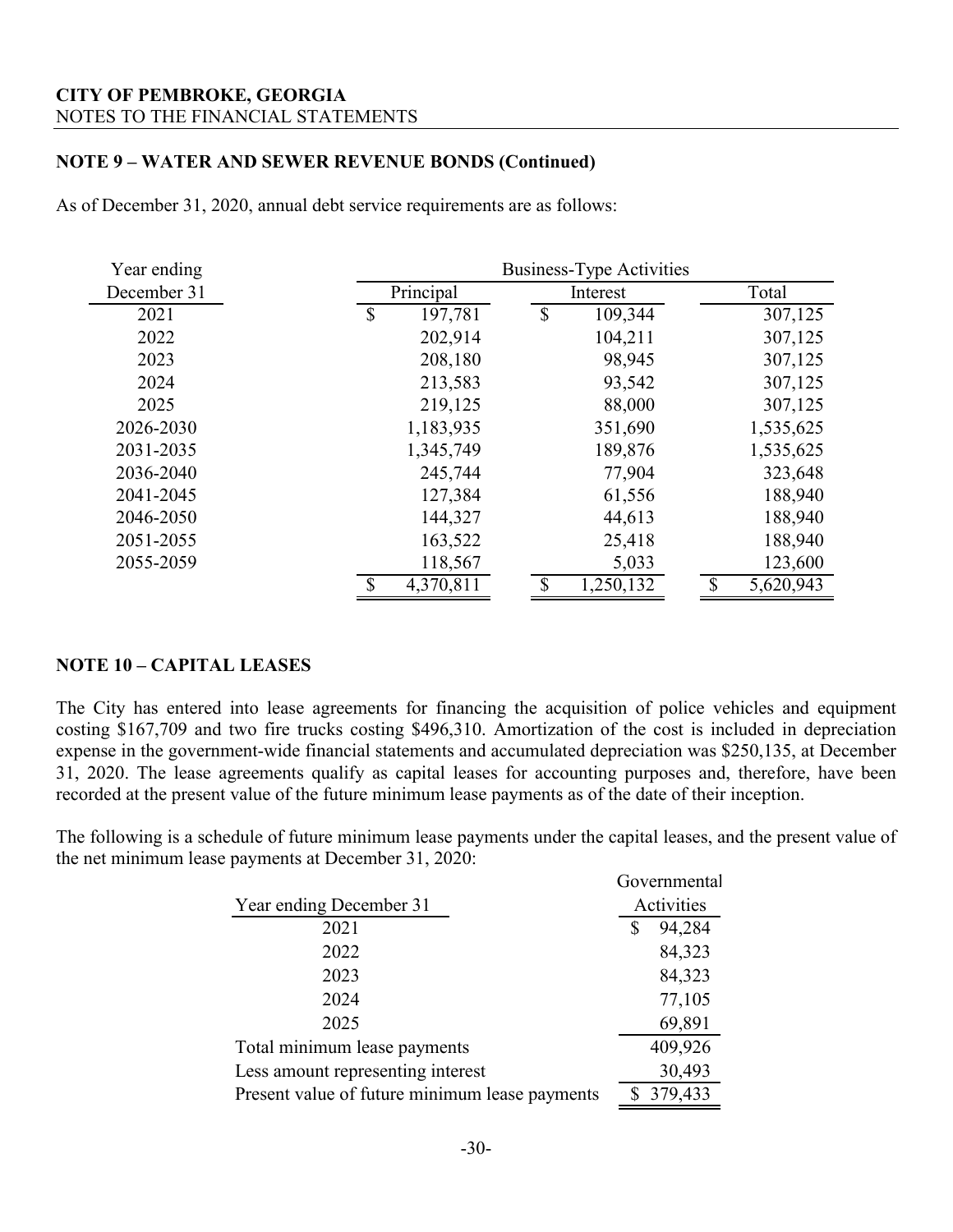## **NOTE 11 – CHANGES IN LONG-TERM DEBT**

|                                       |    | Outstanding |    |             |    |                    |    | Outstanding  |                           |             |
|---------------------------------------|----|-------------|----|-------------|----|--------------------|----|--------------|---------------------------|-------------|
|                                       |    | January 1,  |    |             |    |                    |    | December 31, |                           | Amounts Due |
|                                       |    | 2020        |    | Additions   |    | 2020<br>Reductions |    | in One Year  |                           |             |
| Governmental Activities               |    |             |    |             |    |                    |    |              |                           |             |
| Compensated absences                  | \$ | 23,548      | S. | 11,483      | \$ | 12,187             | \$ | 22,844       | $\boldsymbol{\mathsf{S}}$ | 4,569       |
| Notes payable                         |    | 84,588      |    | 2,030,000   |    | 41,044             |    | 2,073,544    |                           | 204,383     |
| Capital leases payable                |    | 459,695     |    |             |    | 80,262             |    | 379,433      |                           | 82,994      |
|                                       |    |             |    |             |    |                    |    |              |                           |             |
| <b>Total Governmental Activities</b>  | S  | 567,831     |    | \$2,041,483 | \$ | 133,493            | S. | 2,475,821    | \$                        | 291,946     |
| <b>Business-Type Activities</b>       |    |             |    |             |    |                    |    |              |                           |             |
|                                       | \$ |             | \$ |             |    |                    | \$ |              | \$                        |             |
| Compensated absences                  |    | 10,180      |    | 1,459       |    |                    |    | 11,639       |                           | 2,328       |
| Revenue bonds payable                 |    | 4,563,569   |    |             | S  | 192,758            |    | 4,370,811    |                           | 197,781     |
|                                       |    |             |    |             |    |                    |    |              |                           |             |
| <b>Total Business-Type Activities</b> |    | 4,573,749   | \$ | 1,459       | S. | 192,758            | S  | 4,382,450    | \$                        | 200,109     |

The compensated absences liability and capital lease payments will be paid from the general fund for governmental activities and from the water and sewer fund for business-type activities. Principal and interest payments related to notes payable for governmental activities will be paid from the general fund and the SPLOST fund. Revenue bonds payable for the City's Water and Sewer System are financed from income derived from the operation of the Water and Sewer System.

#### **NOTE 12 – EMPLOYEE RETIREMENT PLAN**

#### Plan Description

The City's defined benefit pension plan, the City of Pembroke Retirement Plan (the "Plan"), provides retirement and disability benefits and death benefits to plan members and beneficiaries. The Plan is affiliated with the Georgia Municipal Employees Benefit System (GMEBS), an agent multiple-employer public employee retirement system that acts as a common investment and administrative agent for cities in the State of Georgia. The City is assigned the authority to establish and amend benefit provisions of the Plan. GMEBS issues a publicly available financial report that includes financial statements and required supplementary information. The report can be obtained by writing to Georgia Municipal Association, Risk Management and Employee Benefit Services, 201 Pryor Street, SW, Atlanta, Georgia 30303 or by calling (404) 688-0472.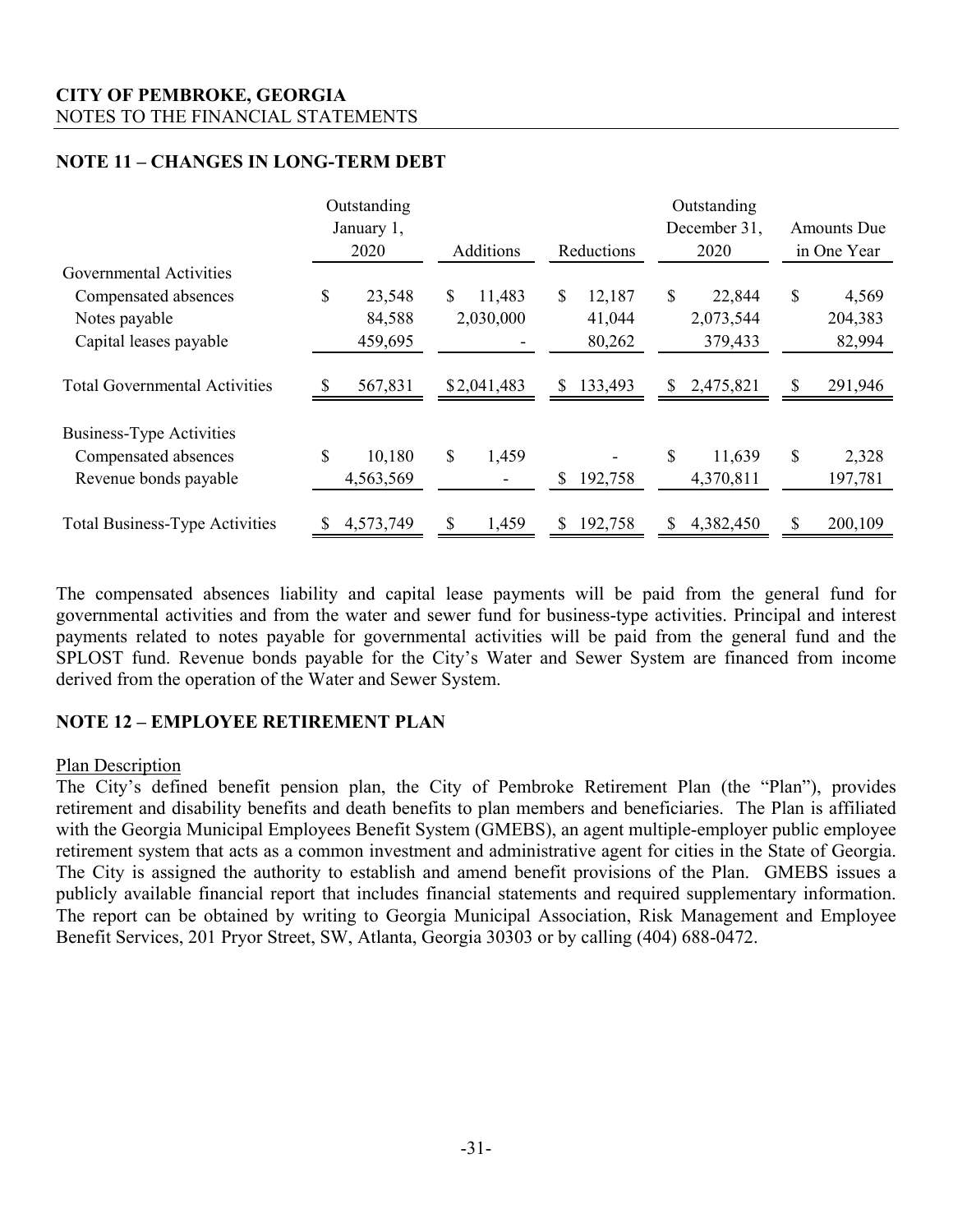#### Benefits Provided

The Plan provides retirement benefits to eligible employees of the City. All regular employees meeting the eligibility requirements are covered under the plan. Municipal legal officers are not eligible to participate in the plan. In order to be eligible for participation, regular employees must work a minimum of thirty hours per week for at least five months per year. Regular employees qualify for immediate participation in the plan and participation is mandatory for all eligible employees.

Plan participants are eligible to receive early retirement benefits at the age of fifty-five with the completion of ten years of total credited service. Normal retirement benefits may be received at the age of sixty-five with five years of total credited service.

Normal retirement benefits are calculated based on a flat percentage of 2.0 percent of final average earnings multiplied by years of total credited service as an eligible regular employee. The number of years of total credited service which may be used to calculate the benefit is not limited. Monthly benefits are paid at  $1/12<sup>th</sup>$  of the calculated amount. The same formula is used for all participants who are regular employees. Final average earnings are the annual average of earnings paid to a participant by the City for the five consecutive years of credited service preceding the participant's most recent termination in which the participant's earnings were the highest. All elected or appointed members of the City eligible to participate will receive \$17 per month for each year of total credited service.

For participants electing to receive early retirement benefits, the benefit will be reduced on an actuarially equivalent basis to account for early commencement of benefits.

Disability retirement benefits shall be computed in the same manner as the normal retirement benefit, based upon the participant's accrued benefit as of his disability retirement date. The minimum disability benefit will be no less than 20% of the participant's average monthly earnings for the twelve calendar month period immediately preceding his termination of employment as a result of a disability.

In-service death benefits are payable to the participant's pre-retirement beneficiary, equal to the actuarially equivalent of the reserve required for the participant's anticipated normal retirement benefit. For purposes of computing the actuarial reserve death benefit, the participant's total credited service shall include total credited service accrued prior to the date of the participant's death, plus one-half of the service between such date of death and what would otherwise have been the participant's normal retirement date. Terminated vested death benefits are payable to the participant's pre-retirement beneficiary, equal to the decreased monthly retirement benefit that would have otherwise been payable to the participant had he elected 100% joint and survivor benefit under the plan.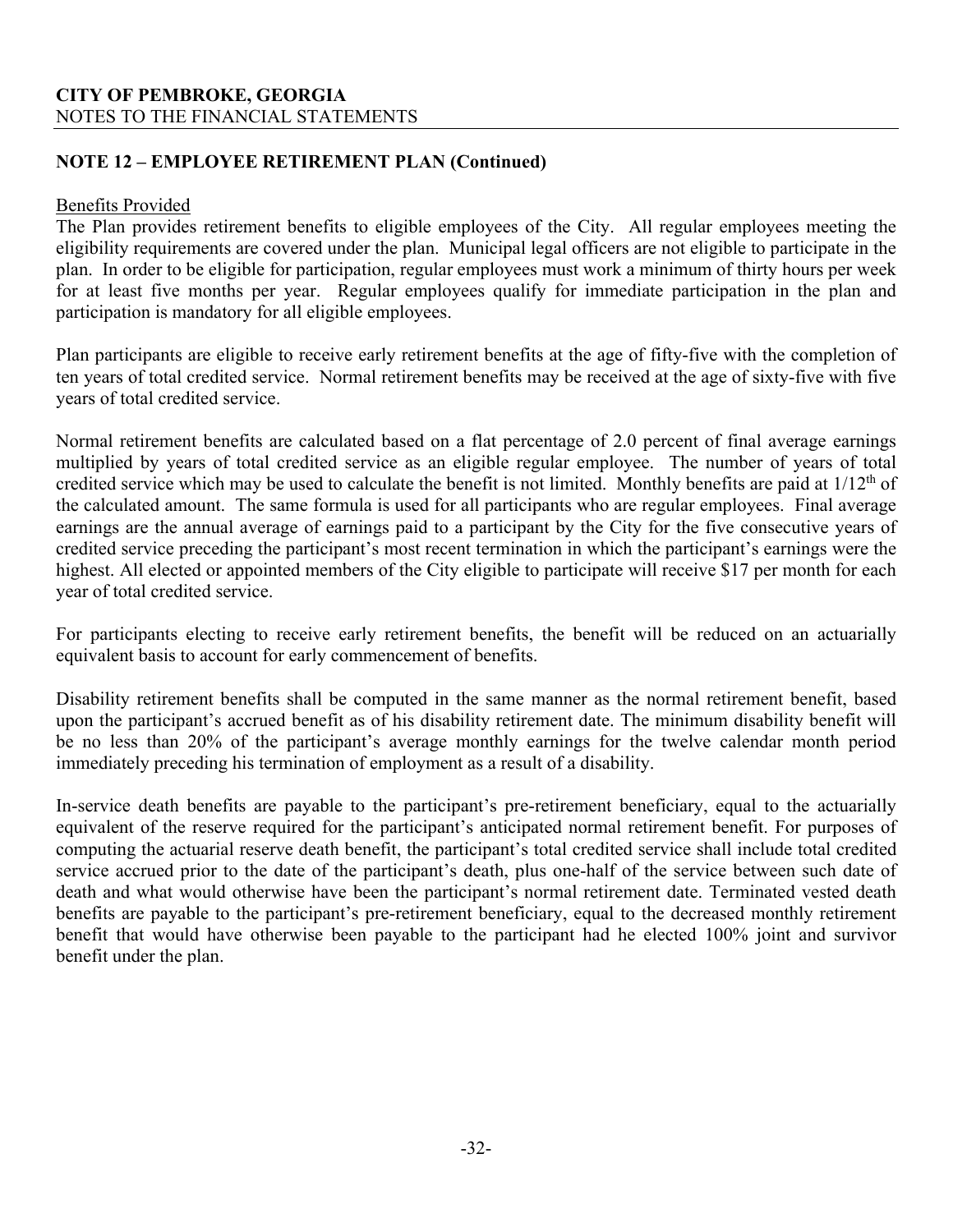#### Employees Covered by Benefit Terms

At July 1, 2020, the most recent actuarial valuation, there were 78 participants as follows:

| Active participants        | 36  |
|----------------------------|-----|
| Retirees and beneficiaries | 21  |
| Vested former employees    | 21  |
|                            | 78. |

#### Contributions

The Plan is subject to minimum funding standards of the Public Retirement Systems Standards Law (Georgia Code Section 47-20-10). The estimated minimum annual contribution under these standards is \$89,576. This minimum contribution has been determined as the sum of 1) the normal cost (including administrative expenses), 2) the 30-year level percentage of payroll amortization of the unfunded actuarial accrued liability or the 10-year level percentage of payroll amortization of the surplus, and 3) interest on these amounts from the valuation date to the date contributions are paid (assumed monthly). The GMEBS Board of Trustees has adopted an actuarial funding policy that requires a different funding level than the estimated minimum annual contribution to minimize fluctuations in annual contribution amounts and to accumulate sufficient funds to secure benefits under the Plan. If the employer contributes the recommended contribution developed under the actuarial funding policy each year, the Plan will meet applicable state funding standards.

#### Net Pension Liability

The City's net pension liability was measured as of March 31, 2020, and the total pension liability used to calculate the net pension liability was determined by an actuarial valuation as of July 1, 2020.

#### Actuarial Assumptions

The total pension liability in the July 1, 2020 actuarial valuation was determined using the following actuarial assumptions, applied to all periods included in the measurement:

| Inflation                 | 2.25 percent                                                              |
|---------------------------|---------------------------------------------------------------------------|
| Salary increases          | Range of 3.00 to 8.50 percent, including inflation                        |
| Investment rate of return | 7.375 percent, net of pension plan investment expenses, including inflat- |

Mortality rates were based on the Pri-2012 Weighted Employee Mortality Table with rates multiplied by 1.25.

The actuarial assumptions used in the July 1, 2020 valuation were based on the results of an actuarial experience study for the period January 1, 2015 to June 30, 2019.

The long-term expected rate of return on pension plan investments was determined using a building-block method in which best-estimate ranges of expected future real rates of return (expected returns, net of pension plan investment expense and inflation) are developed for each major asset class. These ranges are combined to produce the long-term expected rate of return by weighting the expected future real rates of return by the target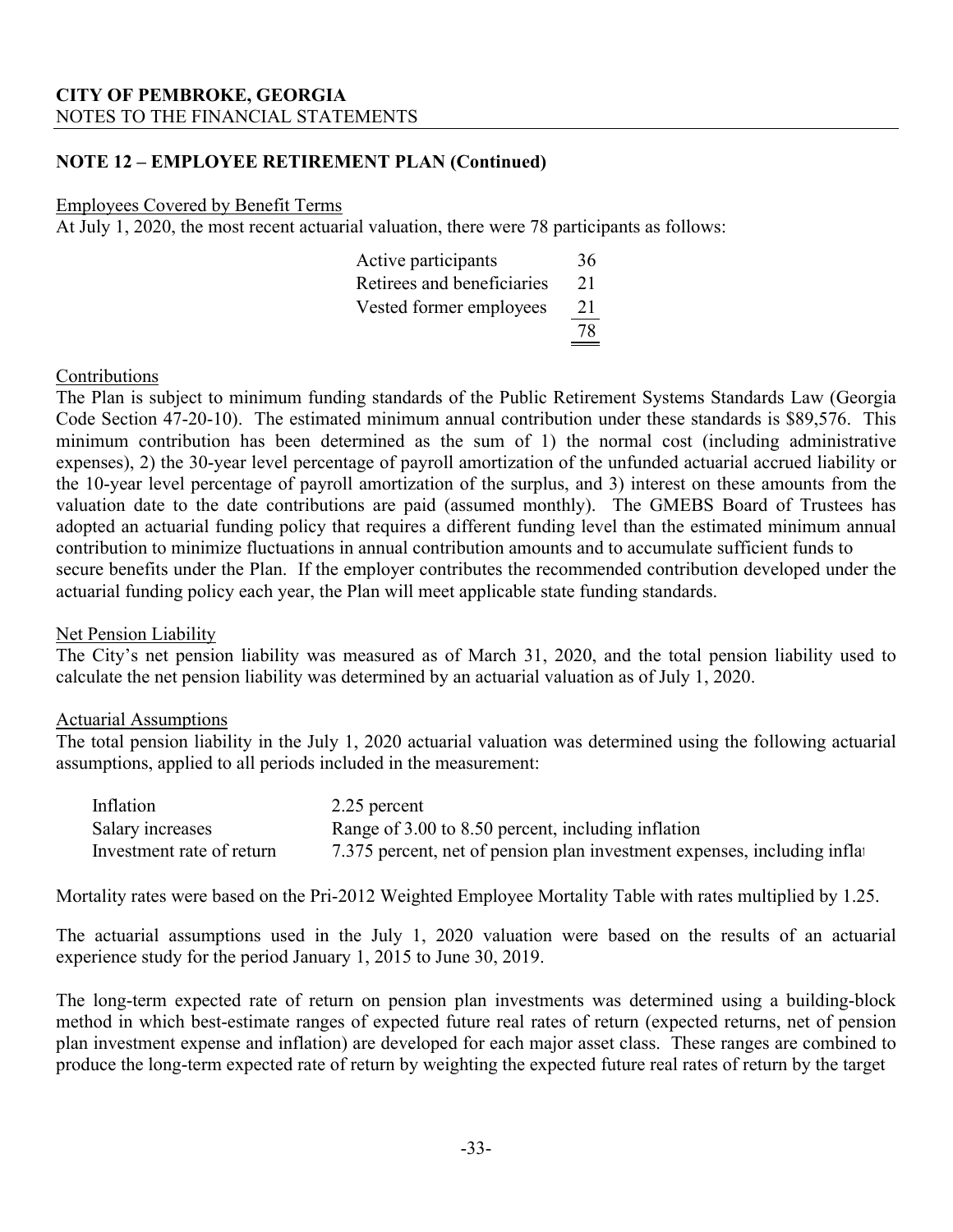asset allocation percentage and by adding expected inflation. The target allocation and best estimates of arithmetic real rates return for each major asset class are summarized in the following table:

|                       |            | Long-Term            |
|-----------------------|------------|----------------------|
|                       | Target     | <b>Expected Real</b> |
| <b>Asset Class</b>    | Allocation | Rate of Return       |
|                       |            |                      |
| Domestic equity       | 45%        | 6.41%                |
| International equity  | 20%        | 6.96%                |
| Domestic fixed income | 20%        | 1.96%                |
| Real estate           | 10%        | 4.76%                |
| Global fixed income   | $5\%$      | 3.06%                |
|                       | $00\%$     |                      |

#### Discount Rate

The discount rate used to measure the total pension liability was 7.375 percent. The projection of cash flows used to determine the discount rate assumed that City contributions will be made at rates equal to the actuarially determined contribution rates. Based on those assumptions, the pension plan's fiduciary net position was projected to be available to make all projected future benefit payments of current active and inactive employees. Therefore, the long-term expected rate of return on pension plan investments was applied to all periods of projected benefit payments to determine the total pension liability.

#### Changes in the Net Pension Liability

|                                     | <b>Total Pension Liability</b><br>(a) |           | <b>Plan Fiduciary Net Position</b><br>(b) | <b>Net Pension Liability</b><br>$(c) = (a)-(b)$ |          |  |
|-------------------------------------|---------------------------------------|-----------|-------------------------------------------|-------------------------------------------------|----------|--|
| Balance, March 31, 2019             | S                                     | 1,749,469 | \$<br>1,430,374                           | \$                                              | 319,095  |  |
| Changes for the year:               |                                       |           |                                           |                                                 |          |  |
| Service cost                        |                                       | 55,453    |                                           |                                                 | 55,453   |  |
| Interest                            |                                       | 132,011   |                                           |                                                 | 132,011  |  |
| Contributions from the employer     |                                       |           | 82,023                                    |                                                 | (82,023) |  |
| Net investment income               |                                       |           | (98, 732)                                 |                                                 | 98,732   |  |
| Difference between expected and     |                                       |           |                                           |                                                 |          |  |
| actual experience                   |                                       | 109,581   |                                           |                                                 | 109,581  |  |
| Benefit payments, including refunds |                                       |           |                                           |                                                 |          |  |
| of employee contributions           |                                       | (89, 539) | (89, 539)                                 |                                                 |          |  |
| Administrative expenses             |                                       |           | (9,069)                                   |                                                 | 9,069    |  |
| Other changes                       |                                       | 16,514    |                                           |                                                 | 16,514   |  |
| Net Changes                         |                                       | 224,020   | (115,317)                                 |                                                 | 339,337  |  |
| Balance, March 31, 2020             | \$                                    | 1,973,489 | \$<br>1,315,057                           | \$                                              | 658,432  |  |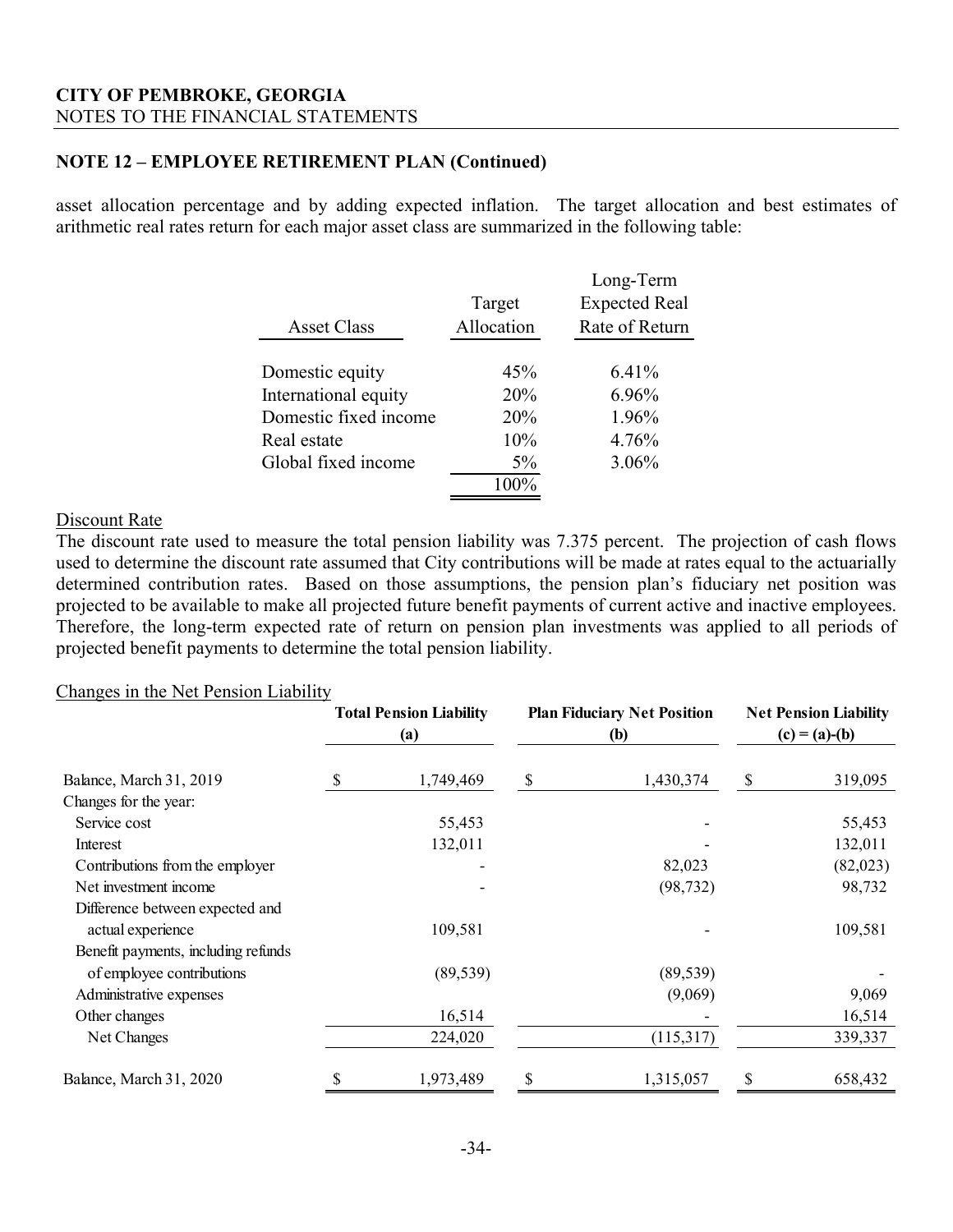#### Sensitivity of the net pension liability to changes in the discount rate

The following presents the net pension liability of the City, calculated using the discount rate of 7.375 percent, as well as what the City's net pension liability would be if it were calculated using a discount rate that is one percentage point lower (6.375 percent) or one percentage point higher (8.375 percent) than the current rate:

|                              | <b>Current Discount</b>           |         |  |                  |                                  |         |  |  |
|------------------------------|-----------------------------------|---------|--|------------------|----------------------------------|---------|--|--|
|                              | Discount Rate - $1\%$<br>(6.375%) |         |  | Rate<br>(7.375%) | Discount Rate $+1\%$<br>(8.375%) |         |  |  |
| City's net pension liability |                                   | 919.957 |  | 658,432          |                                  | 443,095 |  |  |

#### Pension Expense and Deferred Outflows of Resources and Deferred Inflows of Resources Related to Pensions

For the year ended December 31, 2020, the City recognized pension expense of \$162,159. At December 31, 2020, the City reported deferred outflows of resources and deferred inflows of resources related to pensions from the following sources:

|                                               |  | Deferred Outflows<br>of Resources | Deferred Inflows<br>of Resources |           |  |  |
|-----------------------------------------------|--|-----------------------------------|----------------------------------|-----------|--|--|
|                                               |  | 59,822                            |                                  |           |  |  |
| Differences in expected and actual experience |  | 116,461                           | \$                               | (20,660)  |  |  |
| Effects of changes in assumptions             |  | 18,981                            |                                  |           |  |  |
| Net differences between projected and actual  |  |                                   |                                  |           |  |  |
| net investment income                         |  | 162,494                           |                                  |           |  |  |
|                                               |  | 357,758                           |                                  | (20, 660) |  |  |

City contributions subsequent to the measurement date of \$59,822 are reported as deferred outflows of resources and will be recognized as a reduction of the net pension liability in the year ending December 31, 2021. Other amounts reported as deferred outflows of resources and deferred inflows of resources related to pensions will be recognized in pension expense as follows:

| Year ending |              |
|-------------|--------------|
| December 31 |              |
| 2021        | 63,945<br>\$ |
| 2022        | 88,811       |
| 2023        | 83,442       |
| 2024        | 41,078       |
|             |              |
|             | \$277,276    |
|             |              |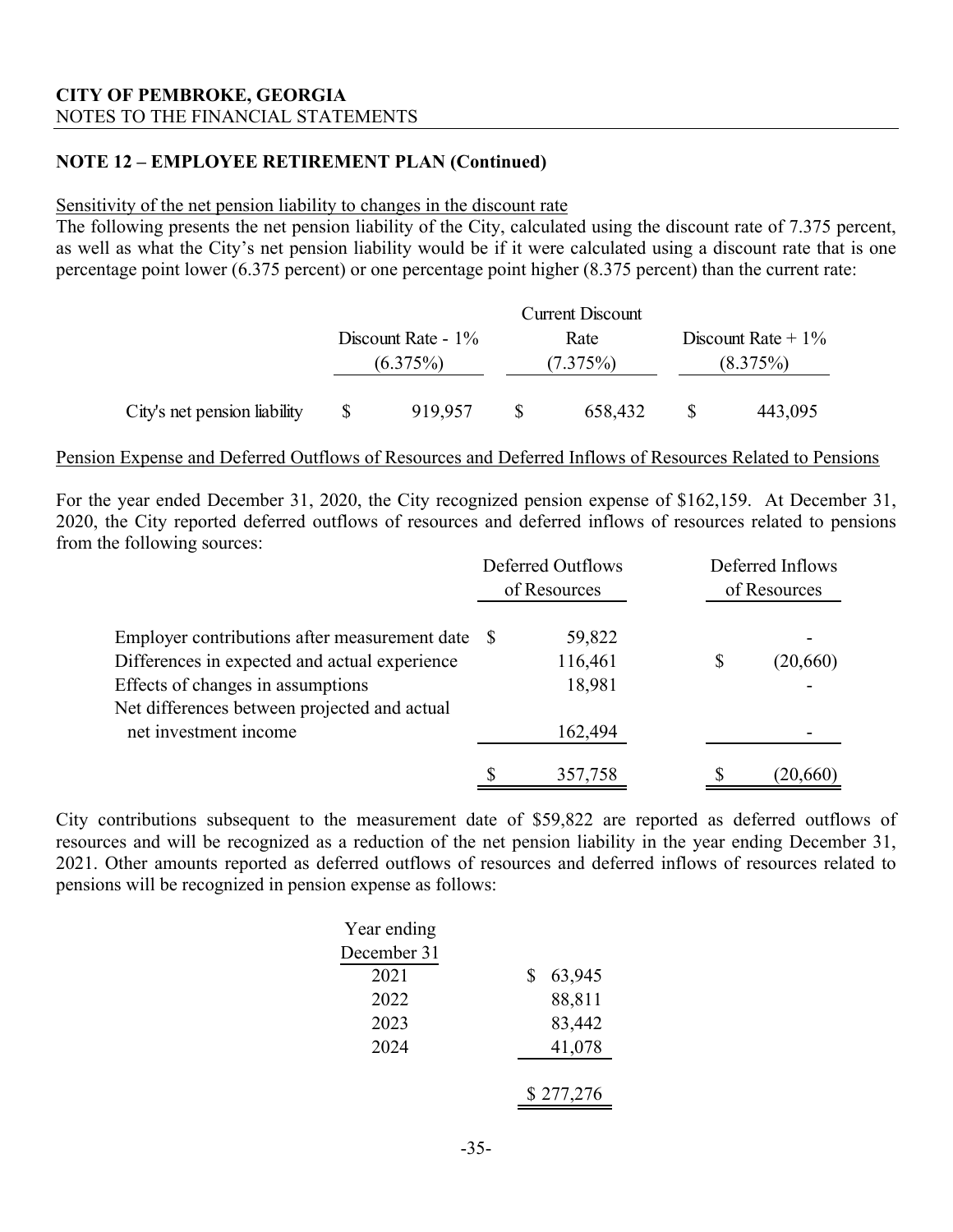## **NOTE 13 – COMMITMENTS AND CONTINGENT LIABILITIES**

As of December 31, 2020 there was no pending litigation that would have a material effect on the financial statements.

### **NOTE 14 – RISK MANAGEMENT**

The City is exposed to various risks of loss related to torts; theft of, damage to and destruction of assets; errors and omissions; workers' compensation claims; and natural disasters. The City has joined the Georgia Interlocal Risk Management Agency, a public entity risk pool currently operating as a common risk management and insurance program for member local governments. This membership allows the city to share liability, crime, motor vehicle and property damage risks.

Chapter 85 of Title 36 of the Official Code of Georgia Annotated authorizes Georgia municipalities to form interlocal risk management agencies. The Georgia Interlocal Risk Management Agency (GIRMA) is a municipal interlocal risk management agency to function as an unincorporated nonprofit instrumentality of its member municipalities – GIRMA establishes and administers one or more group self insurance funds and a risk management service to prevent or lessen the incidence and severity of casualty and property losses occurring in the operation of municipal government. GIRMA is to defend and protect in accordance with the member government contract and related coverage descriptions any member of GIRMA against liability or loss.

The City of Pembroke retains the first \$1,000 of each risk of loss in the form of a deductible. The City files all claims with GIRMA. GIRMA bills the City for any risk of loss up to the \$1,000 deductible.

There have been no settlements exceeding insurance coverage for each of the past three years.

Pursuant to Title 34, Chapter 9, Article 4 of the Official Code of Georgia Annotated, the City of Pembroke became a member of the Georgia Municipal Association Workers' Compensation Self Insurance Fund. The liability of the fund to the employees of any employer (City of Pembroke) is specifically limited to such obligations as are imposed by applicable state laws against the employer for workers' compensation and/or employer's liability.

As part of this risk pool, the City is obligated to pay all contributions and assessments as prescribed by the pool, to cooperate with the pool's agents and attorneys, to follow loss reduction procedures established by the fund, and to report as promptly as possible, and in accordance with any coverage descriptions issued, all incidents which could result in the fund being required to pay any claim of loss. The City is also to allow the pool's agents and attorneys to represent the City in investigation, settlement discussions and all levels of litigation arising out of any claim made against the City within the scope of loss protection furnished by the fund.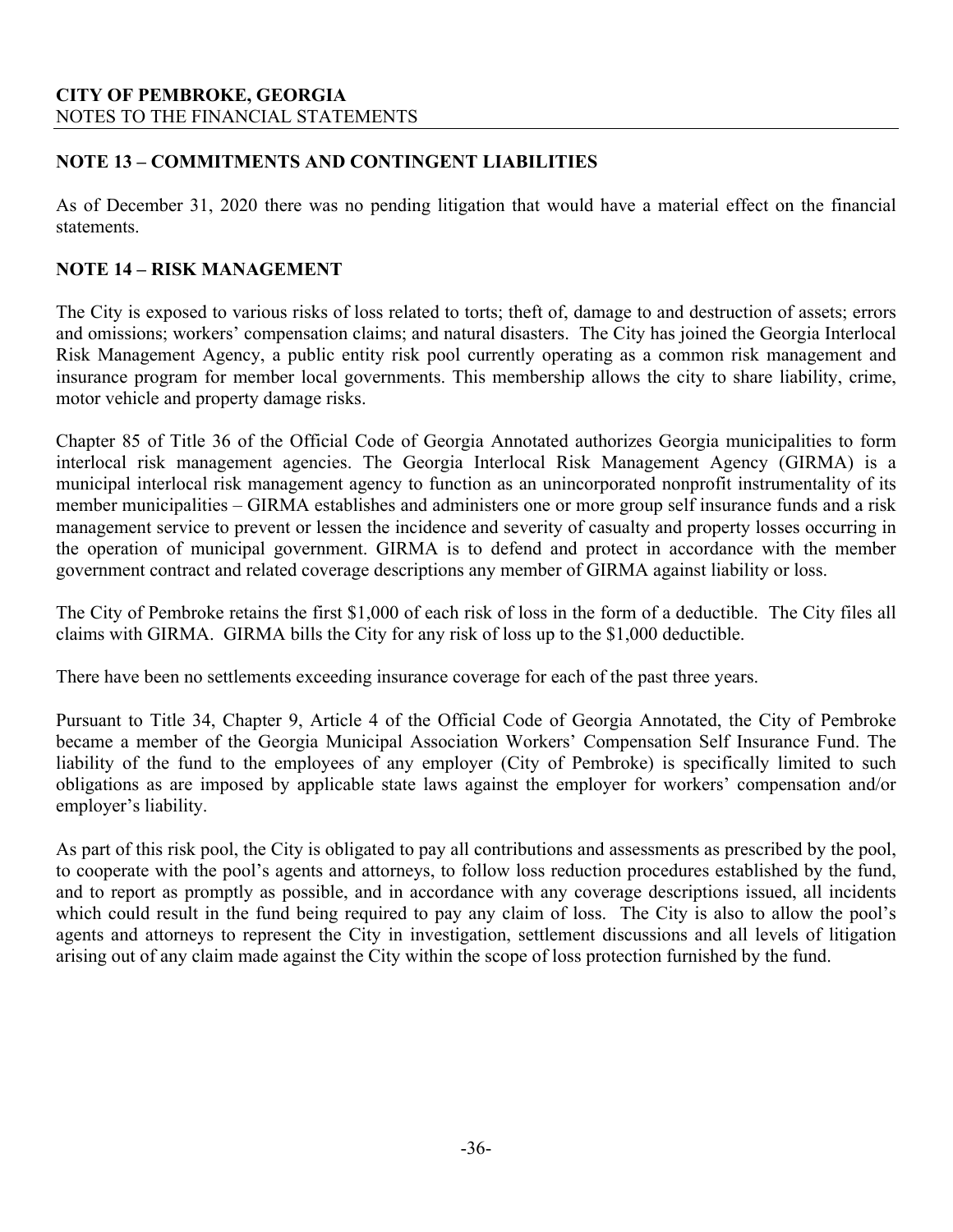### **NOTE 14 – RISK MANAGEMENT (Continued)**

The Fund is to defend, in the name of and on behalf of the members, any suits or other proceedings which may at any time be instituted against them on account of injuries or death within the preview of the Workers' Compensation Law of Georgia, or on the basis of employer's liability, including suits or other proceedings alleging such injuries and demanding compensation therefore, although such suits, other proceedings, allegations or demands be wholly groundless, false or fraudulent. The Fund is to pay all costs assessed against members in any legal proceedings defended by the members, all interest accruing after entry of judgment, and all expenses incurred for investigation, negotiation or defense.

## **NOTE 15 – JOINT VENTURE**

Under Georgia law, the City, in conjunction with other cities and counties in the ten county Southeast Georgia area, is a member of the Coastal Regional Commission of Georgia (RC) and is required to pay annual dues thereto. During the year ended December 31, 2020, the City paid \$2,855 in such dues. Membership in a RC is required by the Official Code of Georgia Annotated (OCGA) Section 50-8-33 which provides for the organizational structure of the RC in Georgia. The RC Regional Council membership includes the chief elected official of each county and municipality of the area. OCGA 50-8-39 provides that the member governments are liable for any debts or obligations of a RC. Separate financial statements may be obtained from:

> Coastal Regional Commission of Georgia 1181 Coastal Drive SW Darien, Georgia 31305

#### **NOTE 16 – SUBSEQUENT EVENTS**

Subsequent events have been evaluated through October 7, 2021 which is the date the financial statements were available to be issued. No subsequent events were noted.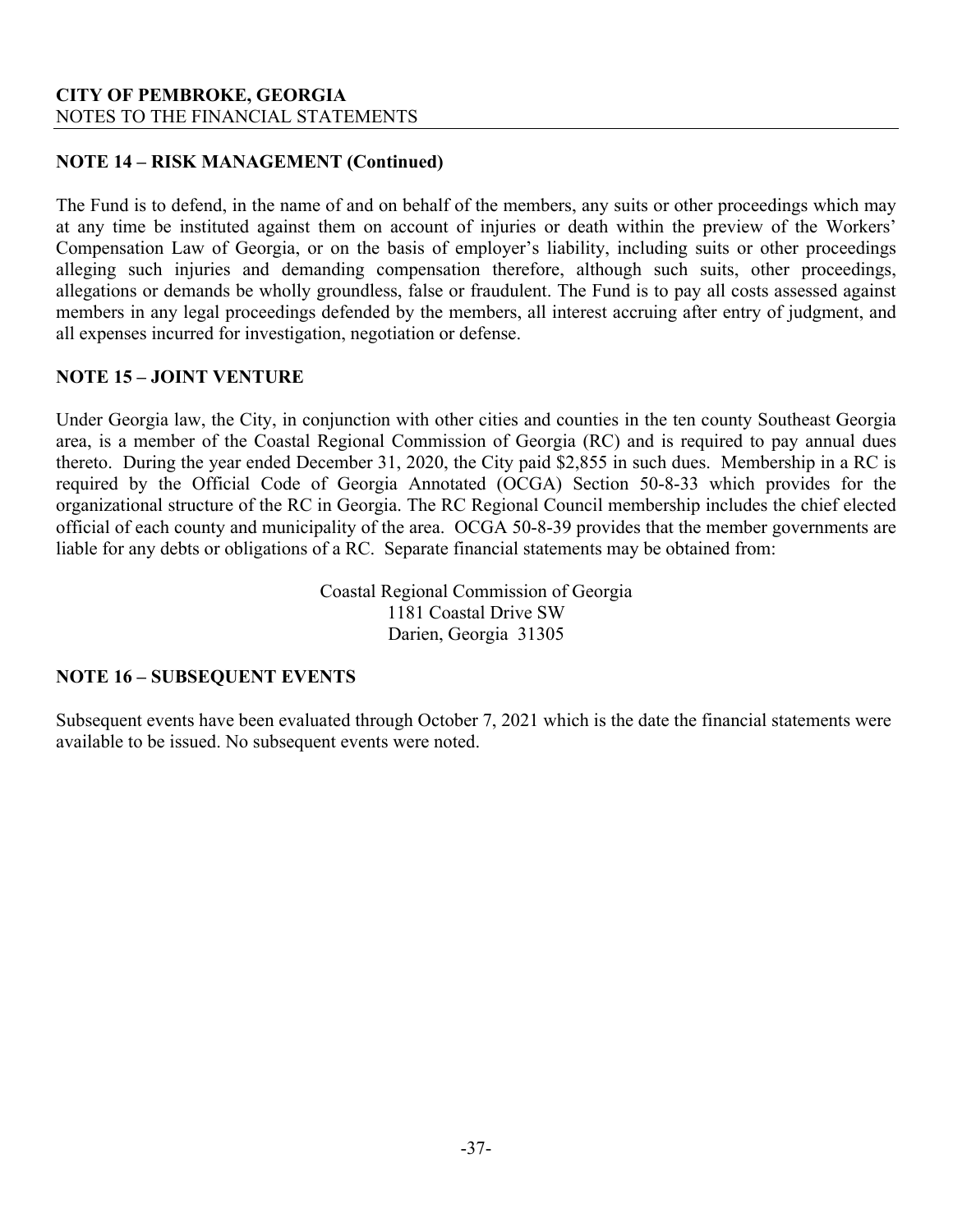#### **CITY OF PEMBROKE, GEORGIA** REQUIRED SUPPLEMENTARY INFORMATION CITY OF PEMBROKE RETIREMENT PLAN SCHEDULE OF CHANGES IN THE NET PENSION LIABILITY AND RELATED RATIOS FOR THE YEAR ENDED DECEMBER 31, 2020

|                                                                            | 2020(1)      |    | 2019(1)   |   | 2018(1)   |    | 2017(1)     |    | 2016(1)     |          | 2015(1)     |
|----------------------------------------------------------------------------|--------------|----|-----------|---|-----------|----|-------------|----|-------------|----------|-------------|
| <b>Total pension liability</b>                                             |              |    |           |   |           |    |             |    |             |          |             |
| Service cost                                                               | S<br>55,453  | S  | 54,096    | S | 58,556    | S. | 57,515      | S  | 65,475      | -S       | 50,064      |
| Interest                                                                   | 132,011      |    | 120,236   |   | 117,456   |    | 113,520     |    | 104,898     |          | 99,754      |
| Differences between expected and actual experience                         | 109,581      |    | 68,552    |   | (82, 639) |    | (33,365)    |    | 24,858      |          | (18, 499)   |
| Changes of assumptions                                                     | 16,514       |    |           |   | 26,374    |    |             |    |             |          | 12,064      |
| Benefit payments, including refunds of employee contributions              | (89, 539)    |    | (84,926)  |   | (87, 582) |    | (86, 209)   |    | (81,739)    |          | (72, 284)   |
| Net change in total pension liability                                      | 224,020      |    | 157,958   |   | 32.165    |    | 51.461      |    | 113.492     |          | 71,099      |
| <b>Total pension liability-beginning</b>                                   | ,749,469     |    | 1,591,511 |   | 1,559,346 |    | 1,507,885   |    | 1,394,393   |          | 1,323,294   |
| Total pension liability-ending (a)                                         | \$1,973,489  |    | 1,749,469 | S | 1,591,511 |    | \$1,559,346 |    | \$1,507,885 |          | \$1,394,393 |
| Plan fiduciary net position                                                |              |    |           |   |           |    |             |    |             |          |             |
| Contributions-employer                                                     | 82,023<br>S  | S  | 74,238    | S | 91,263    | S  | 76,374      | S  | 77,939      | S        | 78,050      |
| Net investment income                                                      | (98, 732)    |    | 50,048    |   | 155,450   |    | 140,607     |    | 3,983       |          | 100,213     |
| Benefit payments, including refunds of employee contributions              | (89, 539)    |    | (84,926)  |   | (87,582)  |    | (86,209)    |    | (81,739)    |          | (72, 284)   |
| Administrative expense                                                     | (9,069)      |    | (8,608)   |   | (8, 415)  |    | (8,646)     |    | (5,743)     |          | (5,274)     |
| Net change in plan fiduciary net position                                  | (115, 317)   |    | 30,752    |   | 150,716   |    | 122,126     |    | (5,560)     |          | 100,705     |
| Plan fiduciary net position-beginning                                      | 1,430,374    |    | 1,399,622 |   | 1,248,906 |    | 1,126,780   |    | 1,132,340   |          | 1,031,635   |
| Plan fiduciary net position-ending (b)                                     | \$1,315,057  | \$ | 1,430,374 |   | 1,399,622 |    | \$1,248,906 |    | \$1,126,780 |          | \$1,132,340 |
| Net pension liability-ending (a)-(b)                                       | 658,432<br>S |    | 319,095   |   | 191,889   | S  | 310,440     | \$ | 381,105     |          | 262,053     |
| Plan fiduciary net position as a percentage of the total pension liability | 66.64%       |    | 81.76%    |   | 87.94%    |    | 80.09%      |    | 74.73%      |          | 81.21%      |
| Covered-employee payroll                                                   | \$1,079,826  | £. | 928,791   | S | 812,810   | S. | 785,198     | S. | 775,601     | <b>S</b> | 782,586     |
| Net pension liability as a percentage of covered-employee payroll          | 60.98%       |    | 34.36%    |   | 23.61%    |    | 39.54%      |    | 49.14%      |          | 33.49%      |

(1) Only fiscal years 2020, 2019, 2018, 2017, 2016, and 2015 were available. The City will continue to present information for years available until a full 10-year trend is compiled.

#### **Notes to Schedule:**

*Changes of assumptions*

Amounts reported for the fiscal year ending in 2020 and later reflect the following assumption changes based on an actuarial study conducted in November and December of 2019:

- The mortality table for healthy retirees and beneficiaries was changed from the sex-distinct RP-2000 Combined Healthy Mortality Table, set forward two years In age for males and one year for females to the sex-distinct Pri-2012 head-count weighted Healthy Retiree Mortality Table with rates multiplied by 1.25.
- The mortality table for disabled participants was changed from the sex-distinct RP-2000 Disabled Retiree Mortality Table to the *sex-distinct Pri-2012 head-count weighted Disabled Retiree Mortality Table with rates multiplied by 1 25*
- The mortality table for active participants, terminated vested participants, and deferred beneficiaries was changed from the sexdistinct RP-2000 Combined Healthy Mortality Table, set forward two years in age for males and one year for females to the sexdistinct Pri-2012 head-count weighted Employee Mortality Table.
- Future mortality improvement is based on projecting generationally from 2012 using 60% of the sex-distinct Scale SSA2019. Previously future mortality improvements were not explicitly projected.
- The prior retirement assumption was based on the Plan's normal retirement eligibility. If normal retirement eligibility was only available on or after age 65, the prior assumption was 60% at ages 65 to 69 and 100% at age 70 and older. If normal retireme eligibility was available prior to age 65, the rates were  $10\%$  at ages 55 to 59, 20% at age 60, 25% at age 61, 35% at age 62, 40% at age 63, 45% at age 64, 50% at ages 65 to 69, and 100% at age 70 and older as long as a participant was at least eligible for early retirement.
- The new assumption relates to when a given participant is eligible for normal retirement (either regular normal retirement or alternative normal retirement). Retirement rates do not apply if a participant is not eligible for either early or normal retirement. The retirement rates where normal retirement is available on or after age 65 are 5% at ages 55 to 59, 7% at ages 60 and 61, 20% at age 62, 10% at ages 63 and 64, 35% at age 65, 25% at ages 66 to 71 and 100% at ages 72 and older.
- Where normal retirement is available to a given participant at age 62, 63, or 64, the new retirement rates are 3% when first eligible for early retirement through age 60,  $10\%$  at ages 61 to 64, 35% at age 65, 25% at ages 66 to 71 and 100% at ages 72 and older. In addition, in the first year a participant is eligible for normal retirement, the rate is increased by 30%.
- Where normal retirement is available at age 60 or 61, the new retirement rates are 3% when first eligible for early retirement through age 59, 10% at ages 60 to 64, 35% at age 65, 25% at ages 66 to 71 and 100% at ages 72 first year a participant is eligible for normal retirement, the rate is increased by 20%,
- Where normal retirement is available prior to age 60, the new retirement rates are 3% when first eligible for early retirement through the year prior to normal retirement eligibility, 10% from nonmal retirement eligibility through age 59, 20% at age 60, 25% at age 61, 35% at age 62, 40% at age 63, 45% at age 64, 50% at age 65, 25% at ages 66 to 71 and 100% at ages 72 and older. In addition, in the first year a participant is eligible for normal retirement, the rate is increased by 10%.
- The turnover rates were changed from the greater of age-based rates and select rates for the first five years of service followed by age-based rates thereafter to service-based rates only.
- The disability rates were changed to 50% of the rates in the prior age-based table
- The inflation assumption was decreased from  $2.75%$  to  $2.25%$ .
- The salary increase assumption was changed from a service-based salary scale starting at 8.25% for the first two years of service with an ultimate rate of 3.25% at ten years of service to a service-based scale starting at 8.50% for the first two years of service with an ultimate rate of 3.00% at 15 years of service
- The investment return assumption was decreased from 7.50% to 7.375%.

#### *Benefit changes*

Amounts reported for fiscal years ending in 2019 and later reflect that effective May 8, 2017, Officials can re-retire after returning to service after first retirement with no reduction in their monthly benefit for benefits received during their first retirement.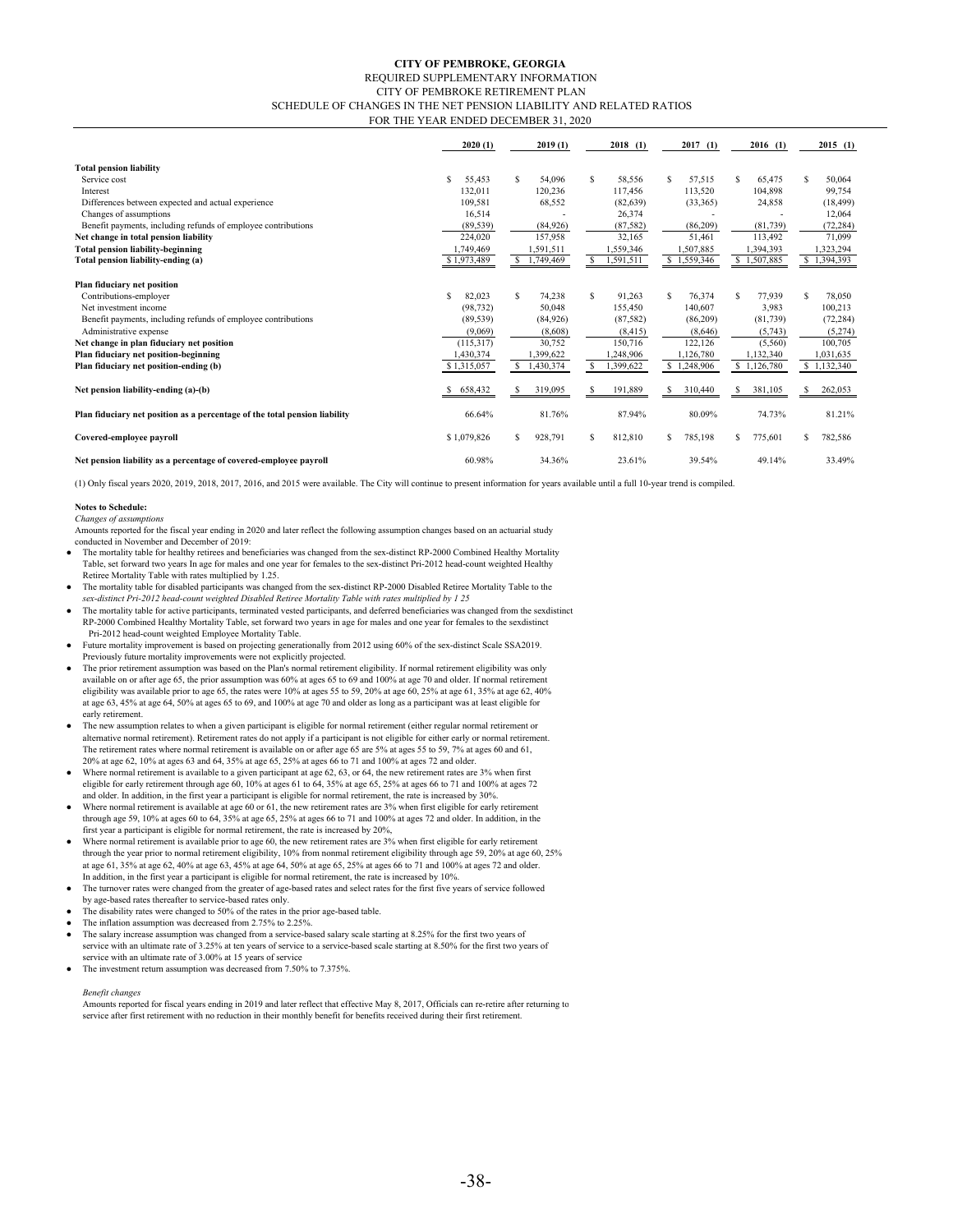#### **CITY OF PEMBROKE, GEORGIA** REQUIRED SUPPLEMENTARY INFORMATION CITY OF PEMBROKE RETIREMENT PLAN SCHEDULE OF CONTRIBUTIONS

#### FOR THE YEAR ENDED DECEMBER 31, 2020

|                                                                      | 2020 | 2019     | 2018     | 2017      | 2016      | 2015    |
|----------------------------------------------------------------------|------|----------|----------|-----------|-----------|---------|
| Actuarially determined contribution                                  | *    | \$73,955 | \$82,550 | \$ 84,750 | \$82,998  | 76,253  |
| Contributions in relation to the actuarially determined contribution | *    | 73,955   | 82,550   | 84,750    | 89,352    | 69,899  |
| Contribution deficiency (excess)                                     | *    |          |          |           | (6,354)   | 6,354   |
| Covered-employee payroll                                             | *    | 928.791  | 812,810  | \$785,198 | \$775,601 | 782,586 |
| Contributions as a percentage of covered-employee payroll            | *    | 7.96%    | 10.16%   | 10.79%    | 11.52%    | 8.93%   |

\*2020 information will be determined after fiscal year end and will be included in the 2021 valuation report

#### **Notes to Schedule:**

Valuation Date

The actuarially determined contribution rate was determined as of July 1, 2020, with an interest adjustment to the fiscal year. Contributions in relation to this actuarially determined contribution rate will be reported for the fiscal year ending December 31, 2021.

*Methods and assumptions used to determine contribution rates:*

| <b>Actuarial Cost Method</b><br>Amortization Method                                       | Projected Unit Credit<br>Closed level dollar for remaining unfunded liability                                                                                                                                                                                                                                  |
|-------------------------------------------------------------------------------------------|----------------------------------------------------------------------------------------------------------------------------------------------------------------------------------------------------------------------------------------------------------------------------------------------------------------|
| Remaining Amortization Period                                                             | Remaining amortization period varies for the bases, with a net effective<br>amortization period of 13 years                                                                                                                                                                                                    |
| <b>Asset Valuation Method</b>                                                             | Sum of actuarial value at beginning of year and the cash flow during the year plus the assumed investment return, adjusted by 10% of the amount<br>that the value exceeds or is less than the market value at end of year. The actuarial value is adjusted, if necessary, to be within 20% of market<br>value. |
| Actuarial Assumptions:                                                                    |                                                                                                                                                                                                                                                                                                                |
| Net Investment Rate of Return<br>Projected Salary Increases<br>Cost of Living Adjustments | 7.375%<br>2.25% plus service based merit increases<br>$0.00\%$                                                                                                                                                                                                                                                 |
| Retirement Age                                                                            | 5% ages 55 to 59; 7% ages 60 to 61; 20% age 62; 10% ages 63-64; 35% age 65; 25% ages 66-71; 100% ages 72 and older.                                                                                                                                                                                            |
| Mortality                                                                                 | Sex-distinct Pri-2012 head-count weighted Healthy Retiree Mortality Table with rates multiplied by 1.25                                                                                                                                                                                                        |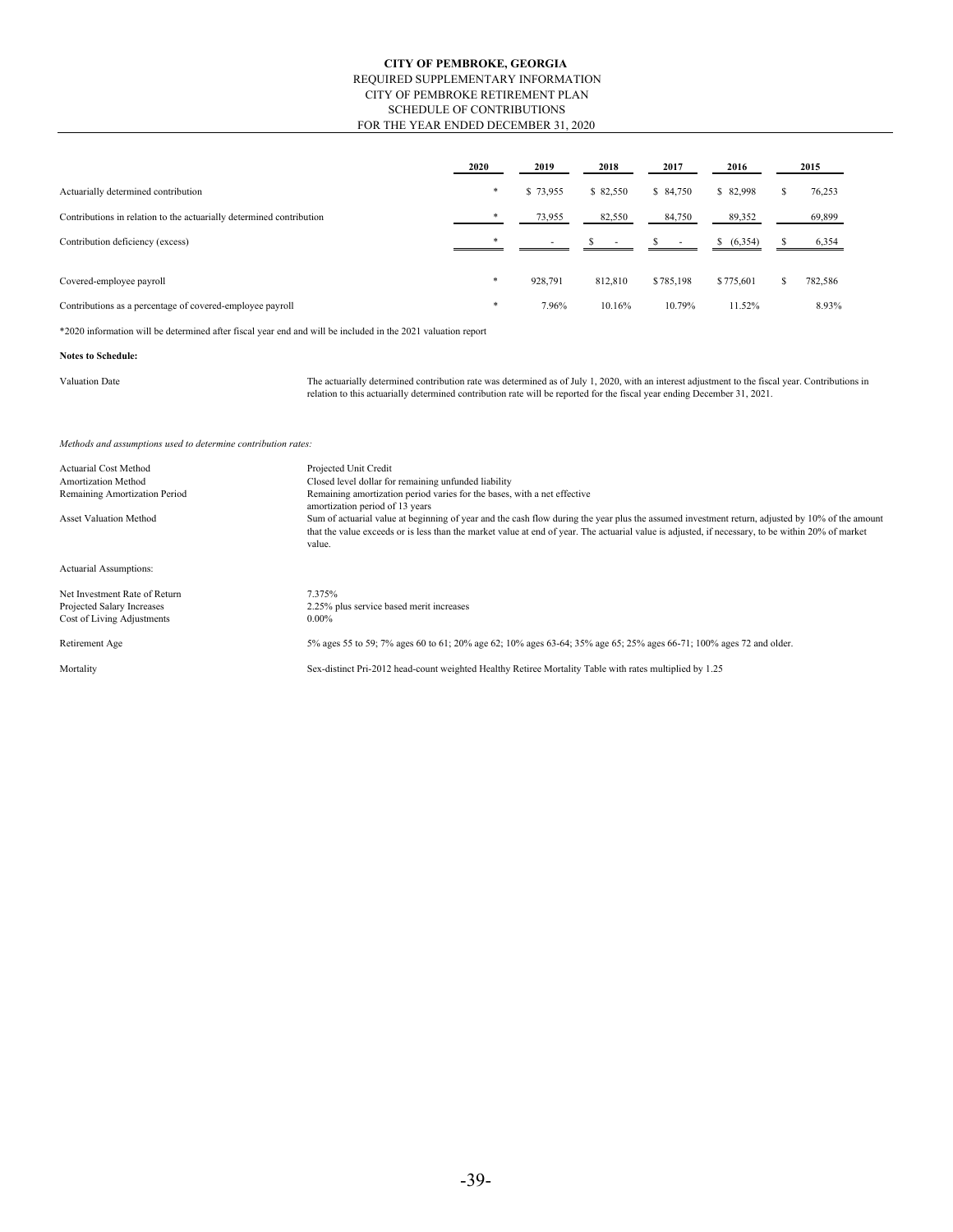#### **CITY OF PEMBROKE, GEORGIA** SCHEDULE OF PROJECTS PAID WITH SPLOST PROCEEDS FOR THE YEAR ENDED DECEMBER 31, 2020

|                                 | Original                  | Current           |                | Expenditures    |               | Estimated<br>Percentage |  |
|---------------------------------|---------------------------|-------------------|----------------|-----------------|---------------|-------------------------|--|
| Project                         | Estimated<br>Cost         | Estimated<br>Cost | Prior<br>Years | Current<br>Year | Total         | of<br>Completion        |  |
|                                 |                           |                   |                |                 |               |                         |  |
| <b>SPLOST VI</b>                |                           |                   |                |                 |               |                         |  |
| Public safety building          | 1,700,000<br>\$           | \$1,158,207       | 818,682<br>S.  |                 | 818,682<br>\$ | 70.7%                   |  |
| Public safety equipment         |                           | 496,310           |                |                 |               | $0.0\%$                 |  |
| TOS theater                     | 905,000                   | 905,000           |                |                 |               | $0.0\%$                 |  |
| Recreation improvements         |                           | 74,558            |                | \$<br>74,558    | 74,558        | 100.0%                  |  |
| Street improvements             |                           | 194,251           | 194,251        |                 | 194,251       | 100.0%                  |  |
| Water sewer projects            | 445,000                   | 445,000           | 318,012        | 40,628          | 358,640       | 80.6%                   |  |
| CDBG project match on water and |                           |                   |                |                 |               |                         |  |
| sewer system improvements       | 55,000                    | 73,055            | 73,055         |                 | 73,055        | 100.0%                  |  |
| Storm drainage improvements     | 95,000                    | 122,428           | 122,428        |                 | 122,428       | $100.0\%$               |  |
| Totals                          | 3,200,000                 | \$3,468,809       | \$1,526,428    | 115,186<br>\$   | \$1,641,614   | 47.3%                   |  |
| <b>SPLOST VII</b>               |                           |                   |                |                 |               |                         |  |
| General government vehicles     |                           | 18,500<br>\$      |                | \$<br>18,500    | \$<br>18,500  | 100.0%                  |  |
| Water improvements              | \$<br>812,000             | 812,000           |                | 94,500          | 94,500        | 11.6%                   |  |
| Sewer improvements              | 812,000                   | 812,000           |                |                 |               | $0.0\%$                 |  |
| Street improvements             | 513,000                   | 513,000           |                |                 |               | $0.0\%$                 |  |
| Stormwater improvements         | 96,000                    | 96,000            |                |                 |               | $0.0\%$                 |  |
| Sidewalk improvements           | 117,000                   | 117,000           |                |                 |               | $0.0\%$                 |  |
| Municipal facilities            | 850,000                   | 850,000           | \$<br>16,120   | 231,676         | 247,796       | 29.2%                   |  |
| Totals                          | 3,200,000                 | \$3,218,500       | \$<br>16,120   | \$<br>344,676   | 360,796<br>\$ | 11.2%                   |  |
|                                 | Total SPLOST expenditures |                   |                | 459,862<br>\$   |               |                         |  |

Reconciliation of current year expenditures to Statement of Revenues, Expenditures and Changes in Fund Balances:

Total SPLOST fund expenditures per Statement of Revenues, Expenditures and Changes

| in Fund Balances                          | S. | 355,264   |
|-------------------------------------------|----|-----------|
| Transfers to other funds                  |    | 135,128   |
| Debt issuance costs                       |    | (30, 530) |
| Total current year expenditures per above |    | 459.862   |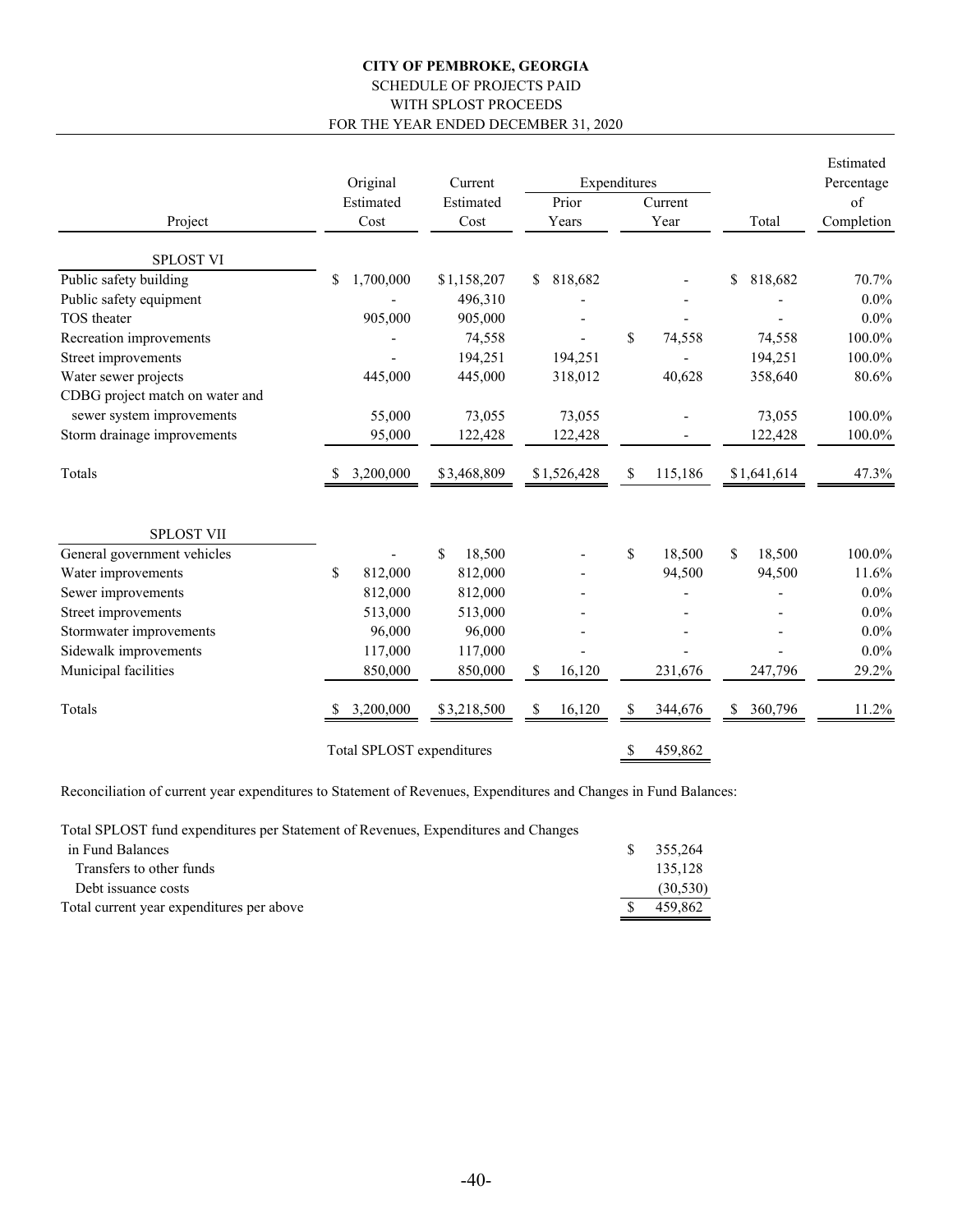## **CITY OF PEMBROKE, GEORGIA** SCHEDULE OF TSPLOST EXPENDITURES FOR THE YEAR ENDED DECEMBER 31, 2020

|                | Original          |                | Expenditures    |         |                  |
|----------------|-------------------|----------------|-----------------|---------|------------------|
| Project        | Estimated<br>Cost | Prior<br>Years | Current<br>Year | Total   | of<br>Completion |
| <b>Streets</b> | 2,667,500         | 77,742         | 264,645         | 342,387 | 12.8%            |

Reconciliation of current year expenditures to Statement of Revenues, Expenditures and Changes in Fund Balances:

| Total TSPLOST fund expenditures per Statement of Revenues, Expenditures and Changes |  |           |  |  |
|-------------------------------------------------------------------------------------|--|-----------|--|--|
| in Fund Balances                                                                    |  | \$282,082 |  |  |
| DOT Grant expenditures                                                              |  | (36,631)  |  |  |
| Transfers to other funds                                                            |  | 19,194    |  |  |
| Total current year expenditures per above                                           |  | \$264,645 |  |  |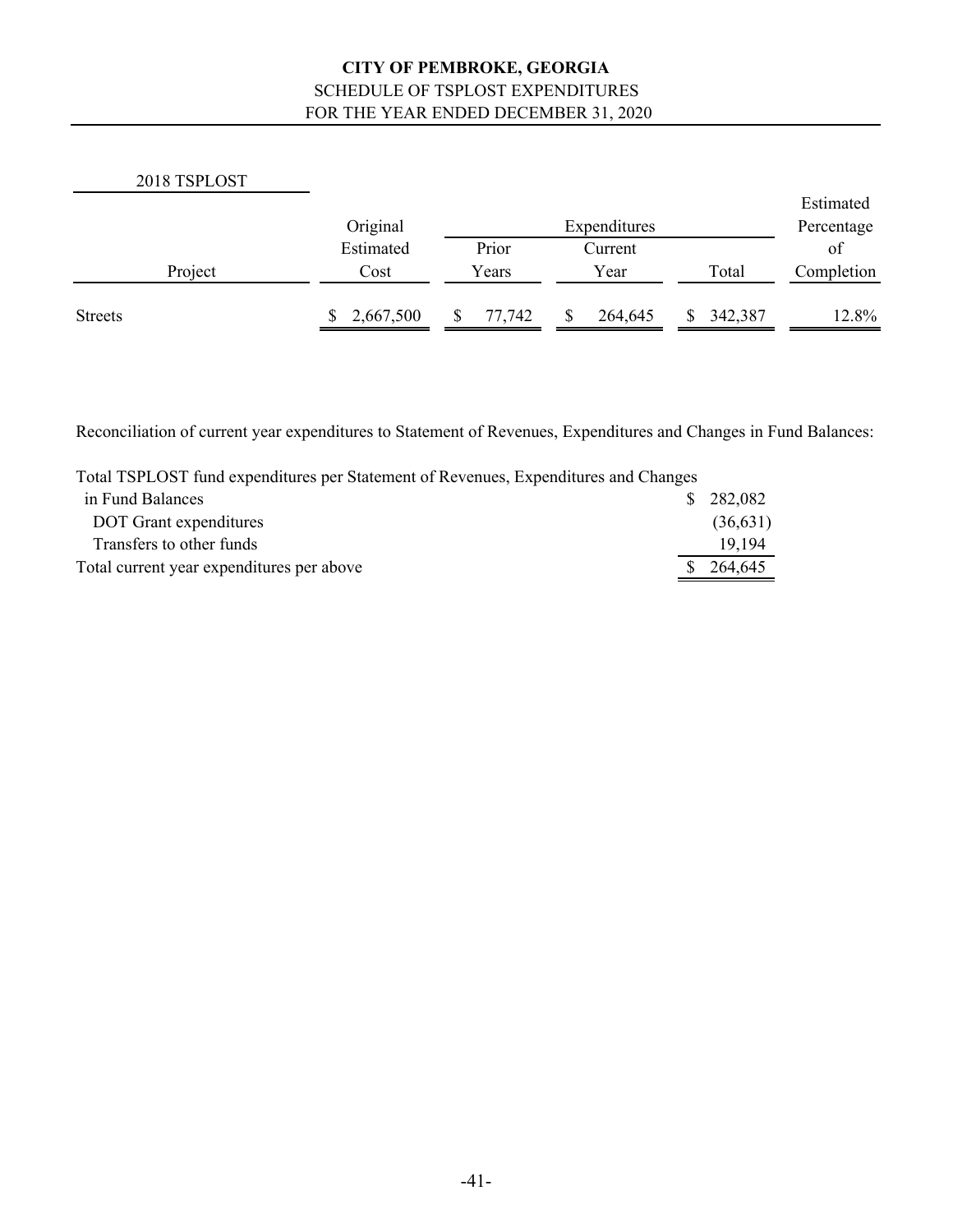## **LANIER, DEAL & PROCTOR**

**WILLIAM RUSSELL LANIER, CPA RICHARD N. DEAL, CPA, CGMA KAY S. PROCTOR, CPA, CFE, CGMA WILLIAM BLAKE BLOSER, CPA TIFFANY D. JENKINS, CPA, CGMA RICHARD N. DEAL II, CPA**

**CERTIFIED PUBLIC ACCOUNTANTS 201 SOUTH ZETTEROWER AVENUE P.O. BOX 505 STATESBORO, GEORGIA 30459 PHONE (912) 489-8756 FAX (912) 489-1243**

**MEMBERS AMERICAN INSITUTE OF CERTIFIED PUBLIC ACCOUNTANTS**

**GEORGIA SOCIETY OF CERTIFIED PUBLIC ACCOUNTANTS**

#### **INDEPENDENT AUDITOR'S REPORT ON INTERNAL CONTROL OVER FINANCIAL REPORTING AND ON COMPLIANCE AND OTHER MATTERS BASED ON AN AUDIT OF FINANCIAL STATEMENTS PERFORMED IN ACCORDANCE WITH** *GOVERNMENT AUDITING STANDARDS*

To the City Council City of Pembroke, Georgia

We have audited, in accordance with the auditing standards generally accepted in the United States of America and the standards applicable to financial audits contained in *Government Auditing Standards* issued by the Comptroller General of the United States, the financial statements of the governmental activities, the business-type activities, the discretely presented component unit, and each major fund of the City of Pembroke, Georgia, as of and for the year ended December 31, 2020, and the related notes to the financial statements, which collectively comprise the City of Pembroke, Georgia's basic financial statements, and have issued our report thereon dated October 7, 2021.

#### **Internal Control Over Financial Reporting**

In planning and performing our audit of the financial statements, we considered the City of Pembroke, Georgia's internal control over financial reporting (internal control) to determine the audit procedures that are appropriate in the circumstances for the purpose of expressing our opinions on the financial statements, but not for the purpose of expressing an opinion on the effectiveness of the City of Pembroke, Georgia's internal control. Accordingly, we do not express an opinion on the effectiveness of the City of Pembroke, Georgia's internal control.

Our consideration of internal control was for the limited purpose described in the preceding paragraph and was not designed to identify all deficiencies in internal control that might be material weaknesses or significant deficiencies and therefore, material weaknesses or significant deficiencies may exist that were not identified. However, as described in the accompanying schedule of findings, we identified certain deficiencies in internal control that we consider to be material weaknesses and significant deficiencies.

A *deficiency in internal control* exists when the design or operation of a control does not allow management or employees, in the normal course of performing their assigned functions, to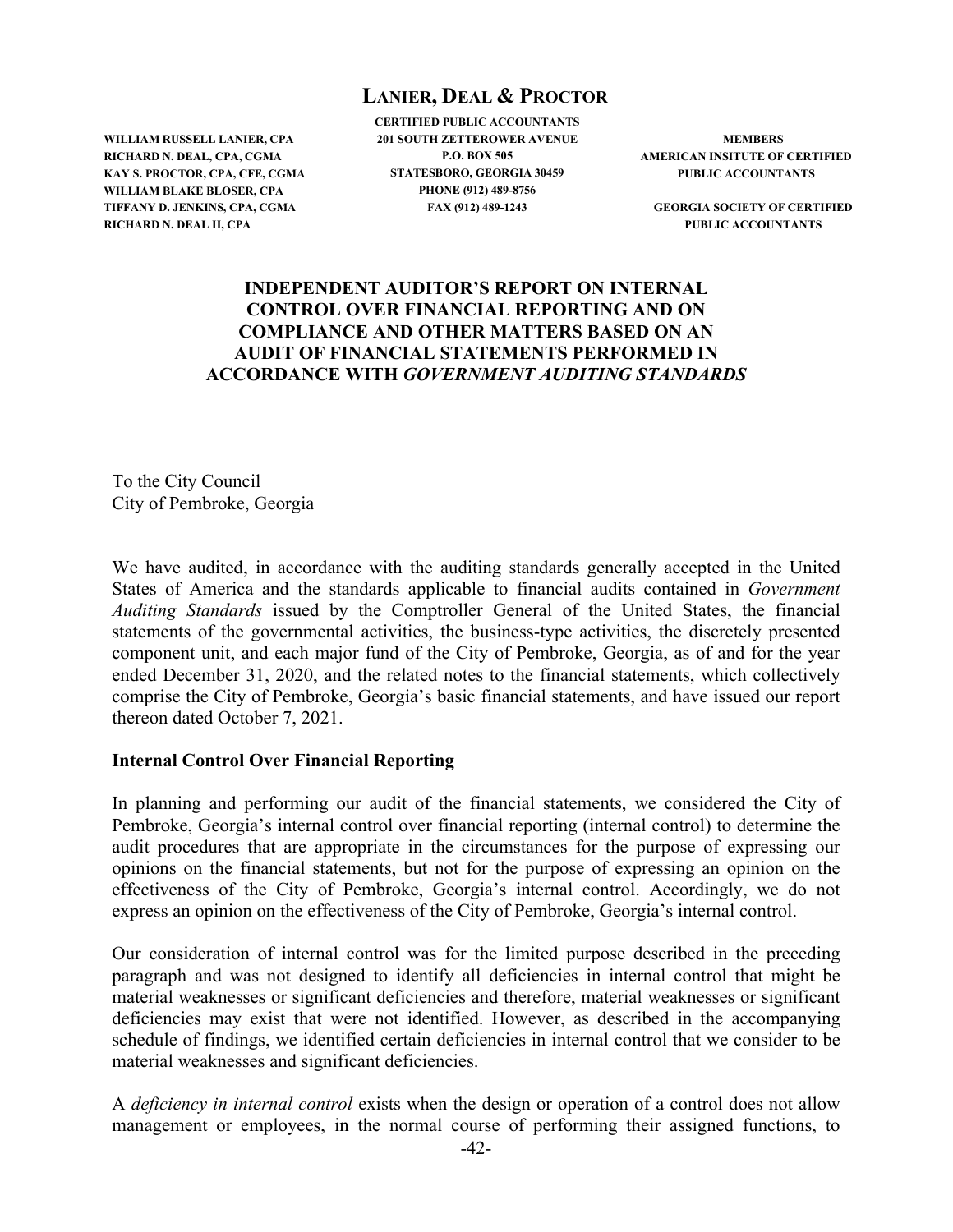prevent, or detect and correct, misstatements on a timely basis. A *material weakness* is a deficiency, or a combination of deficiencies, in internal control, such that there is a reasonable possibility that a material misstatement of the entity's financial statements will not be prevented or detected and corrected on a timely basis. We consider the deficiencies described as 2020-1 and 2020-2 in the accompany schedule of findings and questioned costs to be material weaknesses.

A *significant deficiency* is a deficiency, or a combination of deficiencies, in internal control that is less severe than a material weakness, yet important enough to merit attention by those charged with governance. We consider the deficiencies described as 2020-3 and 2020-4 in the accompany schedule of findings and questioned costs to be significant deficiencies.

#### **Compliance and Other Matters**

As part of obtaining reasonable assurance about whether the City of Pembroke, Georgia's financial statements are free from material misstatement, we performed tests of its compliance with certain provisions of laws, regulations, contracts, and grant agreements, noncompliance with which could have a direct and material effect on the determination of financial statement amounts. However, providing an opinion on compliance with those provisions was not an objective of our audit, and accordingly, we do not express such an opinion. The results of our tests disclosed no instances of noncompliance or other matters that are required to be reported under *Government Auditing Standards*.

#### **City of Pembroke, Georgia's Response to Findings**

City of Pembroke, Georgia's response to the findings identified in our audit is described in the accompanying schedule of findings and questioned costs. City of Pembroke, Georgia's response was not subjected to the auditing procedures applied in the audit of the financial statements and, accordingly, we express no opinion on it.

#### **Purpose of this Report**

The purpose of this report is solely to describe the scope of our testing of internal control and compliance and the results of that testing, and not to provide an opinion on the effectiveness of the entity's internal control or on compliance. This report is an integral part of an audit performed in accordance with *Government Auditing Standards* in considering the entity's internal control and compliance. Accordingly, this communication is not suitable for any other purpose.

Janier, Deal + Proton

Statesboro, Georgia October 7, 2021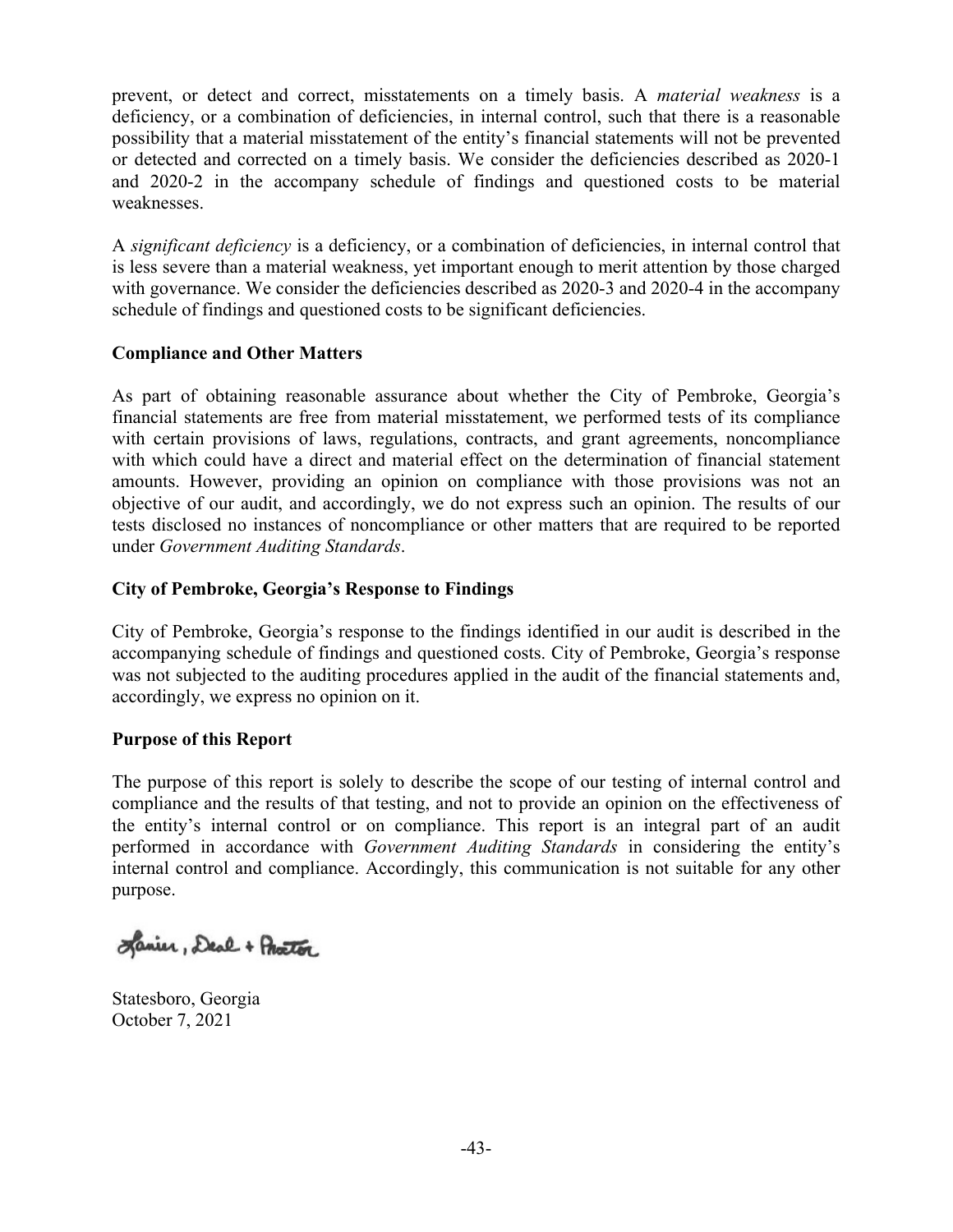#### **CITY OF PEMBROKE, GEORGIA** SCHEDULE OF EXPENDITURES OF FEDERAL AWARDS FOR THE YEAR ENDED DECEMBER 31, 2020

| Federal Grantor/Pass-Through<br>Grantor/Program Title                                                                                                                                    | Federal<br><b>CFDA</b><br>Number | Pass-Through<br>Entity<br><b>Identifying Number</b> | Federal<br>Expenditures |         |
|------------------------------------------------------------------------------------------------------------------------------------------------------------------------------------------|----------------------------------|-----------------------------------------------------|-------------------------|---------|
| U.S. Department of Agriculture:<br>Direct program:                                                                                                                                       |                                  |                                                     |                         |         |
| Water and Waste Disposal Systems for Rural Communities                                                                                                                                   | 10.760                           |                                                     | \$                      | 257,886 |
| U.S. Department of Housing and Urban Development:<br>Pass-through program from Georgia Department of Community Affairs:<br>Home Investment Partnerships Program                          | 14.239                           | CHIP 2018-110                                       |                         | 612,000 |
| U.S. Department of Treasury:<br>Pass-through program from Georgia Governor's Office:<br>COVID-19 - Coronavirus Relief Fund                                                               | 21.019                           | 14964-CRF                                           |                         | 137,425 |
| U.S. Department of Health and Human Services:<br>Pass-through program from Substance Abuse and Mental Health<br>Services Administration:<br>Drug-Free Communities Support Program Grants | 93.276                           | 5H79SP020851-09                                     |                         | 131,099 |
| U.S. Department of Transportation:<br>Pass-through program from Georgia Department of Transportation:<br>Highway Planning and Construction Cluster                                       | 20.205                           | PI#0016634                                          |                         | 36,361  |

Total expenditures of federal awards  $\frac{\$}{1,174,771}$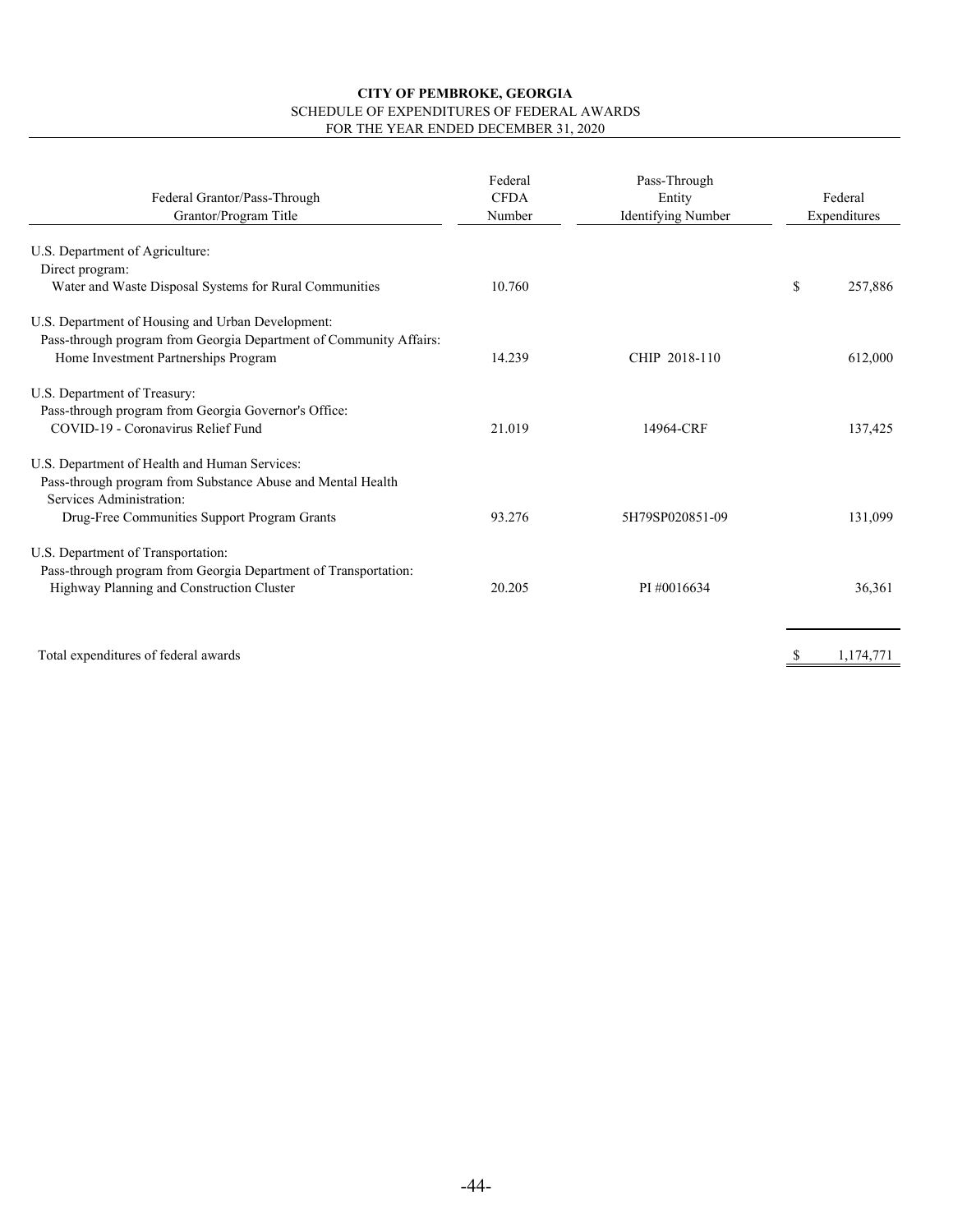#### **CITY OF PEMBROKE, GEORGIA**  NOTES TO SCHEDULE OF EXPENDITURES OF FEDERAL AWARDS FOR THE YEAR ENDED DECEMBER 31, 2020

### **NOTE A – BASIS OF PRESENTATION**

The accompanying schedule of expenditures of federal awards (the Schedule) includes the federal award activity of the City of Pembroke, Georgia under programs of the federal government for the year ended December 31, 2020. The information in this schedule is presented in accordance with the requirements of Title 2 U.S. *Code of Federal Regulations* Part 200, *Uniform Administrative Requirements, Cost Principles, and Audit Requirements for Federal Awards* (Uniform Guidance). Because the Schedule presents only a selected portion of the operations of City of Pembroke, Georgia, it is not intended to and does not present the financial position, changes in net position, or cash flows of the City of Pembroke, Georgia.

## **NOTE B – SUMMARY OF SIGNIFICANT ACCOUNTING POLICIES**

- 1. Expenditures reported on the Schedule are reported on the accrual basis of accounting. Such expenditures are recognized following the cost principles contained in the Uniform Guidance, wherein certain types of expenditures are not allowable or are limited as to reimbursement.
- 2. City of Pembroke, Georgia has not elected to use the ten percent *de minimis* indirect cost rate as allowed under the Uniform Guidance.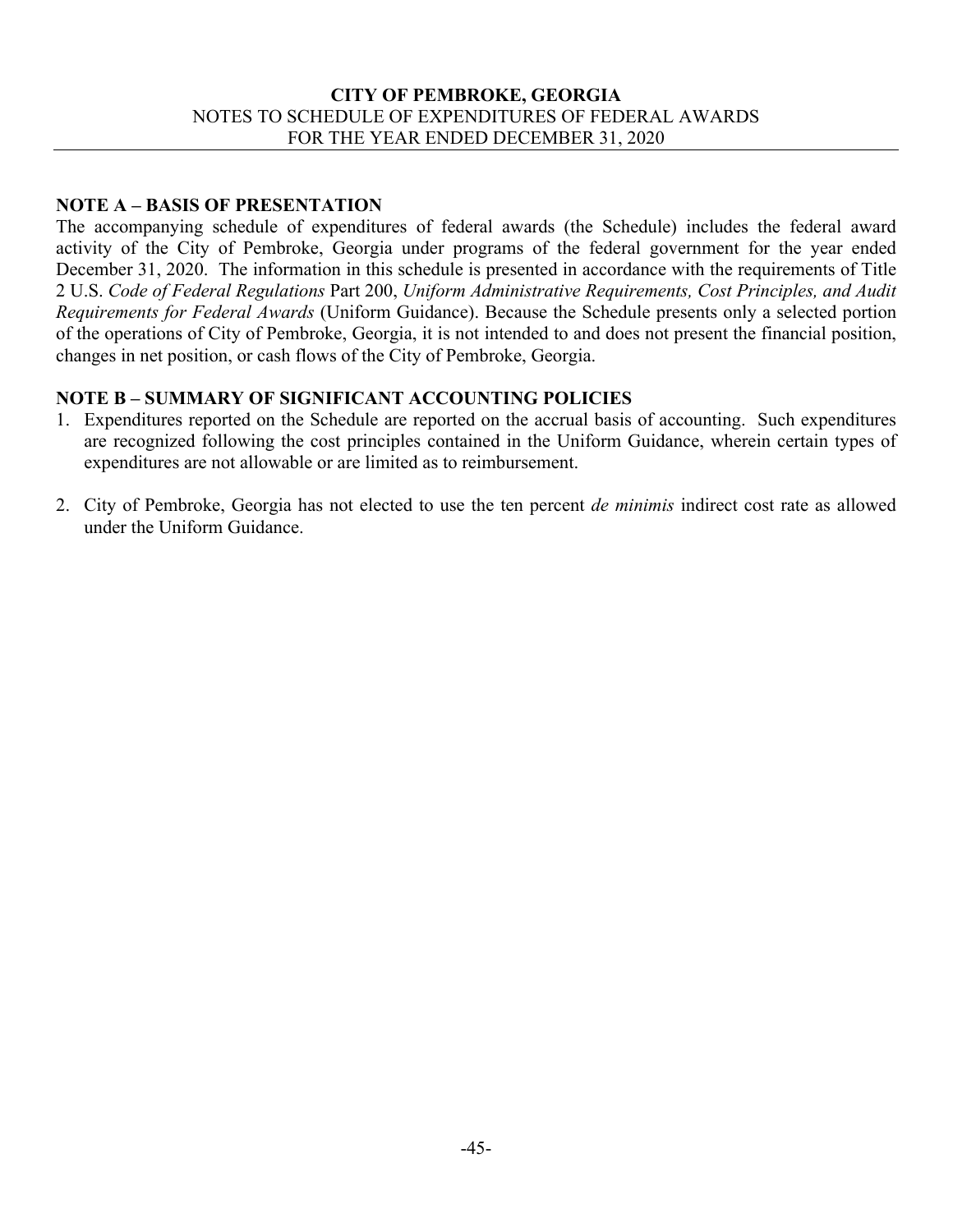**WILLIAM RUSSELL LANIER, CPA RICHARD N. DEAL, CPA, CGMA KAY S. PROCTOR, CPA, CFE, CGMA WILLIAM BLAKE BLOSER, CPA TIFFANY D. JENKINS, CPA, CGMA RICHARD N. DEAL II, CPA**

**CERTIFIED PUBLIC ACCOUNTANTS 201 SOUTH ZETTEROWER AVENUE P.O. BOX 505 STATESBORO, GEORGIA 30459 PHONE (912) 489-8756 FAX (912) 489-1243**

**MEMBERS AMERICAN INSITUTE OF CERTIFIED PUBLIC ACCOUNTANTS**

**GEORGIA SOCIETY OF CERTIFIED PUBLIC ACCOUNTANTS**

#### **INDEPENDENT AUDITOR'S REPORT ON COMPLIANCE FOR EACH MAJOR FEDERAL PROGRAM AND ON INTERNAL CONTROL OVER COMPLIANCE REQUIRED BY THE UNIFORM GUIDANCE**

To the City Council City of Pembroke, Georgia

#### **Report on Compliance for Each Major Federal Program**

We have audited City of Pembroke, Georgia's compliance with the types of compliance requirements described in the *OMB Compliance Supplement* that could have a direct and material effect on each of City of Pembroke, Georgia's major federal programs for the year ended December 31, 2020. City of Pembroke, Georgia's major federal programs are identified in the summary of auditor's results section of the accompanying schedule of findings and questioned costs.

#### *Management's Responsibility*

Management is responsible for compliance with federal statutes, regulations, and the terms and conditions of its federal awards applicable to its federal programs.

#### *Auditor's Responsibility*

Our responsibility is to express an opinion on compliance for each of City of Pembroke, Georgia's major federal programs based on our audit of the types of compliance requirements referred to above. We conducted our audit of compliance in accordance with auditing standards generally accepted in the United States of America; the standards applicable to financial audits contained in *Government Auditing Standards*, issued by the Comptroller General of the United States; and the audit requirements of Title 2 U.S. *Code of Federal Regulations* Part 200, *Uniform Administrative Requirements, Cost Principles, and Audit Requirements for Federal Awards* (Uniform Guidance). Those standards and the Uniform Guidance require that we plan and perform the audit to obtain reasonable assurance about whether noncompliance with the types of compliance requirements referred to above that could have a direct and material effect on a major federal program occurred. An audit includes examining, on a test basis, evidence about the City of Pembroke, Georgia's compliance with those requirements and performing such other procedures as we considered necessary in the circumstances. **EXAMIGRER DEAL AREAD CONTINUE AND ANDEX**<br> **CARINER, DEAL & CARDING PROCTOR**<br> **EXALUSE RECONSULTERING AND TRANSPARENT AND TRANSPARENT AND TRANSPARENT AND SURVALUSE NOW THAN HARD MULTIAN IN THE MULTIAN IN THE MULTIAN IN THE** 

We believe that our audit provides a reasonable basis for our opinion on compliance for each major federal program. However, our audit does not provide a legal determination of City of Pembroke, Georgia's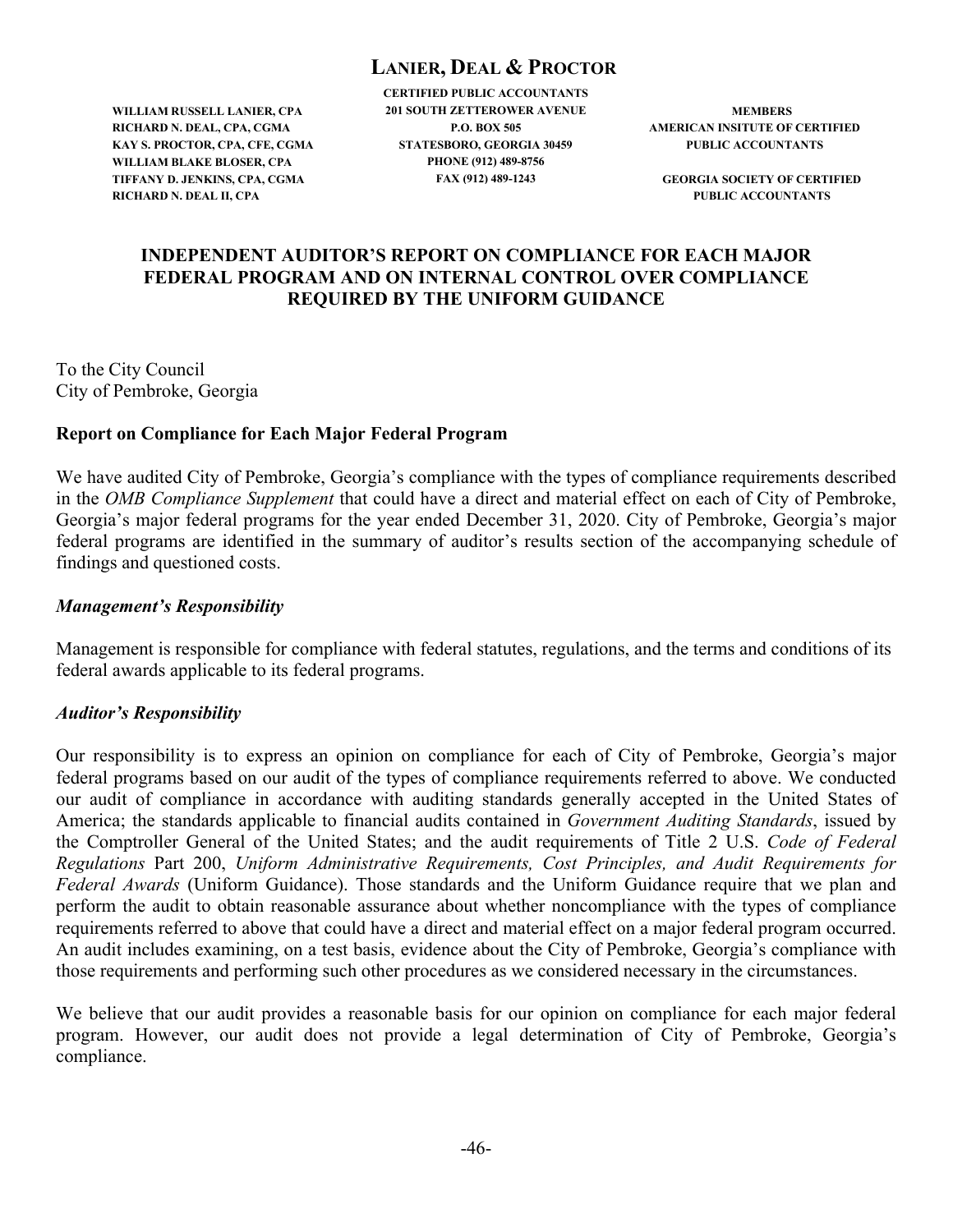### *Opinion on Each Major Federal Program*

In our opinion, City of Pembroke, Georgia complied, in all material respects, with the types of compliance requirements referred to above that could have a direct and material effect on each of its major federal programs for the year ended December 31, 2020.

#### **Report on Internal Control over Compliance**

Management of City of Pembroke, Georgia is responsible for establishing and maintaining effective internal control over compliance with the types of compliance requirements referred to above. In planning and performing our audit of compliance, we considered City of Pembroke, Georgia's internal control over compliance with the types of requirements that could have a direct and material effect on each major federal program to determine the auditing procedures that are appropriate in the circumstances for the purpose of expressing an opinion on compliance for each major federal program and to test and report on internal control over compliance in accordance with the Uniform Guidance, but not for the purpose of expressing an opinion on the effectiveness of internal control over compliance. Accordingly, we do not express an opinion on the effectiveness of City of Pembroke, Georgia's internal control over compliance.

A *deficiency in internal control over compliance* exists when the design or operation of a control over compliance does not allow management or employees, in the normal course of performing their assigned functions, to prevent, or detect and correct, noncompliance with a type of compliance requirement of a federal program on a timely basis. A *material weakness in internal control over compliance* is a deficiency, or combination of deficiencies, in internal control over compliance, such that there is a reasonable possibility that material noncompliance with a type of compliance requirement of a federal program will not be prevented, or detected and corrected, on a timely basis. A *significant deficiency in internal control over compliance* is a deficiency, or a combination of deficiencies, in internal control over compliance with a type of compliance requirement of a federal program that is less severe than a material weakness in internal control over compliance, yet important enough to merit attention by those charged with governance.

Our consideration of internal control over compliance was for the limited purpose described in the first paragraph of this section and was not designed to identify all deficiencies in internal control over compliance that might be material weaknesses or significant deficiencies and therefore, material weaknesses or significant deficiencies may exist that have not been identified. Given these limitations, during our audit we did not identify any deficiencies in internal control over compliance that we consider to be material weaknesses. We did identify a deficiency in internal control over compliance, described in the accompanying schedule of findings and questioned costs as item 2020-5 that we consider to be a significant deficiency.

City of Pembroke, Georgia's response to the internal control over compliance findings identified in our audit is described in the accompanying schedule of findings and questioned costs. City of Pembroke, Georgia's response was subjected to the auditing procedures applied in the audit of compliance and, accordingly, we express no opinion on the response.

The purpose of this report on internal control over compliance is solely to describe the scope of our testing of internal control over compliance and the results of that testing based on the requirements of the Uniform Guidance. Accordingly, this report is not suitable for any other purpose.

Lanier, Deal + Protton

Statesboro, Georgia October 7, 2021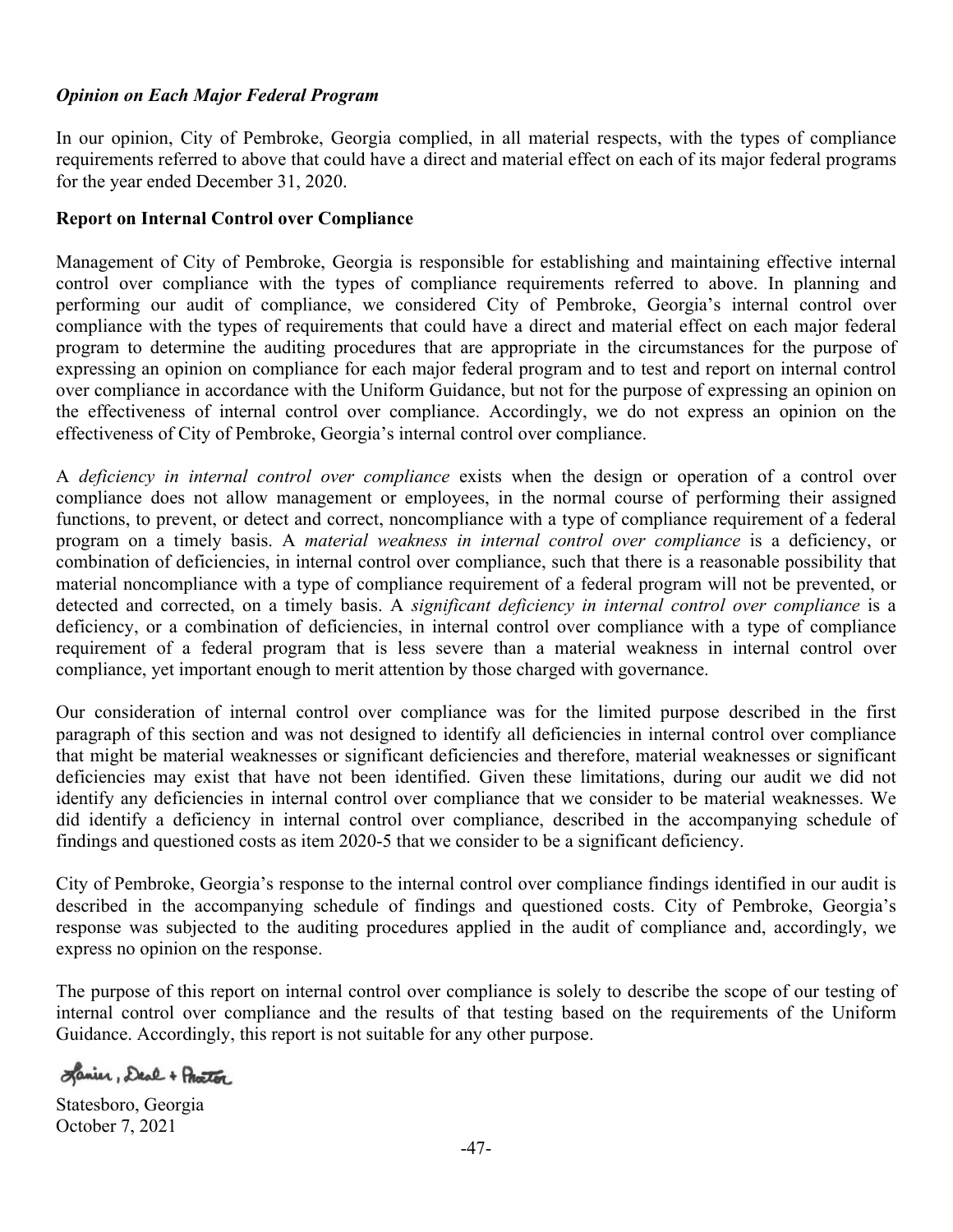#### **CITY OF PEMBROKE, GEORGIA** SCHEDULE OF FINDINGS AND QUESTIONED COSTS YEAR ENDED DECEMBER 31, 2020

#### **SUMMARY OF AUDITOR'S RESULTS**

- 1. The auditor's report expresses an unmodified opinion on the financial statements of City of Pembroke, Georgia.
- 2. Two significant deficiencies and two material weaknesses were disclosed during the audit of the financial statements in the Report on Internal Control Over Financial Reporting and on Compliance and Other Matters Based on an Audit of Financial Statements Performed in Accordance with *Government Auditing Standards*.
- 3. No instances of noncompliance material to the financial statements of City of Pembroke, Georgia were disclosed during the audit.
- 4. One significant deficiency in internal control over major federal award programs was reported in the Report on Compliance for Each Major Federal Program and on Internal Control Over Compliance Required by the Uniform Guidance.
- 5. The auditor's report on compliance for the major federal award programs for City of Pembroke, Georgia expresses an unmodified opinion on all major federal programs.
- 6. Audit findings that are required to be reported in accordance with 2 CFR section 200.516(a) are reported in this schedule.
- 7. The program tested as a major program was: Home Investment Partnerships Program, CFDA number 14.239
- 8. The threshold used for distinguishing between Type A and B programs was \$750,000.
- 9. City of Pembroke, Georgia was determined not to be a low-risk auditee.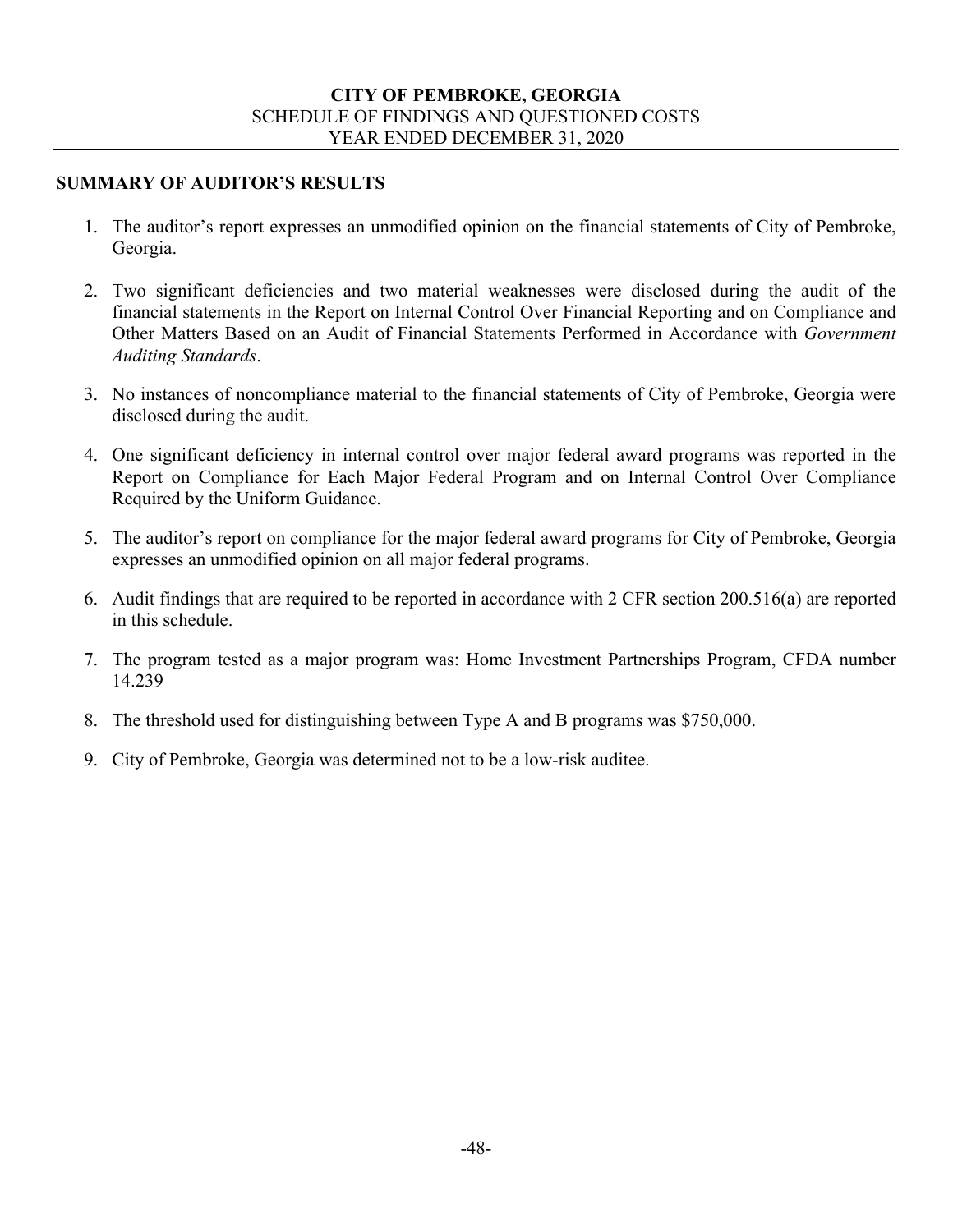### **FINDINGS – FINANCIAL STATEMENTS AUDIT**

#### MATERIAL WEAKNESSES

#### **2020-1 Reconciliation of Accounts to Subsidiary Ledgers**

Condition: The City does not reconcile accounts receivable and customer deposits to subsidiary ledgers generated from the computer system for utility billing purposes.

Criteria: The computer system is used to maintain subsidiary ledgers for accounts receivable and customer deposits. As a primary means of preventing and detecting errors or fraud in these accounts, the subsidiary ledgers should be reconciled to their respective general ledger accounts on a monthly basis.

Cause: The City does not have procedures in place to reconcile the subsidiary ledgers to general ledger accounts.

Effect: Without a monthly reconciliation, errors can accumulate in these accounts and become difficult to reconcile at year end.

Auditor's Recommendation: We recommend that the subsidiary ledgers generated from the computer system be utilized each month to perform a reconciliation of all associated accounts receivable and customer deposits accounts.

Views of Responsible Officials and Planned Corrective Actions: We concur with this finding and we will implement procedures to establish effective reconciliation processes for accounts receivable and customer deposits.

#### **2020-2 Recording of Year End Accruals for the Financial Statements**

Condition: The City's procedures to make sure all year end accruals such as receivables, prepaid items, and deferred revenue are included in the financial statements are inadequate.

Criteria: All revenues earned and realizable and all expenditures incurred should be recorded at the end of the year via journal entry.

Cause: The City does not have procedures in place to make sure all accruals are recorded at year end for the financial statements.

Effect: Many of the adjusting journal entries needed to record these accruals were material to the City's financial statements.

Auditor's Recommendation: When conducting the year end closing, we recommend the City review for all needed accruals for receivables, prepaid items, and deferred revenue.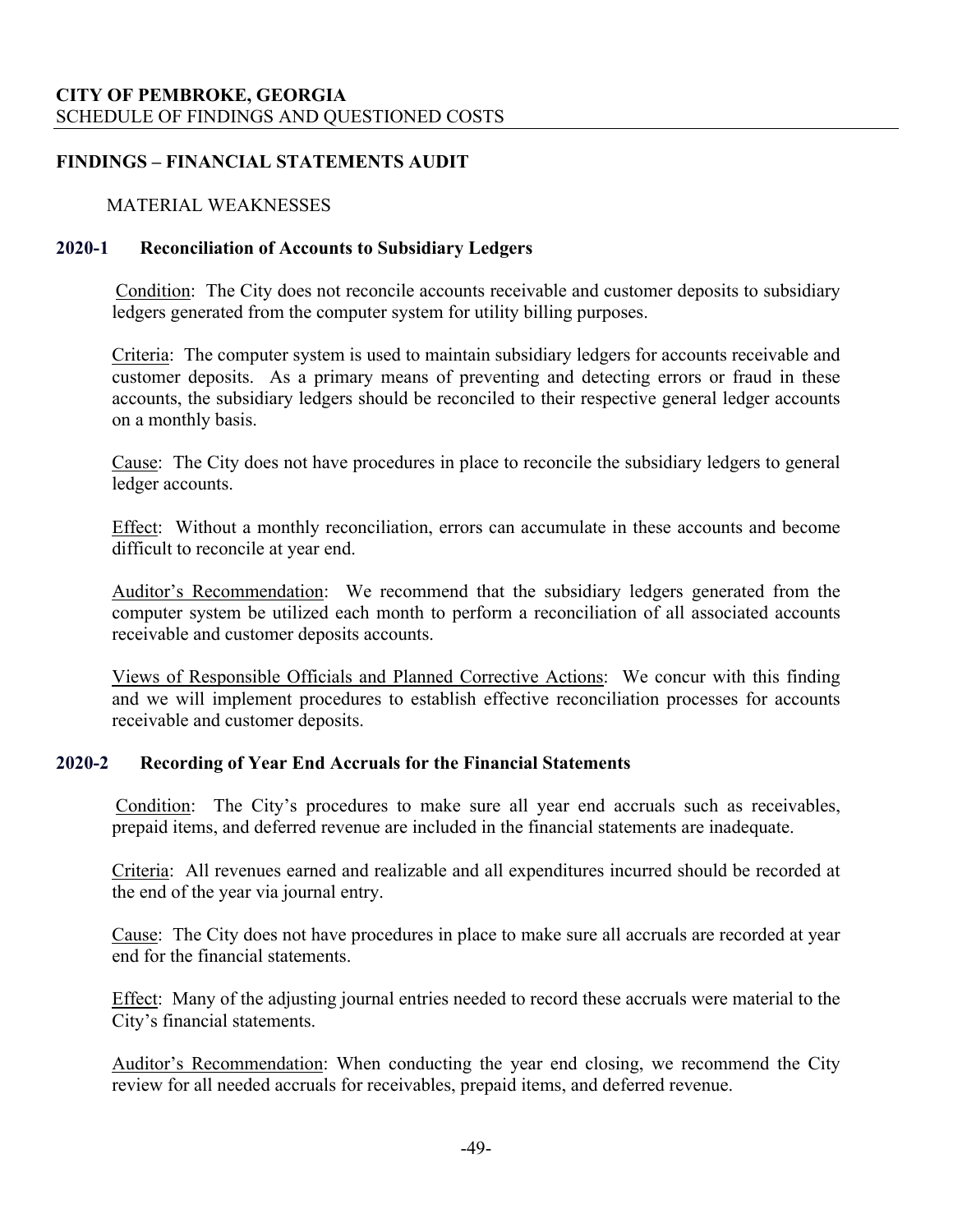Views of Responsible Officials and Planned Corrective Actions: We concur with this finding, and we will implement procedures to establish a process for ensuring the completeness of year end accruals for the City's financial statements.

#### SIGNIFICANT DEFICIENCIES

#### **2020-3 Inadequate recordkeeping for CHIP grant award**

Condition: The City was unable to provide source documentation to support compliance for the CHIP grant in a timely manner.

Criteria: All documentation related to grants including award documentation, revenues, and expenditures should be maintained by the City and be made readily available for review.

Cause: The City lacks adequate procedures for recordkeeping and monitoring of grant funds.

Effect: An extensive amount of additional time was required to obtain necessary documentation to test this grant for the annual audit.

Auditor's Recommendation: The City needs to establish proper controls and procedures to ensure adequate grant compliance and recordkeeping.

Views of Responsible Officials and Planned Corrective Actions: We concur with this finding, and we will implement procedures to establish effective recordkeeping and compliance for grants.

#### **2020-4 Proceeds from Debt Issuance**

Condition: During our audit, we noted that debt issuance proceeds were not recorded in the financial software.

Criteria: Proceeds from debt issuance should be recorded to ensure the accuracy and completeness of the City's financial statements.

Cause: Debt issuance proceeds were not recorded upon issuance.

Effect: Liabilities may not be properly reflected in the City's financial statements.

Auditor's Recommendation: We recommend a member of the finance staff be responsible for recording the issuance of new debt in the financial software.

Views of Responsible Officials and Planned Corrective Actions: We concur with this finding and the finance department will implement procedures for the review and posting of all debt incurred.